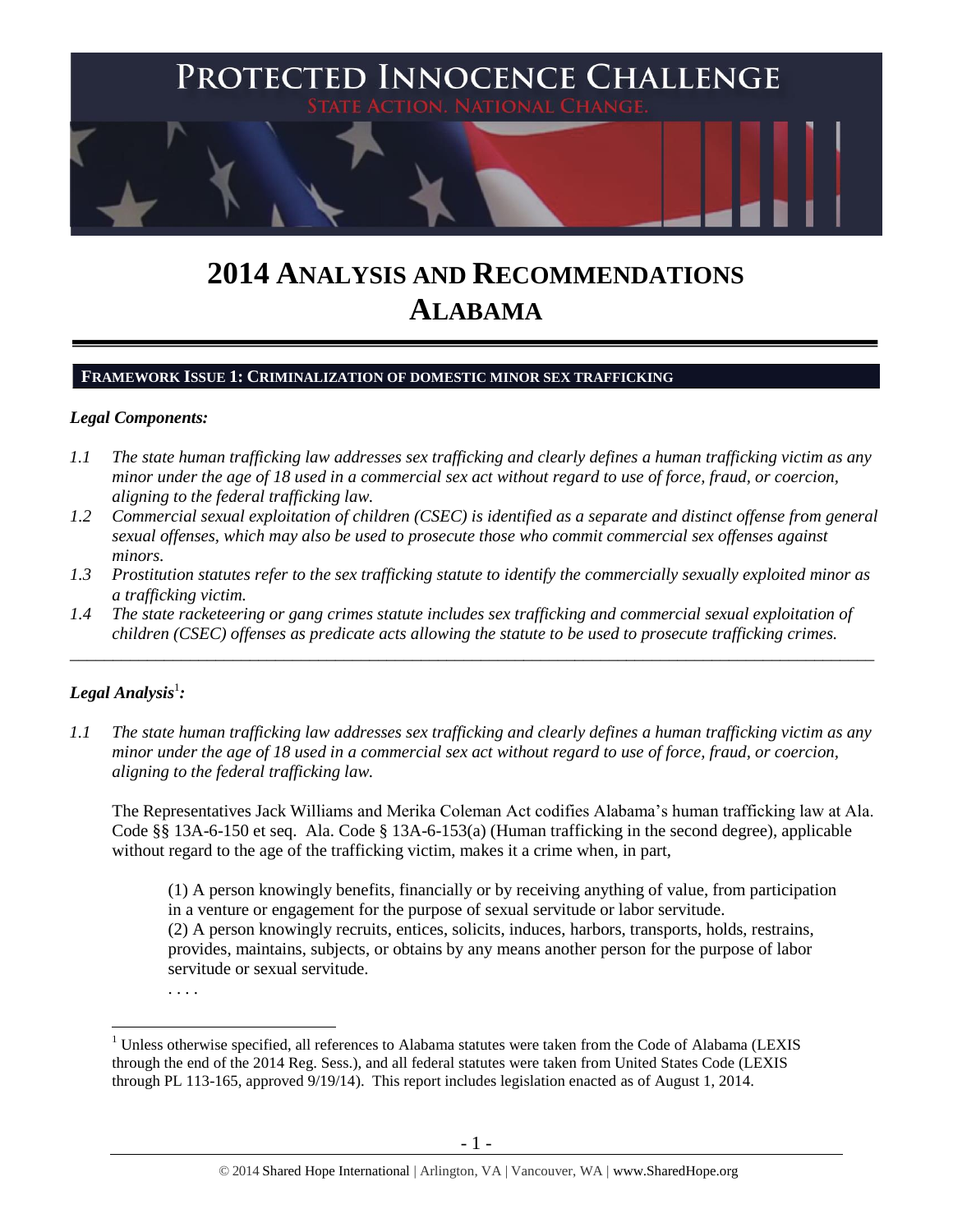Ala. Code § 13A-6-152(a)(2) (Human trafficking in the first degree) states,

A person commits the crime of human trafficking in the first degree if:

. . . . (2) He or she knowingly obtains, recruits, entices, solicits, induces, threatens, isolates, harbors, holds, restrains, transports, provides, or maintains any minor for the purpose of causing a minor to engage in sexual servitude.<sup>2</sup>

For purposes of Ala. Code § 13A-6-152(a) and § 13A-6-153(a), "sexual servitude" is defined in Ala. Code § 13A-6-151(7) (Definitions) as

a. Any sexual conduct as defined in subdivision (3) of Section 14-11-30, Code of Alabama 1975, for which anything of value is directly or indirectly given, promised to, or received by any person, which conduct is induced or obtained by coercion or deception from a person. b. Sexual conduct includes:

1. Sexually explicit performances, meaning an act or show intended to arouse, satisfy the sexual desires of, or appeal to the prurient interests of patrons or viewers, whether public or private, live, photographed, recorded, videotaped, or projected over the Internet. 2. Commercial sex acts, meaning any sex act on account of which anything of value is given, promised to, or received, directly or indirectly, by any person.

<span id="page-1-0"></span>3. Acts defined in subdivision (3) of Section 14-11-30, Code of Alabama 1975.

A conviction under Ala. Code § 13A-6-152(a) is punishable as a Class A felony by imprisonment for life or 10– 99 years, "which imprisonment includes hard labor," and a possible fine not to exceed \$60,000.<sup>3</sup> Ala. Code

 $\overline{a}$ 

. . . . (d) Every person convicted of a felony, misdemeanor or violation, except for the commission of a criminal sex offense involving a child as defined in Section 15-20-21(5), may be placed on probation as authorized by law.

Ala. Code § 15-20-21 is located in the article entitled, "Community Notification of Released Convicted Sex Offenders," codified at Ala. Code §§ 15-20-20 et seq, but these statutes have since been repealed and replaced with the article entitled, "Alabama Sex Offender Registration and Community Notification Act," codified at Ala. Code §§ 15-20A-1 et seq. Cross-references in other statutes throughout the Alabama Code to the old sex offender registry statutes have not been updated to reflect the renumbering of the sex offender registry statutes due to the passage of Senate Bill 296 in the 2011 Regular Session. These cross-references should be updated throughout the Alabama Code to fully implement the amendments made by Senate Bill 296. Here and in other places where this report cites Ala. Code §§ 15-20A-1 et seq. or Ala. Code §§ 15-20-20 et seq., the statute numbers and the substance of the analysis have been updated to reflect the new sex offender registry statutes. (LEXIS, however, does note in brackets the cross-referenced statutes that have been repealed and the new statutes that replaced them.) Ala. Code § 15-20A-48(a) states that "[f]or the purposes of sections 13A-5-2 [and] 13A-5-6, a criminal sex offense involving a child shall mean a conviction for any sex offense in which the victim was under the age of 12 or any offense involving child pornography." *See infra* Section 2.10 for a list of sexual offenses. Additionally, the commentary to Ala. Code § 13A-5-2 on Lexis notes,

Section 13A-5-2 makes no attempt to revise the law on probation as provided outside this Criminal Code. Subsection (d). While some jurisdictions permit suspension of imposition of sentence or suspension of

<sup>&</sup>lt;sup>2</sup> Ala. Code § 13A-6-151(5) defines a "minor" as "[a] person under the age of 18."

 $3$  Ala. Code § 13A-5-2(a), (d) (Penalties permitted or required) notes,

<sup>(</sup>a) Every person convicted of a felony shall be sentenced by the court to imprisonment for a term authorized by Sections 13A-5-6 [Prison terms; felonies], 13A-5-9 [Repeat or habitual offenders; generally] and 13A-5-10 [Repeat or habitual offenders; hearings; corporations].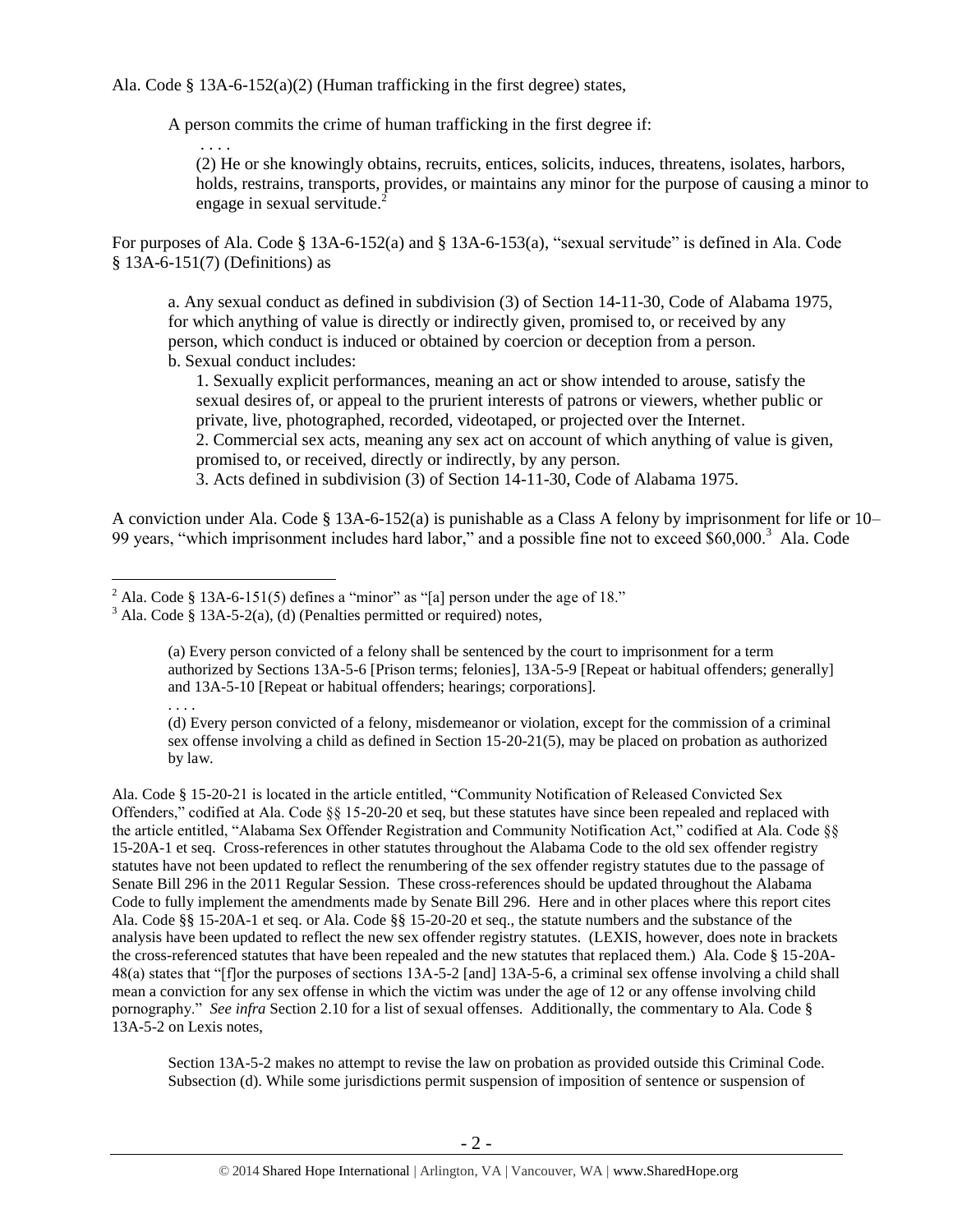§§ 13A-6-152(b), 13A-5-2(a), (b), 13A-5-6(a)(1), 13A-5-11(a)(1). If the victim of a violation of Ala. Code § 13A-6-152 is under 12 years old and the "offense involves sexual servitude,"<sup>4</sup> a mandatory minimum imprisonment of 20 years applies. Ala. Code §§ 13A-5-6(a)(4), 15-20A-5(28), 15-20A-48(a). A conviction under Ala. Code § 13A-6-153(a) is punishable as a Class B felony by imprisonment for 2–20 years, "which imprisonment includes hard labor," and a possible fine not to exceed \$30,000. Ala. Code §§ 13A-6-153(b),  $13A-5-2(a)$ , (b),  $13A-5-6(a)(2)$ ,  $13A-5-11(a)(2)$ .<sup>5</sup> If the victim of a violation of Ala. Code § 13A-6-153 is under 12 years old and the "offense involves sexual servitude," a mandatory minimum imprisonment of 10 years applies. Ala. Code §§ 13A-5-6(a)(5), 15-20A-5(29), 15-20A-48(a).

- 1.1.1 Recommendation: Amend the definition of "sexual servitude" in Ala. Code § 13A-6-151(7) (Definitions) to remove the requirement that "coercion or deception" be used when the victim is a minor. 6
- *1.2 Commercial sexual exploitation of children (CSEC) is identified as a separate and distinct offense from general sexual offenses, which may also be used to prosecute those who commit commercial sex offenses against minors.*

The following laws make CSEC a crime in Alabama:

- 1. Under Ala. Code § 13A-12-111(a) (Promoting prostitution; first degree),
	- A person commits the crime of promoting prostitution in the first degree if he knowingly: (1) Advances prostitution<sup>7</sup> by compelling a person by force or intimidation to engage in prostitution, or profits from such coercive conduct by another; or  $(2)$  Advances or profits from prostitution<sup>8</sup> of a person less than 16 years of age.

A conviction under Ala. Code § 13A-12-111(a) is punishable as a Class B felony by imprisonment for  $2-20$ years, "which imprisonment includes hard labor," and a possible fine not to exceed \$30,000. Ala. Code §§ 13A-12-111(b), 13A-5-2(a), (b), 13A-5-6(a)(2), 13A-5-11(a)(2). If the victim of a violation of Ala. Code § 13A-12-111 (Promoting prostitution; first degree) is under 12 years old, a mandatory minimum imprisonment of 10 years applies. Ala. Code §§ 13A-5-6(a)(5), 15-20A-5(12), 15-20A-48(a).

execution of sentence, Alabama follows the rule that a definite sentence must first be imposed, which may be suspended and defendant placed on probation on certain terms and conditions.

<sup>&</sup>lt;sup>4</sup> See supra Section 1.1 for the definitions of "sexual servitude" and "sexual conduct."

 $<sup>5</sup>$  For any felony in Alabama, the court may impose a fine greater than the maximum listed in the statute if it does</sup> not exceed "double the pecuniary gain to the defendant or loss to the victim caused by the commission of the offense." Ala. Code § 13A-5-11(a)(4). Ala. Code § 13A-5-11(b) defines "gain" as "the amount of money or the value of property derived from the commission of the crime, less the amount of money or the value of property returned to the victim of the crime or seized or surrendered to lawful authority prior to the time sentence is imposed."

<sup>&</sup>lt;sup>6</sup> Subsequent recommendations that discuss referring certain crimes to the human trafficking statute are predicated upon the recommendations in 1.1 being simultaneously or previously enacted.

 $^7$ Ala. Code § 13A-12-110(1) (Definitions) states,

A person "advances prostitution" if, acting other than as a prostitute or a patron of a prostitute, he knowingly causes or aids a person to commit or engage in prostitution, procures or solicits patrons for prostitution, provides persons or premises for prostitution purposes, operates or assists in the operation of a house of prostitution or a prostitution enterprise.

 $8$  Ala. Code § 13A-12-110(2) (Definitions) states, "A person 'profits from prostitution' if, acting other than as a prostitute receiving compensation for personally-rendered prostitution services, he accepts or receives money or other property pursuant to a prior agreement with any person whereby he participates or is to participate in the proceeds of prostitution activity."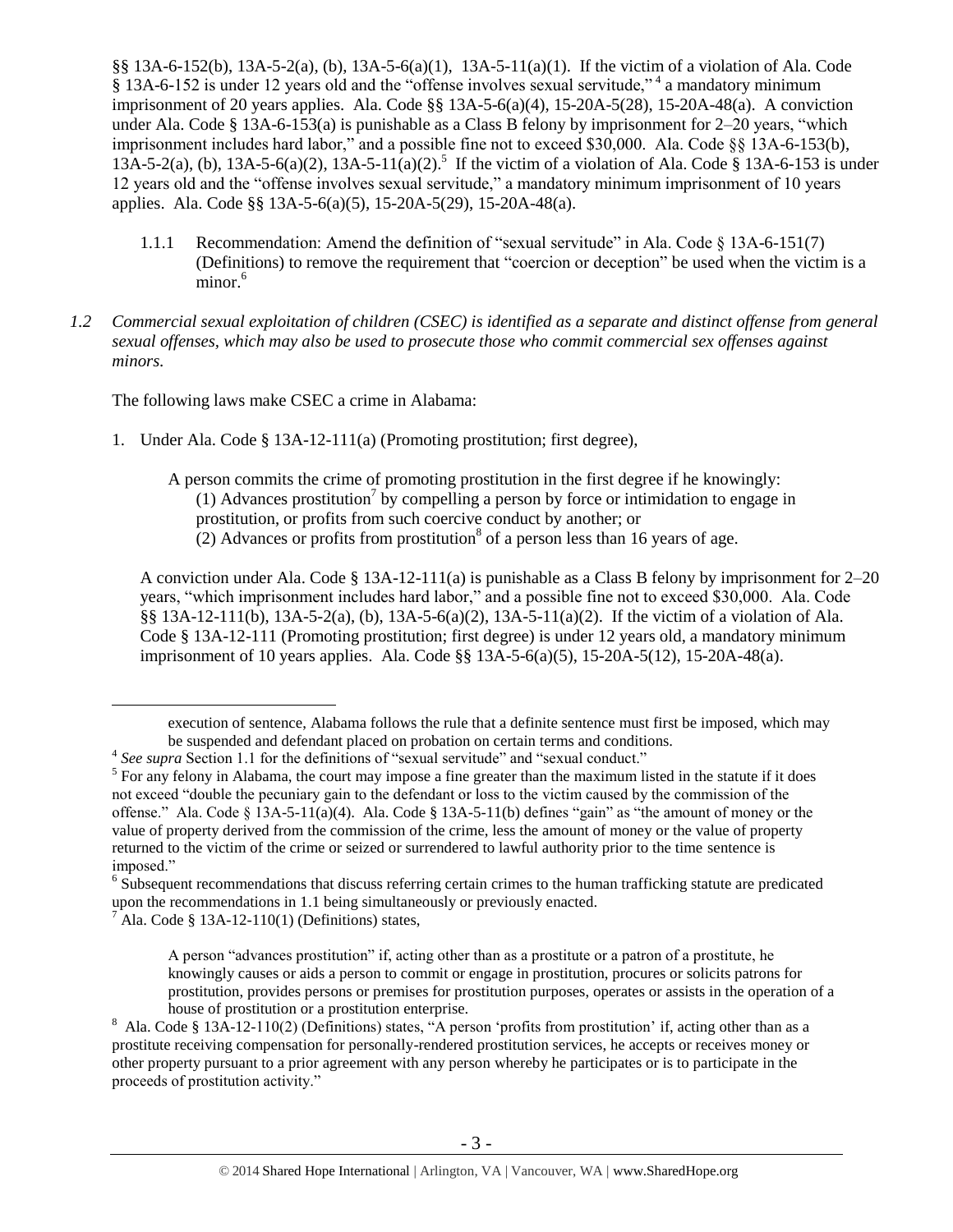- 2. Ala. Code § 13A-12-112(a) (Promoting prostitution; second degree) states,
	- A person commits the crime of promoting prostitution in the second degree if he knowingly: (1) Advances or profits from prostitution by managing, supervising, controlling or owning, either alone or in association with others, a house of prostitution or a prostitution business or enterprise involving prostitution activity by two or more prostitutes other than the defendant; or

(2) Advances or profits from prostitution of a person less than 18 years of age.

A conviction under Ala. Code  $\S$  13A-12-112(a) is punishable as a Class C felony by imprisonment for 1 year and 1 day to 10 years, "which imprisonment includes hard labor," and a possible fine not to exceed \$15,000. Ala. Code §§ 13A-12-112(b), 13A-5-2(a), (b), 13A-5-6(a)(3), 13A-5-11(a)(3).

3. Ala. Code § 13A-6-121 (Facilitating solicitation of unlawful sexual conduct with a child) states in part,

A person who knowingly compiles, enters into, or transmits by use of computer or otherwise; makes, prints, publishes, or reproduces by computerized or other means; knowingly causes or allows to be entered into or transmitted by use of computer or otherwise; or buys, sells, receives, exchanges, or disseminates any notice, statement, or advertisement of any child's name, telephone number, place of residence, other geographical location, physical characteristics, or other descriptive or identifying information for the purpose of facilitating, encouraging, offering, or soliciting unlawful sexual conduct of or with any child, or the visual depiction of such conduct, is guilty of facilitating solicitation of unlawful sexual conduct with a child. . . .

A conviction under Ala. Code § 13A-6-121 is punishable as a Class C felony by imprisonment for 1 year and 1 day to 10 years, "which imprisonment includes hard labor," and a possible fine not to exceed \$15,000. Ala. Code §§ 13A-6-121, 13A-5-2(a), (b), 13A-5-6(a)(3), 13A-5-11(a)(3).

4. Ala. Code § 13A-6-125 (Facilitating the travel of a child for an unlawful sex act) states in part,

Any person who facilitates, arranges, provides, or pays for the transport of a child for the purposes of engaging in an unlawful sex act with a child, including sexual intercourse, sodomy, a sexual performance, obscene sexual performance, or other sexual conduct for his or her benefit or for the benefit of another shall be guilty of facilitating the transport of a child for an unlawful sex act. . . .

A conviction under Ala. Code § 13A-6-125 is punishable as a Class A felony punishable by imprisonment for life or 10–99 years, "which imprisonment includes hard labor," and a possible fine not to exceed \$60,000. Ala. Code §§ 13A-6-125, 13A-5-2(a), (b), 13A-5-6(a)(1), 13A-5-11(a)(1). If the victim of a violation of Ala. Code § 13A-6-125 is under 12 years old, a mandatory minimum imprisonment of 20 years applies. Ala. Code §§ 13A-5-6(a)(4), 15-20A-5(27), 15-20A-48(a).

The following sexual offenses also may be applicable in cases involving the commercial sexual exploitation of a child:

1. Ala. Code § 13A-6-124 (Traveling to meet a child for an unlawful sex act) states in part,

Any person who travels either within this state, to this state, or from this state by any means, who attempts to do so, or who knowingly causes another to do so or to attempt to do so for the purpose of engaging in any unlawful sex act with a child, including sexual intercourse, sodomy, a sexual performance, obscene sexual performance, or other sexual conduct for his or her benefit or for the benefit of another shall be guilty of traveling to meet a child for an unlawful sex act. . . .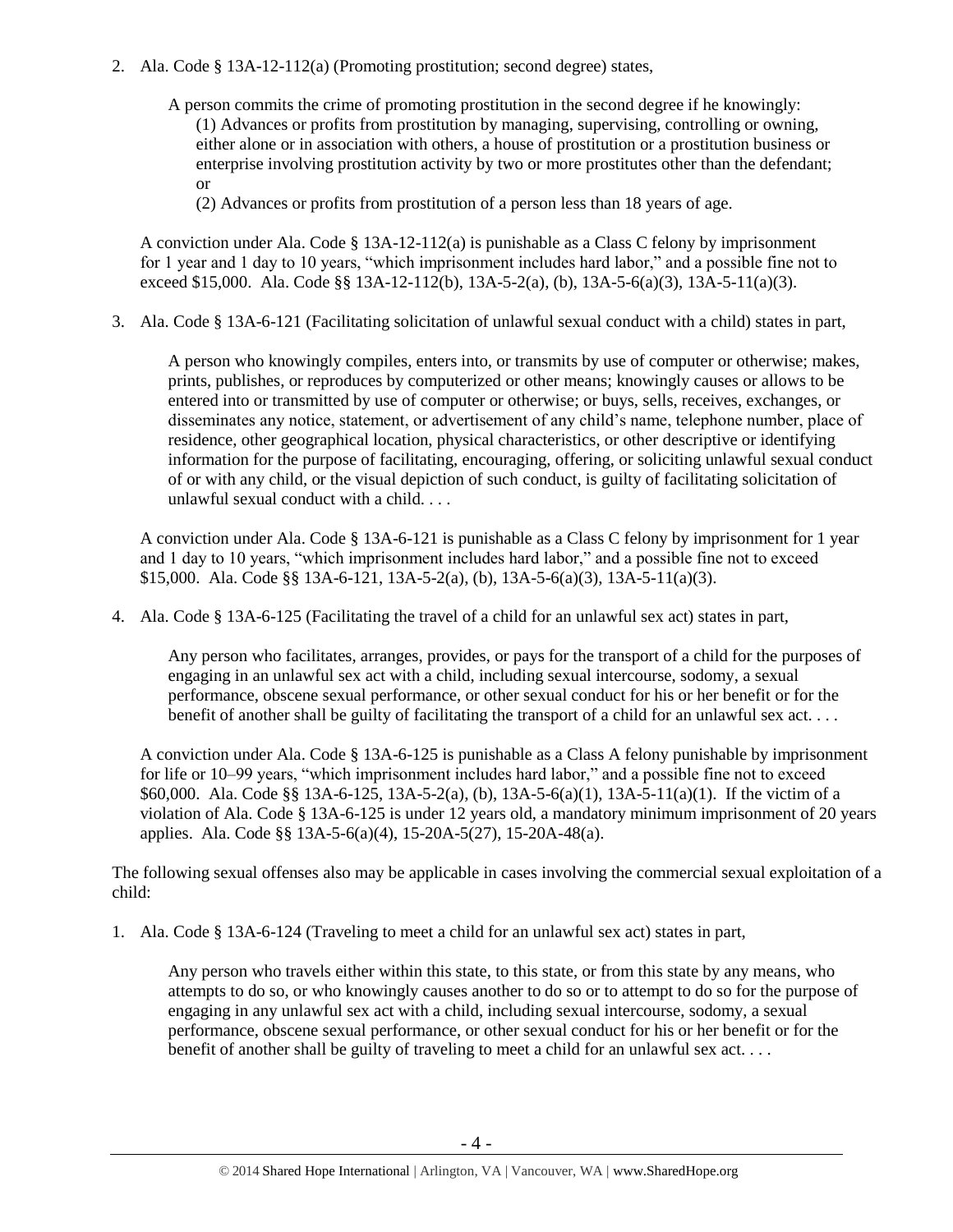A conviction under Ala. Code § 13A-6-124 is punishable as a Class A felony by imprisonment for life or 10–99 years, "which imprisonment includes hard labor," and a possible fine not to exceed \$60,000. Ala. Code §§ 13A-6-124, 13A-5-2(a), (b), 13A-5-6(a)(1), 13A-5-11(a)(1). If the victim of a violation of Ala. Code § 13A-6-124 is under 12 years old, a mandatory minimum imprisonment of 20 years applies. Ala. Code §§ 13A-5-6(a)(4), 15-20A-5(26), 15-20A-48(a).

- 2. Ala. Code § 13A-12-196 (Permitting or allowing child to engage in production of obscene matter) states, "Any parent or guardian who knowingly permits or allows their child, ward, or dependent under the age of 17 years to engage in the production of any obscene matter containing a visual depiction of such child, ward, or dependent under the age of 17 years engaged in any act of sado-masochistic abuse, sexual excitement, masturbation, breast nudity, genital nudity, or other sexual conduct shall be guilty of a Class A felony." A Class A felony is punishable by life imprisonment or 10–99 years, "which imprisonment includes hard labor," and a possible fine not to exceed \$60,000. Ala. Code §§ 13A-12-196, 13A-5-2(a), (b), 13A-5-6(a)(1), 13A-5-11(a)(1). If the victim of a violation of Ala. Code § 13A-12-196 is under 12 years old, a mandatory minimum imprisonment of 20 years applies. Ala. Code §§ 13A-5-6(a)(4), 15-20A-5(14), 15-20A-48(a).
- 3. Ala. Code § 13A-6-69(a) (Child molestation; luring child someplace in order to perform or to propose sexual acts) states,

It shall be unlawful for any person with lascivious intent to entice, allure, persuade, or invite, or attempt to entice, allure, persuade or invite, any child under 16 years of age to enter any vehicle, room, house, office or other place for the purpose of proposing to such child the performance of an act of sexual intercourse or . . . for the purpose of proposing the fondling or feeling of the sexual or genital parts of such child or the breast of such child, or for the purpose of committing an aggravated assault on such child, or for the purpose of proposing that such child fondle or feel the sexual or genital parts of such person.

A conviction under Ala. Code § 13A-6-69(a) is punishable as a Class C felony by imprisonment for 1 year and 1 day to 10 years, "which imprisonment includes hard labor," and a possible fine not to exceed \$15,000. Ala. Code §§ 13A-6-69(b), 13A-5-2(a), (b), 13A-5-6(a)(3), 13A-5-11(a)(3).

- 4. Ala. Code § 13A-6-61(a)(3) (Rape; first degree), states, "(a) A person commits the crime of rape in the first degree if: . . . (3) He or she, being 16 years or older, engages in sexual intercourse with a member of the opposite sex who is less than 12 years old." Ala. Code  $\S$  13A-6-61(a)(3) is punishable as a Class A felony by imprisonment for life or 20–99 years, "which imprisonment includes hard labor," and a possible fine not to exceed \$60,000. Ala. Code §§ 13A-6-61(b), 13A-5-2(a), (b), 13A-5-6(a)(1), (4), 13A-5-11(a)(1), 15-  $20A-5(1)$ , 15-20A-48(a). If the victim of Ala. Code § 13A-6-61(a)(3) is six years old or younger and the offender is twenty-one years old or older, the offender must be sentenced to life imprisonment. Ala. Code  $§$  13A-5-6(d).
- 5. Ala. Code  $\S 13A-6-62(a)(1)$  (Rape; second degree) states,
	- (a) A person commits the crime of rape in the second degree if: (1) Being 16 years old or older, he or she engages in sexual intercourse with a member of the opposite sex less than 16 and more than 12 years old; provided, however, the actor is at least two years older than the member of the opposite sex.

A conviction under Ala. Code § 13A-6-62(a)(1) is punishable as a Class B felony by imprisonment for 2–20 years, "which imprisonment includes hard labor," and a possible fine not to exceed \$30,000. Ala. Code §§ 13A-6-62(b), 13A-5-2(a), (b), 13A-5-6(a)(2), 13A-5-11(a)(2).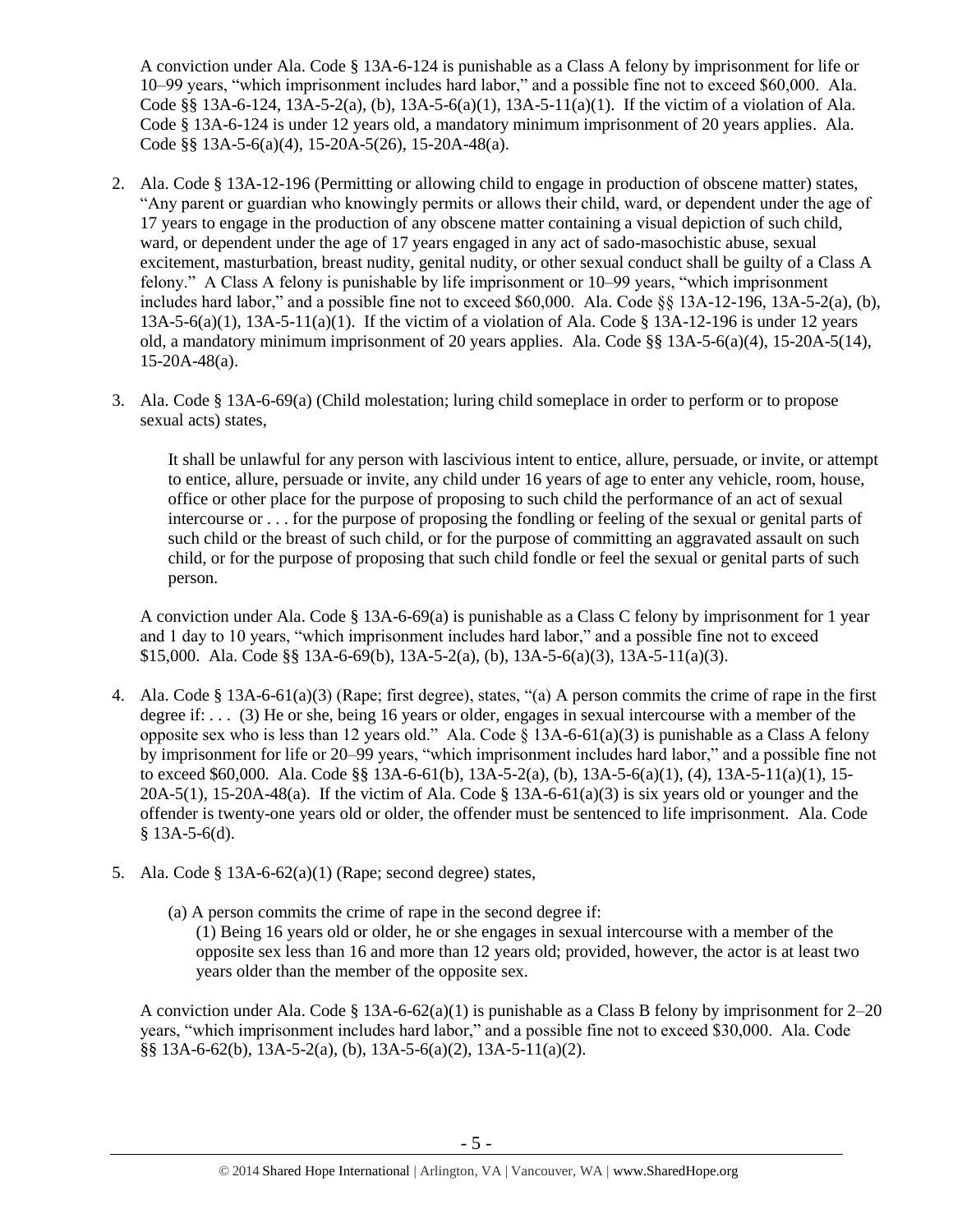- 6. Under Ala. Code § 13A-6-66(a)(1) (Sexual abuse; first degree), "A person commits the crime of sexual abuse in the first degree if: (1) He subjects another person to sexual contact by forcible compulsion." A conviction under Ala. Code § 13A-6-66(a)(1) is punishable as a Class C felony and by imprisonment for 1 year and 1 day to 10 years, "which imprisonment includes hard labor," and a possible fine not to exceed \$15,000. Ala. Code §§ 13A-6-66(b), 13A-5-2(a), (b), 13A-5-6(a)(3), 13A-5-11(a)(3).
- 7. Under Ala. Code § 13A-6-67(a) (Sexual abuse; second degree), a person is guilty of second degree sexual abuse if

(1) He subjects another person to sexual contact who is incapable of consent by reason of some factor other than being less than 16 years old or (2) He, being 19 years old or older, subjects another person to sexual contact who is less than 16 years old, but more than 12 years old.

A first offense under Ala. Code § 13A-6-67(a) is punishable as a Class A misdemeanor by "imprisonment in the county jail or to hard labor for the county" up to 1 year, a possible fine not to exceed \$6,000, or both. Ala. Code §§ 13A-6-67(b), 13A-5-2(c), 13A-5-7(a)(1), 13A-5-12(a)(1). The violation increases to a Class C felony where the defendant "commits a second or subsequent offense of sexual abuse in the second degree within one year of another sexual offense." Ala. Code § 13A-6-67(b). Class C felonies are punishable by imprisonment of 1 year and 1 day to 10 years, "which imprisonment includes hard labor," and possible fines not to exceed \$15,000. Ala. Code §§ 13A-5-2(a), (b), 13A-5-6(a)(3), 13A-5-11(a)(3).

- 8. Ala. Code § 13A-6-69.1(a) (Sexual abuse of child under 12) states, "A person commits the crime of sexual abuse of a child less than 12 years old if he or she, being 16 years old or older, subjects another person who is less than 12 years old to sexual contact." A conviction under Ala. Code § 13A-6-69.1(a) is a Class B felony punishable by a sentence of imprisonment for 10–20 years, "which imprisonment includes hard labor," and a possible fine not to exceed \$30,000. Ala. Code §§ 13A-6-69.1(b), 13A-5-2(a), (b), 13A-5-  $6(a)(2)$ ,  $(a)(5)$ , 13A-5-11(a)(2), (15-20A-5(11), 15-20A-48(a).
- *1.3 Prostitution statutes refer to the sex trafficking statute to identify the commercially sexually exploited minor as a trafficking victim.*

Alabama's prostitution law, Ala. Code § 13A-12-121(a) (Prohibited activity), does not refer to the human trafficking law when the person engaged in prostitution is a minor. However, pursuant to Ala. Code § 13A-6- 159 (Permitted defenses),

In a prosecution for prostitution, or a sexually explicit performance<sup>9</sup> defined in this article, of a human trafficking victim for the victim's illegal acts engaged in or performed as a result of labor servitude or sexual servitude, it shall be an affirmative defense that the person was a victim of human trafficking.

*1.4 The state racketeering or gang crimes statute includes sex trafficking and commercial sexual exploitation of children (CSEC) offenses as predicate acts allowing the statute to be used to prosecute trafficking crimes.* 

Alabama does not have a state racketeering statute and Ala. Code § 13A-12-233 (Drug trafficking enterprise defined; punishment), which applies to criminal enterprises, is solely focused on drug trafficking enterprises. While Alabama's law criminalizing compelling gang membership might reach the actions of sex trafficking networks that compel streetgang membership in the implementation of the trafficking crime, this offense is geared toward making the forced gang membership the criminal act, rather than criminalizing participation in a

 $\overline{a}$ <sup>9</sup> Ala. Code § 13A-6-151(7)(b)(1) defines "sexually explicit performances" as "an act or show intended to arouse, satisfy the sexual desires of, or appeal to the prurient interests of patrons or viewers, whether public or private, live, photographed, recorded, videotaped, or projected over the Internet."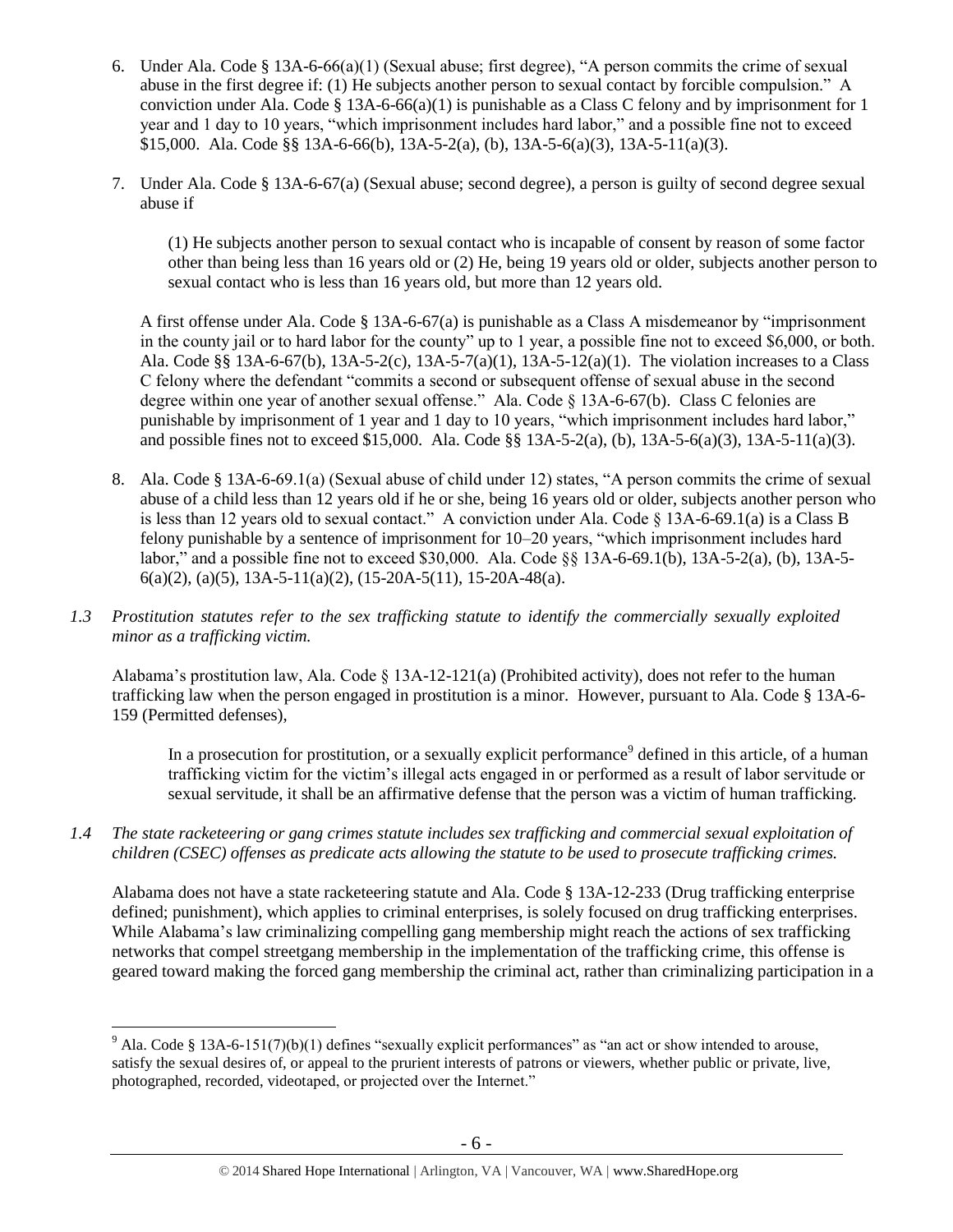gang that commits the predicate crimes of human trafficking or CSEC, which might limit its use in combatting these crimes. Ala. Code § 13A-6-26 (Compelling streetgang membership) states,

(a) For purposes of this section, the term "streetgang" means any combination, confederation, alliance, network, conspiracy, understanding, or other similar arrangement in law or in fact, of three or more persons that, through its membership or through the agency of any member, engages in a course or pattern of criminal activity. $10<sup>10</sup>$ 

(b) A person who expressly or by implication threatens to do bodily harm or does bodily harm to a person, a family member or a friend of the person, or any other person, or uses any other unlawful criminal means to solicit or cause any person to join or remain in a streetgang is guilty of the crime of compelling streetgang membership.

(c) The crime of compelling streetgang membership is a Class C felony.

(d) Notwithstanding subsection (c), the crime of compelling streetgang membership is a Class A felony if the defendant is over the age of 18 years and the other person is under the age of 18 years. (e) This section shall not be construed to repeal other criminal laws. Whenever conduct proscribed by this section is also proscribed by any other provision of law, the provision which carries the more serious penalty shall apply.

1.4.1 Recommendation: Enact a racketeering statute that includes CSEC and trafficking offenses as predicate crimes that may be used to prosecute trafficking enterprises.

<sup>&</sup>lt;sup>10</sup> Ala. Code § 13A-6-26 (Compelling streetgang membership) does not define "course or pattern of criminal activity" and Ala. Code § 13A-6-1 (Definitions) which defines terms used in Articles 1 and 2 of Chapter 6, Title 13A, also does not define this term.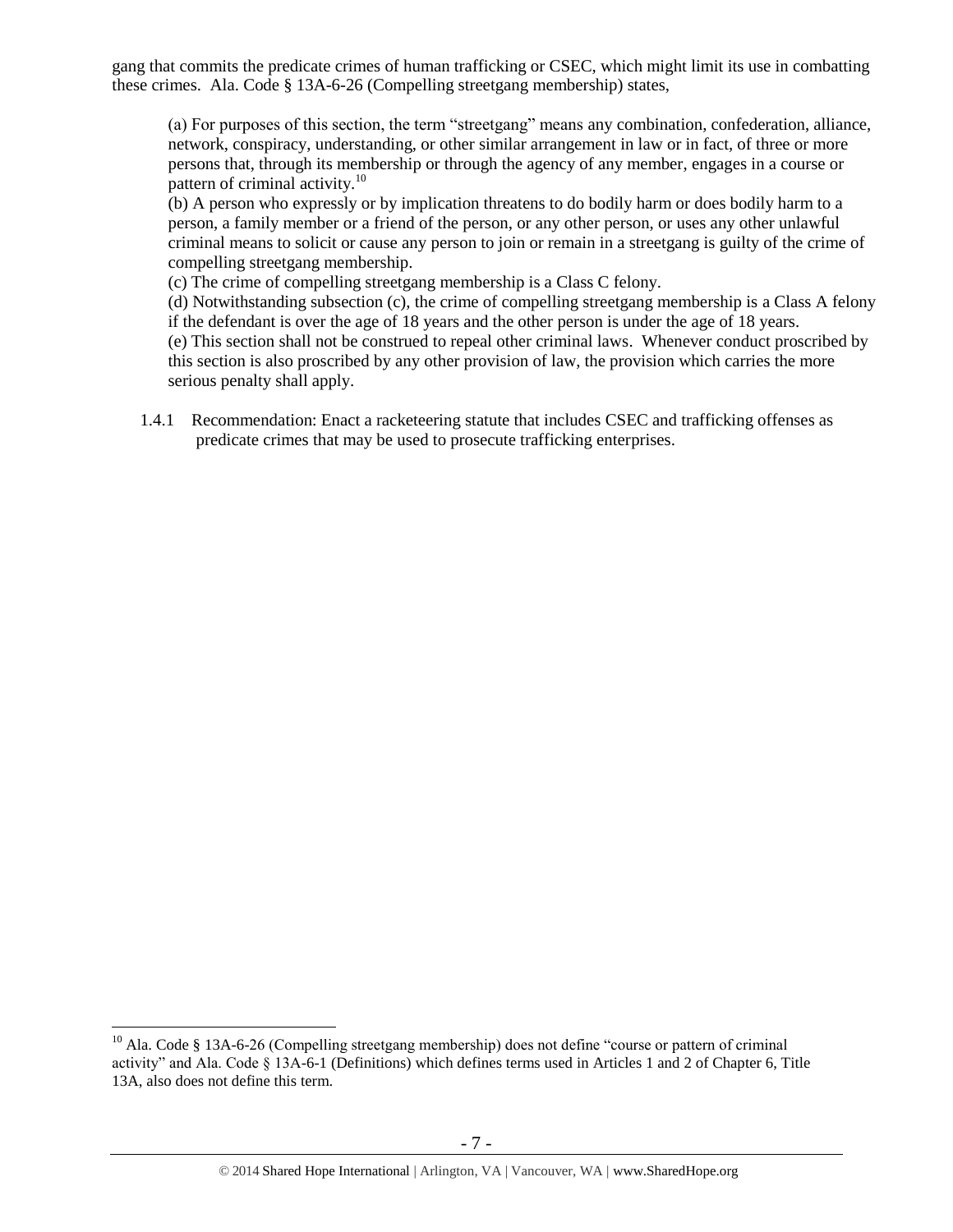#### **FRAMEWORK ISSUE 2: CRIMINAL PROVISIONS FOR DEMAND**

#### *Legal Components:*

- *2.1 The state sex trafficking law can be applied to the buyers of commercial sex acts with a victim of domestic minor sex trafficking.*
- *2.2 Buyers of commercial sex acts with a minor can be prosecuted under commercial sexual exploitation of children (CSEC) laws.*
- *2.3 Solicitation laws differentiate buying sex acts with an adult and buying sex acts with a minor under 18.*
- *2.4 Penalties for buyers of commercial sex acts with minors are as high as federal penalties.*
- *2.5 Using the Internet to lure, entice, or purchase, or attempt to lure, entice, or purchase commercial sex acts with a minor is a separate crime or results in an enhanced penalty for buyers.*
- *2.6 No age mistake defense is permitted for a buyer of commercial sex acts with any minor under 18.*
- *2.7 Base penalties for buying sex acts with a minor under 18 are sufficiently high and not reduced for older minors.*
- *2.8 Financial penalties for buyers of commercial sex acts with minors are sufficiently high to make it difficult for buyers to hide the crime.*
- *2.9 Buying and possessing child pornography carries penalties as high as similar federal offenses.*
- *2.10 Convicted buyers of commercial sex acts with minors and child pornography are required to register as sex offenders.*

\_\_\_\_\_\_\_\_\_\_\_\_\_\_\_\_\_\_\_\_\_\_\_\_\_\_\_\_\_\_\_\_\_\_\_\_\_\_\_\_\_\_\_\_\_\_\_\_\_\_\_\_\_\_\_\_\_\_\_\_\_\_\_\_\_\_\_\_\_\_\_\_\_\_\_\_\_\_\_\_\_\_\_\_\_\_\_\_\_\_\_\_\_\_

## *Legal Analysis:*

 $\overline{a}$ 

*2.1 The state sex trafficking law can be applied to the buyers of commercial sex acts with a victim of domestic minor sex trafficking.*

Ala. Code § 13A-6-152(a)(2) and § 13A-6-153(a)(2) can apply to buyers of commercial sex with minors following federal precedent through the term "obtain."<sup>11</sup> Ala. Code § 13A-6-152(a)(2) (Human trafficking in the first degree) states, "A person commits the crime of human trafficking in the first degree if: . . . . [h]e or she knowingly obtains . . . any minor for the purpose of causing a minor to engage in sexual servitude." Under Ala. Code § 13A-6-153(a)(2) (Human trafficking in the second degree), "A person commits the crime of human trafficking in the second degree if: . . . . [a] person knowingly . . . obtains by any means another person for the purpose of labor servitude or sexual servitude."

However, under the definition of "sexual servitude" in Ala. Code § 13A-6-151(7) (Definitions), the sexual conduct must be "induced or obtained by coercion or deception from a person."

2.1.1 Recommendation: Amend the definition of sexual servitude in Ala. Code Ala. Code § 13A-6- 151(7) (Definitions) to include language making the purchase of sex with a minor a criminal act of trafficking without requiring proof of force, fraud or coercion.

 $11$  *See* United States v. Jungers, 702 F.3d 1066 ( $8<sup>th</sup>$  Cir. 2013). In this case, the Eighth Circuit specifically addressed whether the federal sex trafficking law, 18 U.S.C. § 1591 (Sex trafficking of children or by force, fraud, or coercion) applies to buyers when it reversed a District of South Dakota ruling that Congress did not intend the string of verbs constituting criminal conduct under 18 U.S.C. § 1591(a)(1) ("recruits, entices, harbors, transports, provides, obtains, or maintains") to reach the conduct of buyers. United States v. Jungers, 834 F. Supp. 2d 930, 931 (D.S.D. 2011). Holding that the conduct of buyers who obtain a child for commercial sex can violate 18 U.S.C. § 1591(a)(1), the Eighth Circuit illustrated through hypothetical buyer scenarios that, under certain circumstances, most of the terms in the string of verbs constituting criminal conduct under 18 U.S.C. § 1591(a)(1) could apply to buyers. While other terms may apply to buyers' conduct under state law as well, the analysis here focuses on the term "obtains" which is most likely to apply in the majority of buyer cases. United States v. Jungers establishes persuasive authority for state courts interpreting the same language used under state law to the extent such interpretation does not conflict with the state constitution.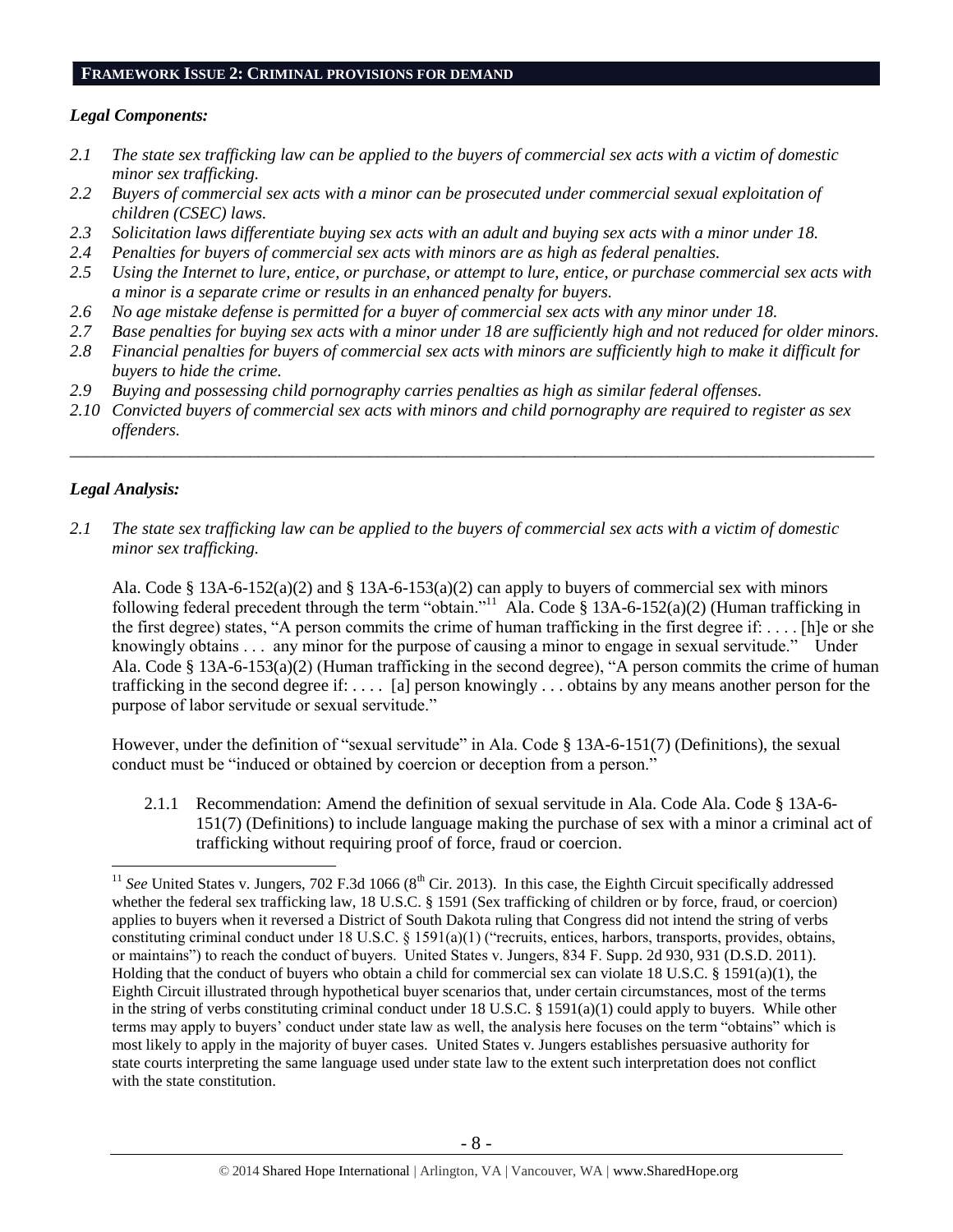*2.2 Buyers of commercial sex acts with a minor can be prosecuted under commercial sexual exploitation of children (CSEC) laws.*

None of Alabama's CSEC laws include the crime of buying sex acts with a minor. The non-commercial sexual offense under Ala. Code § 13A-6-124 (Traveling to meet a child for an unlawful sex act) could apply to buyers who satisfy the "travel" requirement. Ala. Code § 13A-6-124 states in part,

Any person who travels either within this state, to this state, or from this state by any means, who attempts to do so, or who knowingly causes another to do so or to attempt to do so for the purpose of engaging in any unlawful sex act with a child, including sexual intercourse, sodomy, a sexual performance, obscene sexual performance, or other sexual conduct for his or her benefit or for the benefit of another shall be guilty of traveling to meet a child for an unlawful sex act. . . .

A conviction under Ala. Code § 13A-6-124 is punishable as a Class A felony by imprisonment for life or 10–99 years, "which imprisonment includes hard labor," and a possible fine up to \$60,000. Ala. Code §§ 13A-6-124, 13A-5-2(a), (b), 13A-5-6(a)(1), 13A-5-11(a)(1). If the victim of a violation of Ala. Code § 13A-12-124 is under 12 years old, a mandatory minimum imprisonment of 20 years applies. Ala. Code §§ 13A-5-6(a)(4), 15-20A-5(26), 15-20A-48(a).

Several other sexual offenses could be used to prosecute a buyer of commercial sex acts with a minor but do not specifically criminalize the commercial sexual exploitation of a child.<sup>12</sup>

- 2.2.1 Recommendation: Enact a law that makes it a crime to purchase sex acts with a minor under 18.
- *2.3 Solicitation laws differentiate buying sex acts with an adult and buying sex acts with a minor under 18.*

Ala. Code § 13A-12-121(b) (Prohibited activity), which includes the crime of soliciting prostitution, does not distinguish between solicitation of minors and the solicitation of adults. Each conviction for violating Ala. Code § 13A-12-121(b) is punishable as a Class A misdemeanor, regardless of the age of the person patronized, by imprisonment up to 1 year, a possible fine up to \$6,000, or both imprisonment and a fine. Ala. Code §§ 13A-12-122, 13A-5-2(c), 13A-5-7(a)(1), 13A-5-12(a)(1).

- 2.3.1 Recommendation: Amend Ala. Code § 13A-12-121 (Prohibited activities) to distinguish solicitation of commercial sex acts with minors from solicitation of commercial sex acts with adults and provide a heightened penalty when offenses involve a minor under 18.
- *2.4 Penalties for buyers of commercial sex acts with minors are as high as federal penalties.*

 $\overline{a}$ 

<span id="page-8-0"></span>Buyers may be prosecuted for crimes ranging from Class A felonies to Class A misdemeanors. A buyer may be convicted under Ala. Code § 13A-6-152(a)(2) (Human trafficking in the first degree), § 13A-6-124 (Traveling to meet a child for an unlawful sex act), or § 13A-6-61(a)(3) (Rape; first degree), all punishable as Class A felonies<sup>13</sup> punishable by imprisonment for life or 10–99 years, "which imprisonment includes hard labor," and possible fines up to \$60,000. Ala. Code §§ 13A-6-152(b), 13A-6-124, 13A-6-61(b), 13A-5-2(a), (b), 13A-5-  $6(a)(1)$ ,  $13A-5-11(a)(1)$ . If the victim of a violation of either offense is under 12 years old, a mandatory minimum imprisonment of 20 years applies. Ala. Code §§ 13A-5-6(a)(4), 15-20A-5(1), (28), 15-20A-48(a).

<sup>&</sup>lt;sup>12</sup> *See supra* Section 1.2 for a full description of the sexual offense laws that may be used to prosecute certain buyers.

 $13 \text{ If, in the commission of any Class A fellow, the defendant used or attempted to use a firearm, a mandatory.}$ minimum imprisonment of 20 years applies. Ala. Code § 13A-5-6(a)(4).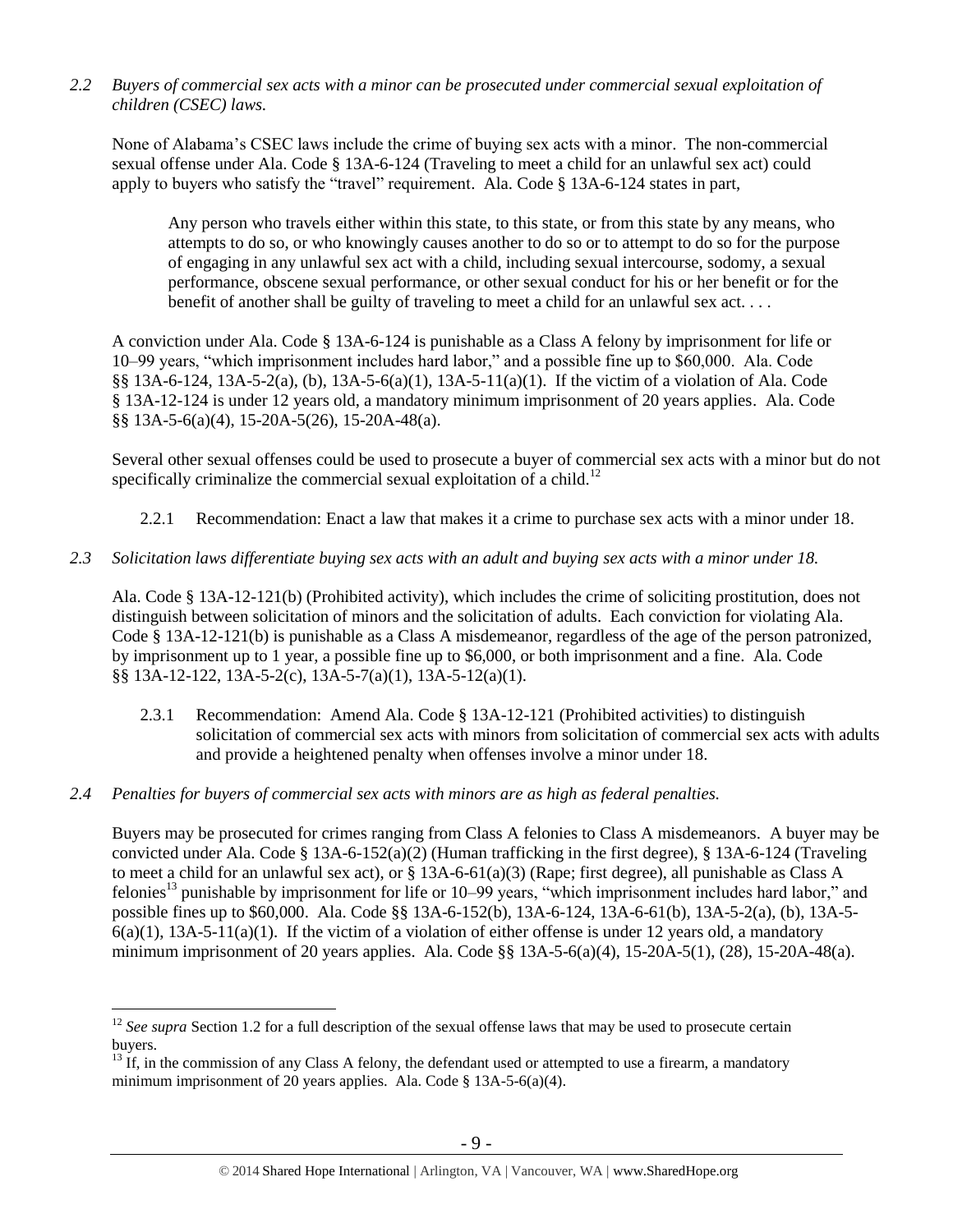Under Ala. Code § 13A-5-6(c) (Prison terms; felonies),

<span id="page-9-0"></span>In addition to any penalties heretofore or hereafter provided by law, in all cases where an offender is designated as a sexually violent predator pursuant to Section 15-20-25.3 [repealed; see now Section 15-  $20A-19$ <sup>14</sup> or where an offender is convicted of a Class A felony criminal sex offense involving a child as defined in Section 15-20-21(5) [repealed; see now Sections 15-20A-4 and 15-20A-48], and is sentenced to a county jail or the Alabama Department of Corrections, the sentencing judge shall impose an additional penalty of not less than 10 years of post-release supervision to be served upon the defendant's release from incarceration.

If a buyer is convicted under Ala. Code § 13A-6-122 (Electronic solicitation of a child), § 13A-6-62(a) (Rape; second degree), or § 13A-6-69.1 (Sexual abuse of child under 12), the buyer is guilty of a Class B felony punishable by s sentence of 2–20 years, "which imprisonment includes hard labor," and possible fines not to exceed \$30,000. Ala. Code §§ 13A-6-122, 13A-6-62(b), 13A-6-69.1, 13A-5-2(a), (b), 13A-5-6(a)(2), 13A-5- 11(a)(2). If the victim of a violation of one of these offenses is under 12 years old, a mandatory minimum imprisonment of 10 years applies. Ala. Code §§ 13A-5-6(a)(5), 15-20A-5(2), (11), (24), 15-20A-48(a).

<span id="page-9-1"></span>If a buyer is convicted under Ala. Code § 13A-6-121 (Facilitating solicitation of unlawful sexual conduct with a child), § 13A-6-69(a) (Child molestation; luring child someplace in order to perform or to propose sexual acts), or is convicted for a second time under  $\S$  13A-6-67(a)(2) (Sexual abuse; second degree) within one year of another sexual offense, the buyer is guilty of a Class C felony.<sup>15</sup> As such, the buyer is punishable by 1 year and 1 day to 10 years, "which imprisonment includes hard labor," and possible fines not to exceed \$15,000. Ala. Code §§ 13A-6-121, 13A-6-69(b), 13A-6-67(b), 13A-5-2(a), (b), 13A-5-6(a)(3), 13A-5-11(a)(3).

A buyer convicted under Ala. Code § 13A-12-121(b) (Prohibited activity), which includes soliciting prostitution, or § 13A-6-67(a) (Sexual abuse; second degree) for a first offense is guilty of a Class A misdemeanor punishable by imprisonment in the county jail up to 1 year and a possible fine up to \$6,000. Ala. Code §§ 13A-6-67(b), 13A-12-122, 13A-5-2(c), 13A-5-7(a)(1), 13A-5-12(a)(1).

In comparison, if the victim is under the age of 14, a conviction under the TVPA for child sex trafficking is punishable by 15 years to life imprisonment and a fine not to exceed \$250,000. 18 U.S.C. §§ 1591(b)(1), 3559(a)(1), 3571(b)(3). If the victim is between the ages of 14–17, a conviction is punishable by 10 years to life imprisonment and a fine not to exceed \$250,000. 18 U.S.C. §§ 1591(b)(2), 3559(a)(1), 3571(b)(3). A conviction is punishable by mandatory life imprisonment, however, if the buyer has a prior conviction for a federal sex offense<sup>16</sup> against a minor. 18 U.S.C. § 3559(e)(1). To the

<sup>&</sup>lt;sup>14</sup> Ala. Code § 15-20A-48(d) now states that "for the purposes of section 13A-5-6(c) . . . an offender is designated a sexually violent predator pursuant to section 15-20A-19." *See supra* note [3](#page-1-0) for a discussion of cross-referencing in light of Alabama's statutory revisions. Additionally, Ala. Code § 13A-5-6(d) states,

<span id="page-9-2"></span>In addition to any penalties heretofore or hereafter provided by law, in all cases where an offender is convicted of a sex offense pursuant to Section 13A-6-61 [Rape; first degree], 13A-6-63 [Sodomy; first degree], or 13A-6-6.51 [Sexual torture], when the defendant was 21 years of age or older and the victim was six years of age or less at the time the offense was committed, the defendant shall be sentenced to life imprisonment without the possibility of parole.

<sup>&</sup>lt;sup>15</sup> If the defendant uses or attempts to use a firearm or deadly weapon in the commission of any Class C felony, a minimum imprisonment of 10 years applies. Ala. Code §13A-5-6(a)(5).

<sup>&</sup>lt;sup>16</sup> Pursuant to 18 U.S.C. § 3559(e)(2), "federal sex offense" is defined as,

an offense under section 1591 [18 USCS § 1591] (relating to sex trafficking of children), 2241 [18 USCS § 2241] (relating to aggravated sexual abuse), 2242 [18 USCS § 2242] (relating to sexual abuse), 2244(a)(1) [18 USCS § 2244(a)(1)] (relating to abusive sexual contact), 2245 [18 USCS § 2245] (relating to sexual abuse resulting in death), 2251 [18 USCS § 2251] (relating to sexual exploitation of children), 2251A [18 USCS § 2251A] (relating to selling or buying of children), 2422(b) [18 USCS § 2422(b)]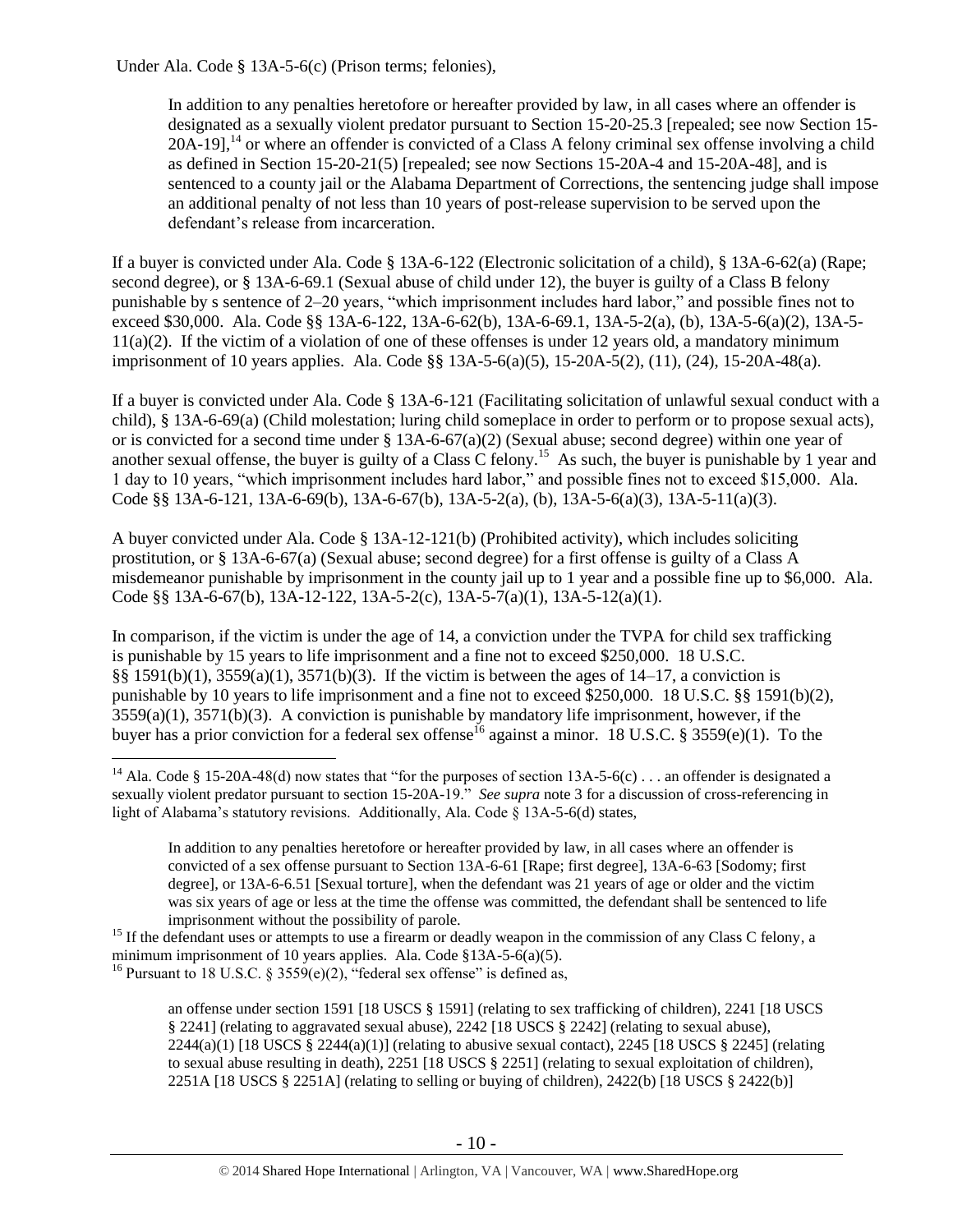extent buyers can be prosecuted under other federal CSEC laws,<sup>17</sup> a conviction is punishable by penalties ranging from a fine not to exceed \$250,000 to life imprisonment and a fine not to exceed \$250,000.<sup>18</sup>

*2.5 Using the Internet to lure, entice, or purchase, or attempt to lure, entice, or purchase commercial sex acts with a minor is a separate crime or results in an enhanced penalty for buyers.*

The use of the Internet to reach children under 16 for commercial sex acts is illegal under Ala. Code § 13A-6- 122 (Electronic solicitation of a child).<sup>19</sup> Pursuant to Ala. Code § 13A-6-122,

[A] person who, knowingly, with the intent to commit an unlawful sex act, entices, induces, persuades, seduces, prevails, advises, coerces, lures, or orders, or attempts to entice, induce, persuade, seduce, prevail, advise, coerce, lure, or order, by means of a computer, on-line service, Internet service . . . or any other electronic communication or storage device, a child who is at least three years younger than the defendant, or another person believed by the defendant to be a child at least three years younger than the defendant to meet with the defendant or any other person for the purpose of engaging in sexual intercourse, sodomy, or to engage in a sexual performance, obscene sexual performance, or sexual conduct for his or her benefit or for the benefit of another, is guilty of electronic solicitation of a child. . . .

A conviction for violating Ala. Code § 13A-6-122 is punishable as a Class B felony punishable by imprisonment for 2–20 years, "which imprisonment includes hard labor," and a possible fine up to \$30,000. Ala. Code §§ 13A-6-122, 13A-5-2(a), (b), 13A-5-6(a)(2), 13A-5-11(a)(2).

Ala. Code § 13A-6-111(a) (Child; transmission of obscene material) states in part,

 $\overline{a}$ 

A person is guilty of transmitting obscene material to a child if the person transmits, by means of any computer communication system allowing the input, output, examination, or transfer of computer programs from one computer to another, material which, in whole or in part, depicts actual or simulated nudity, sexual conduct, or sadomasochistic abuse, for the purpose of initiating or engaging in sexual acts with the child.

Pursuant to subsection (d), "Transmitting obscene material of engaging in sexual intercourse, sodomy, or to engage in a sexual performance, obscene sexual performance, or sexual conduct for his or her benefit to a child is a Class B felony" punishable by 2–20 years, "which imprisonment includes hard labor," and a possible fine not to exceed \$30,000. Ala. Code §§ 13A-6-111(d), 13A-5-2(a), (b), 13A-5-6(a)(2), 13A-5-11(a)(2). If the victim of a violation of Ala. Code § 13A-12-111(Child; transmission of obscene material) is under 12 years old,

<sup>(</sup>relating to coercion and enticement of a minor into prostitution), or 2423(a) [18 USCS § 2423(a)] (relating to transportation of minors).

<sup>&</sup>lt;sup>17</sup> 18 U.S.C. §§ 2251A(b) (Selling or buying of children), 2251(a) (Sexual exploitation of children), 2423(a) (Transportation of a minor with intent for minor to engage in criminal sexual activity), 2422(a) (Coercion and enticement), 2252(a)(2), (a)(4) (Certain activities relating to material involving the sexual exploitation of minors). <sup>18</sup> 18 U.S.C. §§ 2251A(b) (conviction punishable by imprisonment for 30 years to life and a fine), 2251(e) (conviction punishable by imprisonment for 15–30 years and a fine), 2423(a) (conviction punishable by imprisonment for 10 years to life and a fine), 2422(a) (conviction punishable by a fine, imprisonment up to 20 years, or both),  $2252(a)(2)$ , (4) (stating that a conviction under subsection (a)(2) is punishable by imprisonment for  $5-20$ years and a fine, while a conviction under subsection (a)(4) is punishable by imprisonment up to 10 years, a fine, or both); *see also* 18 U.S.C. §§ 3559(a)(1) (classifying all of the above listed offenses as felonies), 3571(b)(3) (providing a fine up to \$250,000 for any felony conviction).

<sup>&</sup>lt;sup>19</sup> For purposes of Ala. Code § 13A-6-122 (Electronic solicitation of a child), § 13A-6-121 (Facilitating solicitation of unlawful sexual conduct with a child), § 13A-6-123 (Facilitating the on-line solicitation of a child), § 13A-6-124 (Traveling to meet a child for an unlawful sex act), and § 13A-6-125 (Facilitating the travel of a child for an unlawful sex act) a "child" means "a person under 16 years of age." Ala. Code § 13A-6-120.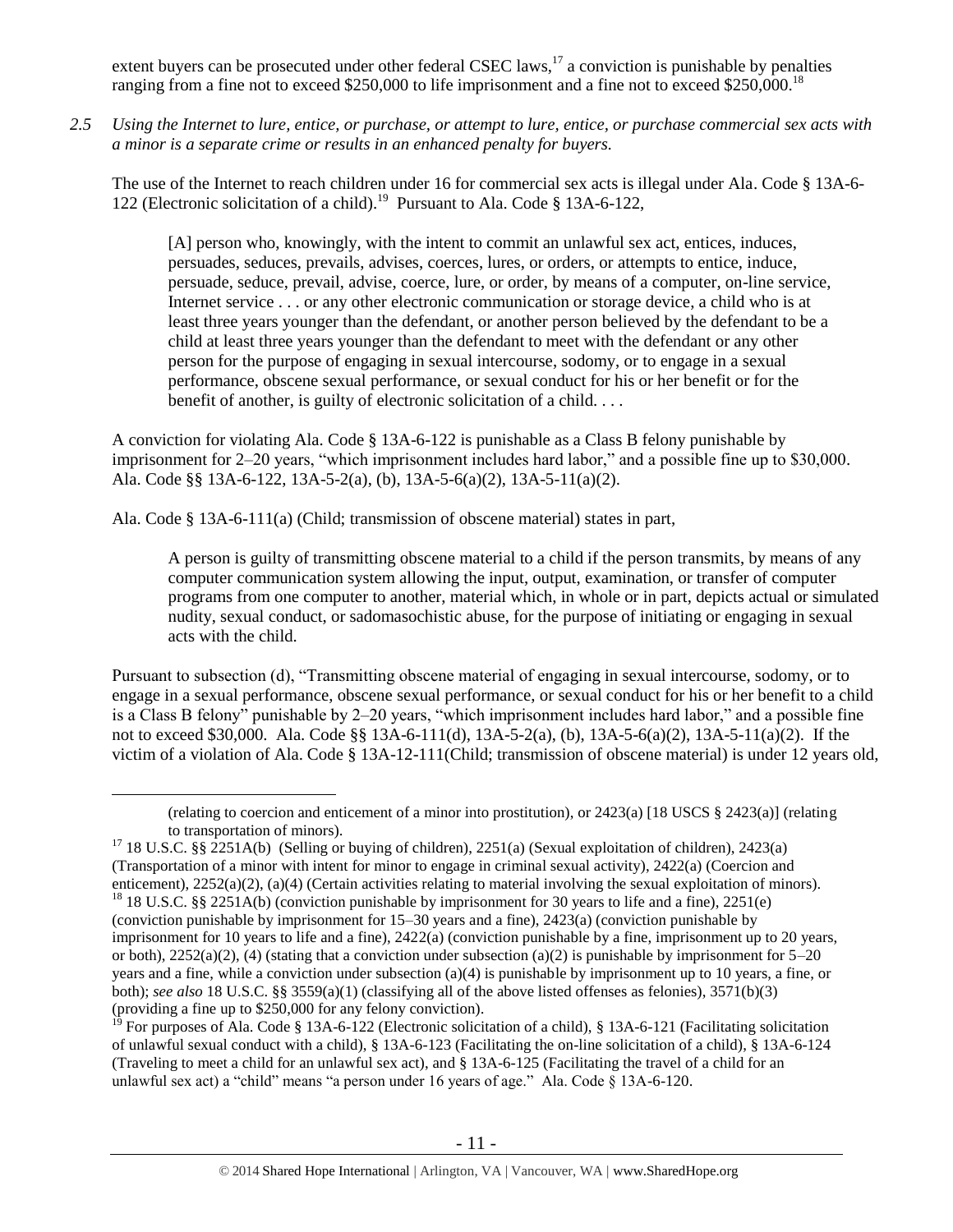a mandatory minimum imprisonment of 10 years applies. Ala. Code §§ 13A-5-6(a)(5), 15-20A-5(20), 15-20A-48(a).

Additionally, pursuant to Ala. Code § 13A-6-121 (Facilitating solicitation of unlawful sexual conduct with a child),

A person who knowingly compiles, enters into, or transmits by use of computer or otherwise; makes, prints, publishes, or reproduces by computerized or other means; knowingly causes or allows to be entered into or transmitted by use of computer or otherwise; or buys, sells, receives, exchanges, or disseminates any notice, statement, or advertisement of any child's name, telephone number, place of residence, other geographical location, physical characteristics, or other descriptive or identifying information for the purpose of facilitating, encouraging, offering, or soliciting unlawful sexual conduct of or with any child, or the visual depiction of such conduct, is guilty of facilitating solicitation of unlawful sexual conduct with a child. . . .

As a Class C felony, a conviction for violating Ala. Code § 13A-6-121 is punishable by 1 year and 1 day to 10 years, "which imprisonment includes hard labor," and a possible fine of up \$15,000. Ala. Code §§ 13A-6-121, 13A-5-2(a), (b), 13A-5-6(a)(3), 13A-5-11(a)(3).

*2.6 No age mistake defense is permitted for a buyer of commercial sex acts with any minor under 18.*

Ala. Code § 13A-6-152(a)(2) (Human trafficking in the first degree) is applicable to buyers, and § 13A-6-152(a)(3) expressly eliminates the use of mistake of age as a defense by stating that "it is not required that the defendant have knowledge of a minor victim's age, nor is reasonable mistake of age a defense to liability under this section." Furthermore, Ala. Code § 13A-6-154(5) (Prohibited defenses) states that a mistake in the age of the trafficking victim, "even if the mistake is reasonable," "shall not constitute a defense in a prosecution for human trafficking in the first or second degree." However, the CSEC offense of Ala. Code § 13A-6-121 (Facilitating solicitation of unlawful sexual conduct with a child) does not preclude a mistake of age defense.

- 2.6.1 Recommendation: Amend Ala. Code § 13A-6-121 (Facilitating solicitation of unlawful sexual conduct with a child) to prohibit defendants from asserting a mistake of age defense.
- *2.7 Base penalties for buying sex acts with a minor under 18 are sufficiently high and not reduced for older minors.*

Ala. Code § 13A-6-152(a)(2) (Human trafficking in the first degree) makes no distinction between older minors and younger minors. A minor is defined by Ala. Code § 13A-6-151(5) (Definitions) as any person under 18. A conviction under Ala. Code § 13A-6-152(a) is punishable as a Class A felony by imprisonment for life or 10–99 years, "which imprisonment includes hard labor," and a possible fine not to exceed \$60,000. Ala. Code §§ 13A-6-152(b), 13A-5-2(a), (b), 13A-5-6(a)(1), 13A-5-11(a)(1). If the victim of a violation of Ala. Code § 13A-6-152 is under 12 years old and the "offense involves sexual servitude,"<sup>20</sup> a mandatory minimum imprisonment of 20 years applies. Ala. Code §§ 13A-5-6(a)(4), 15-20A-5(28), 15-20A-48(a).

2.7.1 Recommendation: Amend Ala. Code § 13A-6-152(a)(2) (Human trafficking in the first degree) to apply heightened penalties in an offense committed against all minors under 18 years old.

 $\overline{a}$ <sup>20</sup> *See supra* Section 1.1 for the definitions of "sexual servitude" and "sexual conduct."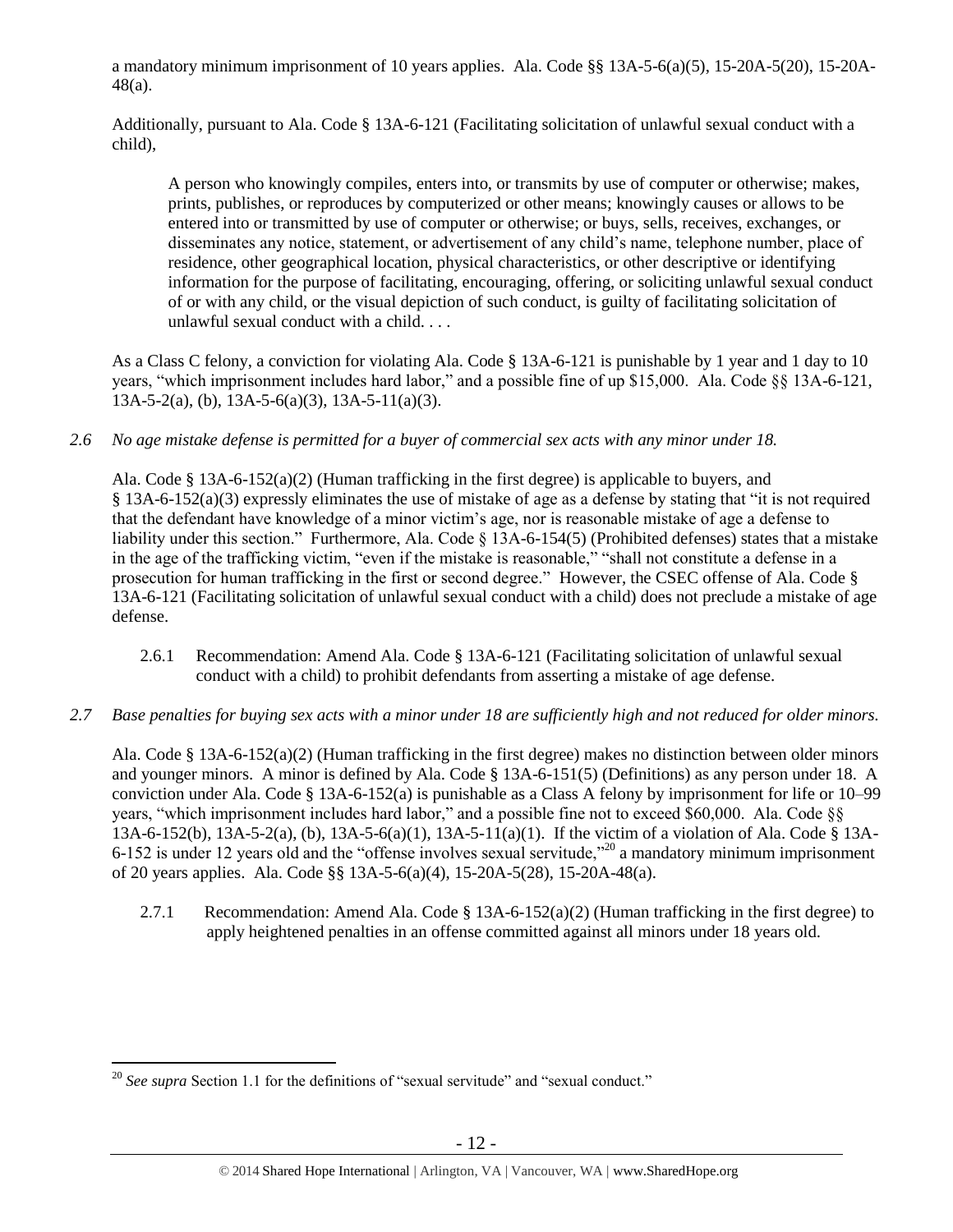*2.8 Financial penalties for buyers of commercial sex acts with minors are sufficiently high to make it difficult for buyers to hide the crime.* 

Buyers convicted under Ala. Code § 13A-6-152(a)(2) (Human trafficking in the first degree), a Class A felony, may be required to pay a possible fine up to \$60,000. Those convicted under Ala. Code § 13A-12-192(b) (Possession of obscene matter) or § 13A-6-121 (Facilitating solicitation of unlawful sexual conduct with a child), both Class C felonies, may be ordered to pay a possible fine up to \$15,000. Ala. Code § 13A-5-11(a)(3). In a prosecution for any of the crimes listed above, the court may impose a fine "not exceeding double the pecuniary gain to the defendant or loss to the victim caused by the commission of the offense." Ala. Code § 13A-5-11(a)(4).

A buyer convicted under Ala. Code  $\S 13A-6-152(a)(2)$  (Human trafficking in the first degree) may be required to pay restitution and civil damages to a human trafficking victim and forfeit property used in committing the crime. Pursuant to Ala. Code § 13A-6-155(a) (Penalties—Restitution to victim), buyers convicted under any provision of the human trafficking article, Ala. Code §§ 13A-6-150 to 13A-6-160, will be required to "pay mandatory restitution to the victim, prosecutorial or law enforcement entity, with the proceeds from property forfeited under Section 6 [i.e. Section 13A-6-156] applied first to payment of restitution." Ala. Code § 13A-6- 156 (Penalties—Forfeiture of property) states,

A person who commits the offense of human trafficking in the first degree or human trafficking in the second degree shall forfeit to the State of Alabama any profits or proceeds and any interest in property that he or she has acquired or maintained that the sentencing court determines to have been acquired or maintained as a result of committing human trafficking in the first degree or human trafficking in the second degree. Any assets seized shall first be used to pay restitution to trafficking victims and subsequently to pay any damages awarded to victims in a civil action. Any remaining assets shall go toward the cost of the investigation and prosecution and the remaining assets shall be remitted to funding the Alabama Crime Victims Compensation Fund.

Additionally, under Ala. Code § 13A-12-198 (Forfeiture and condemnation of contraband), buyers convicted under, among other provisions, Ala. Code § 13A-12-192(b) (Possession of obscene matter) will be required to forfeit to the State "[a]ny article, equipment, machine, materials, matter, vehicle or other thing whatsoever used in the commercial production, transportation, dissemination, display or storage of any obscene matter displaying or depicting a person under the age of 17 years engaged in any of the obscene acts" described in that section.

Buyers convicted of other offenses under Alabama's criminal laws may also be required to make restitution to the victims of the crimes pursuant to Ala. Code § 15-18-67 (Hearings), which states,

<span id="page-12-0"></span>When a defendant is convicted of a criminal activity or conduct which has resulted in pecuniary damages<sup>21</sup> or loss to a victim, the court shall hold a hearing to determine the amount or type of restitution due the victim or victims of such defendant's criminal acts. Such restitution hearings shall be held as a matter of course and in addition to any other sentence which it may impose, the court shall order that the defendant make restitution or otherwise compensate such victim for any pecuniary damages. The defendant, the victim or victims, or their representatives or the

<sup>&</sup>lt;sup>21</sup> Ala. Code 15-18-66(2) defines "pecuniary damages" is defined to include the following:

All special damages which a person shall recover against the defendant in a civil action arising out of the facts or events constituting the defendant's criminal activities; the term shall include, but not be limited to the money or other equivalent of property taken, broken, destroyed, or otherwise used or harmed and losses such as travel, medical, dental or burial expenses and wages including but not limited to wages lost as a result of court appearances.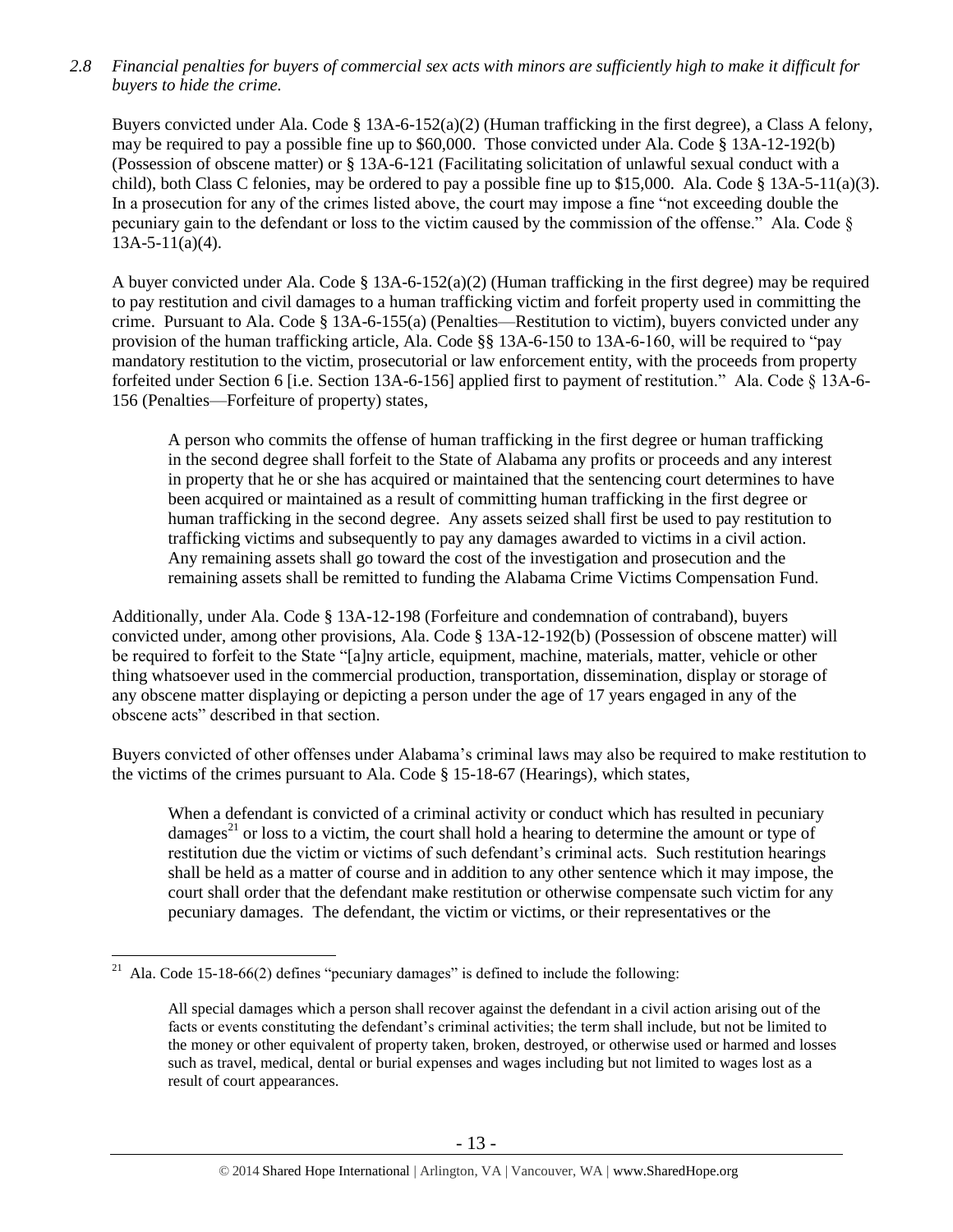administrator of any victim's estate as well as the district attorney shall have the right to be present and be heard upon the issue of restitution at any such hearings.

However, "victim" is defined in Ala. Code § 15-18-66(4) (Definitions) as "[a]ny person whom the court determines has suffered a direct or indirect pecuniary damage as a result of the defendant's criminal activities. 'Victim' shall not include any participant in the defendant's criminal activities."

## *2.9 Buying and possessing child pornography carries penalties as high as similar federal offenses.*

Pursuant to Ala. Code § 13A-12-192(b) (Possession of obscene matter), "Any person who knowingly possesses any obscene matter that contains a visual depiction of a person under the age of 17 years engaged in any act of sado-masochistic abuse, sexual intercourse, sexual excitement, masturbation, genital nudity, or other sexual conduct shall be guilty of a Class C felony."

A conviction under Ala. Code § 13A-12-192(b) is punishable as a Class C felony by imprisonment for 1 year and 1 day to 10 years, "which imprisonment includes hard labor," and a possible fine up to \$15,000. Ala. Code §§ 13A-12-192(b), 13A-5-2(a), (b), 13A-5-6(a)(3), 13A-5-11(a)(3).

In comparison, a federal conviction for possession of child pornography<sup>22</sup> is generally punishable by imprisonment for 5–20 years and a fine not to exceed \$250,000.<sup>23</sup> Subsequent convictions, however, are punishable by imprisonment up to 40 years and a fine not to exceed  $$250,000.<sup>24</sup>$ 

*2.10 Convicted buyers of commercial sex acts with minors and child pornography are required to register as sex offenders.* 

Adult sex offenders are required to register pursuant to Ala. Code § 15-20A-10(a)(1) (Registration rules for an adult sex offender). An "adult sex offender" is defined as "[a]n adult convicted of a sex offense." Ala. Code § 15-20A-4(1). Pursuant to Ala. Code § 15-20A-5 (Offenses),

For the purposes of this article, a sex offense includes any of the following offenses:

- (1) Rape in the first degree, as provided by Section 13A-6-61, Code of Alabama 1975.
- (2) Rape in the second degree, as provided by Section 13A-6-62, Code of Alabama 1975.

. . . .

 $\overline{a}$ 

(5) Sexual misconduct, as provided by Section 13A-6-65, Code of Alabama 1975, provided that on a first conviction or adjudication the sex offender is only subject to registration and

<sup>&</sup>lt;sup>22</sup> 18 U.S.C. §§ 2252(a)(2), (a)(4) (Certain activities relating to material involving the sexual exploitation of minors),  $2252A(a)(2)$ –(3) (Certain activities relating to material constituting or containing child pornography), 1466A(a), (b) (Obscene visual representations of the sexual abuse of children).

<sup>&</sup>lt;sup>23</sup> 18 U.S.C. §§ 2252(b) (stating that a conviction under subsection (a)(2) is punishable by imprisonment for 5–20 years and a fine, while a conviction under subsection (a)(4) is punishable by imprisonment up to 10 years, a fine, or both), 2252A(b)(1) (a conviction is punishable by imprisonment for 5–20 years and a fine), 1466A(a), (b) (stating that a conviction under subsection (a) is "subject to the penalties provided in section  $2252A(b)(1)$ ," imprisonment for 5–20 years and a fine, while a conviction under subsection (b) is "subject to the penalties provided in section 2252A(b)(2)," imprisonment up to 10 years, a fine, or both); *see also* 18 U.S.C. §§ 3559(a)(1) (classifying all of the above listed offenses as felonies), 3571(b)(3) (providing a fine up to \$250,000 for any felony conviction).

<sup>&</sup>lt;sup>24</sup> 18 U.S.C. §§ 2252(b) (stating if a person has a prior conviction under subsection (a)(2), or a list of other statutes, a conviction is punishable by a fine and imprisonment for 15–40 years, but if a person has a prior conviction under subsection (a)(4), or a list of other statutes, a conviction is punishable by a fine and imprisonment for  $10-20$  years),  $2252A(b)(1)$  (stating if a person has a prior conviction under subsection (a)(2), (a)(3), or a list of other statutes, a conviction is punishable by a fine and imprisonment for 15–40 years), 1466A(a), (b) (stating that the penalty scheme for section 2252A(b) applies); *see also* 18 U.S.C. §§ 3559(a)(1) (classifying all of the above listed offenses as felonies), 3571(b)(3) (providing a fine up to \$250,000 for any felony conviction).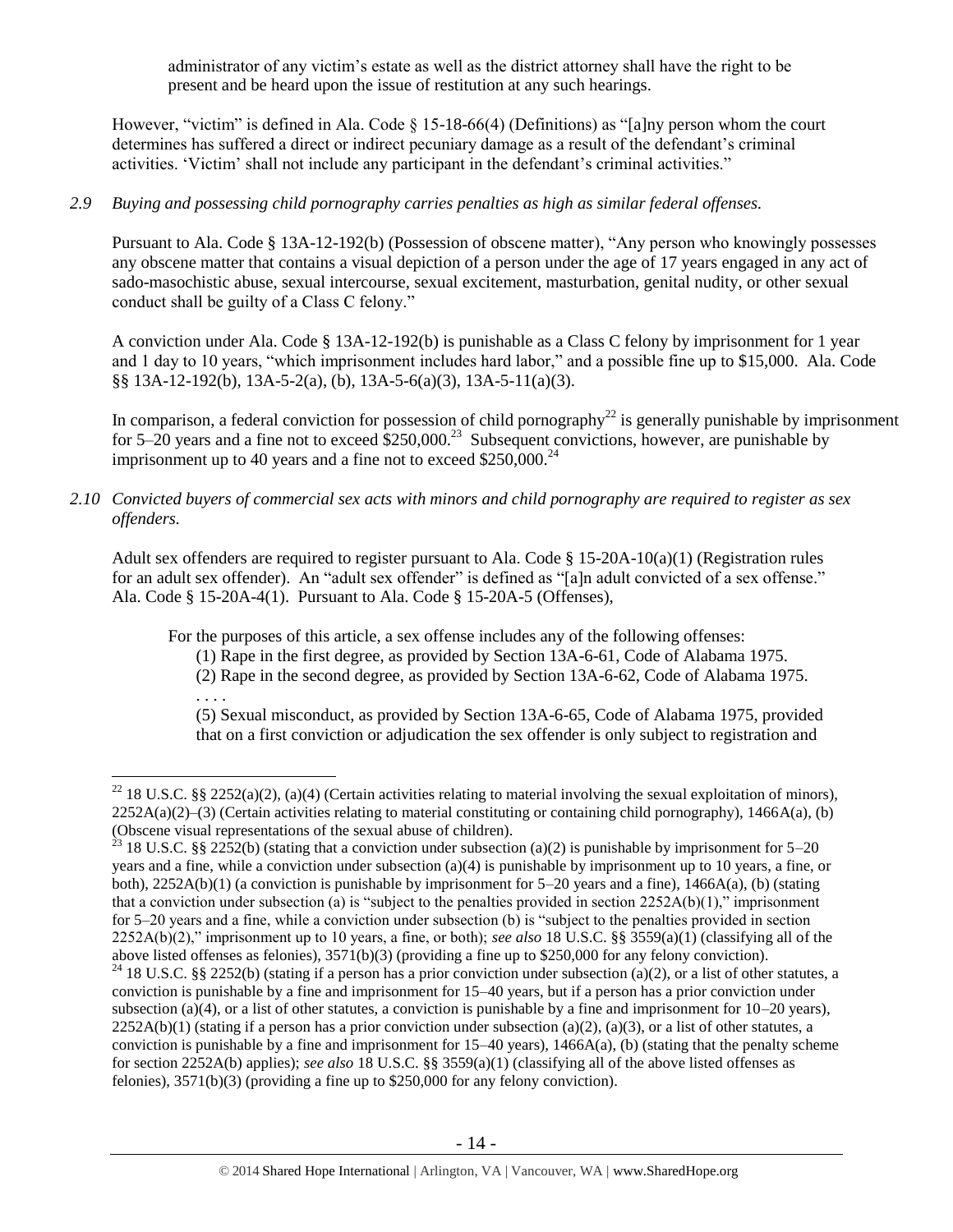verification pursuant to this article. On a second or subsequent conviction or adjudication, if the second or subsequent conviction or adjudication does not arise out of the same set of facts and circumstances as the first conviction or adjudication, the sex offender shall comply with all requirements of this article. The sentencing court may exempt from this article a juvenile sex offender adjudicated delinquent of sexual misconduct.

(7) Sexual abuse in the first degree, as provided by Section 13A-6-66, Code of Alabama 1975.

(8) Sexual abuse in the second degree, as provided by Section 13A-6-67, Code of Alabama 1975.

. . . .

. . . .

(10) Enticing a child to enter a vehicle, room, house, office, or other place for immoral purposes, as provided by Section 13A-6-69, Code of Alabama 1975.

(11) Sexual abuse of a child less than 12 years old, as provided by Section 13A-6-69.1, Code of Alabama 1975.

. . . . (14) Violation of the Alabama Child Pornography Act, as provided by Sections 13A-12-191, 13A-12-192, 13A-12-196, or 13A-12-197, Code of Alabama 1975.

(20**)** Transmitting obscene material to a child by computer, as provided by Section 13A-6- 111, Code of Alabama 1975.

. . . .

. . . .

(23) Facilitating solicitation of unlawful sexual conduct with a child, as provided by Section 13A-6-121, Code of Alabama 1975.

(24) Electronic solicitation of a child, as provided by Section 13A-6-122, Code of Alabama 1975.

(25) Facilitating the on-line solicitation of a child, as provided by Section 13A-6-123, Code of Alabama 1975.

(26) Traveling to meet a child for an unlawful sex act, as provided by Section 13A-6-124, Code of Alabama 1975.

(27) Facilitating the travel of a child for an unlawful sex act, as provided by Section 13A-6- 125, Code of Alabama 1975.

(28) Human trafficking in the first degree, as provided by Section 13A-6-152, Code of Alabama 1975, provided that the offense involves sexual servitude.

(29) Human trafficking in the second degree, as provided by Section 13A-6-153, Code of Alabama 1975, provided that the offense involves sexual servitude.

(32) Any solicitation, attempt, or conspiracy to commit any of the offenses listed in subdivisions (1) to (32).

. . . .

. . . .

(35) Any crime committed in another state, the District of Columbia, any United States territory, or a federal, military, Indian, or foreign country jurisdiction if that jurisdiction also requires that anyone convicted of that crime register as a sex offender in that jurisdiction.

. . . .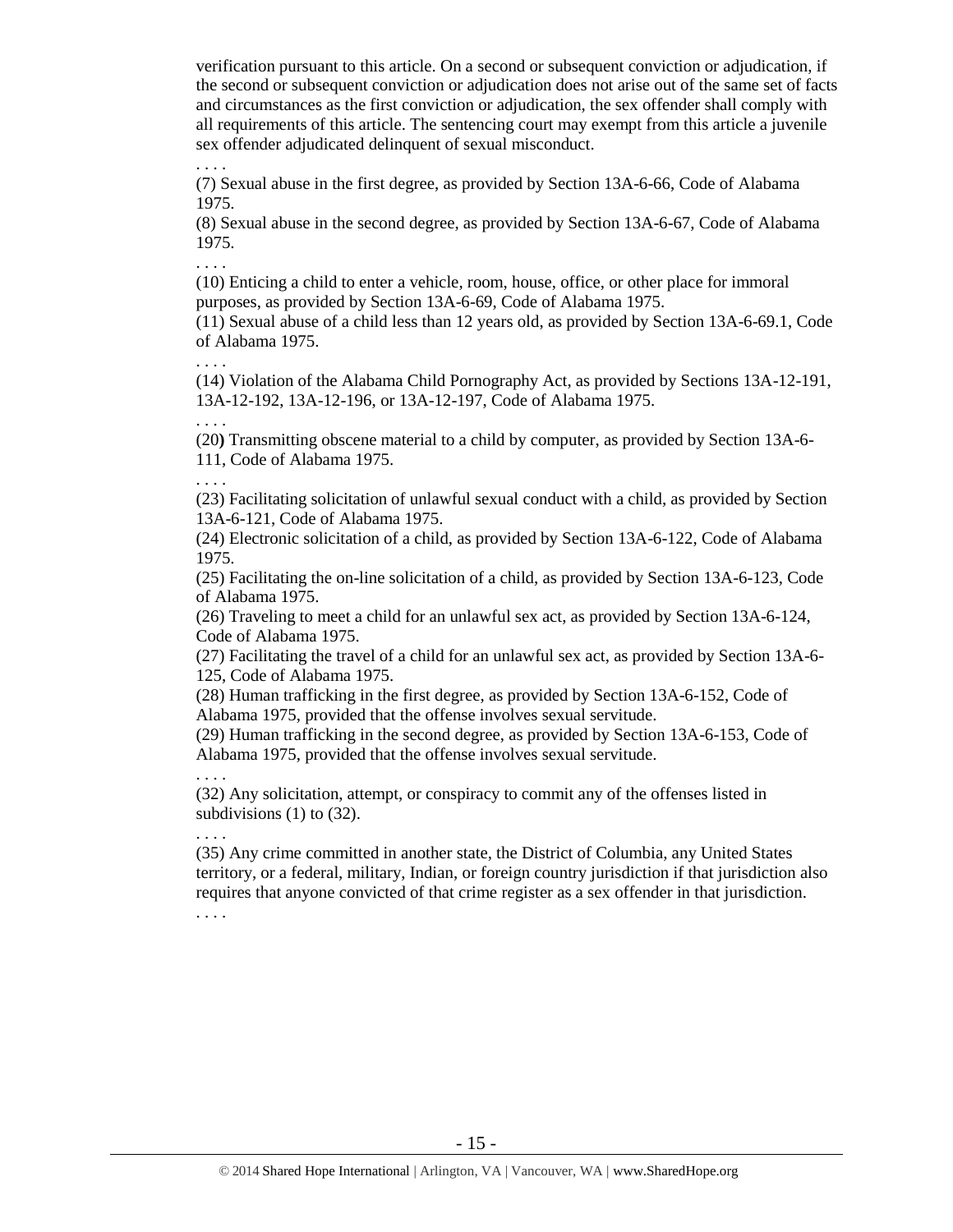#### **FRAMEWORK ISSUE 3: CRIMINAL PROVISIONS FOR TRAFFICKERS**

## *Legal Components:*

- *3.1 Penalties for trafficking a child for sexual exploitation are as high as federal penalties.*
- *3.2 Creating and distributing child pornography carries penalties as high as similar federal offenses.*
- *3.3 Using the Internet to lure, entice, recruit or sell commercial sex acts with a minor is a separate crime or results in an enhanced penalty for traffickers.*
- *3.4 Financial penalties for traffickers, including asset forfeiture, are sufficiently high.*
- *3.5 Convicted traffickers are required to register as sex offenders.*
- *3.6 Laws relating to termination of parental rights for certain offenses include sex trafficking or commercial sexual exploitation of children (CSEC) offenses in order to remove the children of traffickers from their control and potential exploitation.*

*\_\_\_\_\_\_\_\_\_\_\_\_\_\_\_\_\_\_\_\_\_\_\_\_\_\_\_\_\_\_\_\_\_\_\_\_\_\_\_\_\_\_\_\_\_\_\_\_\_\_\_\_\_\_\_\_\_\_\_\_\_\_\_\_\_\_\_\_\_\_\_\_\_\_\_\_\_\_\_\_\_\_\_\_\_\_\_\_\_\_\_\_\_\_*

## *Legal Analysis:*

*3.1 Penalties for trafficking a child for sexual exploitation are as high as federal penalties.* 

Ala. Code § 13A-6-152(a)(2) (Human trafficking in the first degree) makes it illegal if a trafficker "knowingly obtains, recruits, entices, solicits, induces, threatens, isolates, harbors, holds, restrains, transports, provides, or maintains any minor for the purpose of causing a minor to engage in sexual servitude."<sup>25</sup> A conviction under Ala. Code § 13A-6-152(a)(2) is punishable as a Class A felony<sup>26</sup> by imprisonment for life or 10–99 years, "which imprisonment includes hard labor," and a possible fine up to \$60,000. Ala. Code §§ 13A-6-152(b), 13A-5-2(a), (b), 13A-5-6(a)(1), 13A-5-11(a)(1). If the victim of a violation of Ala. Code § 13A-6-152 is under 12 years old and the "offense involves sexual servitude," a mandatory minimum imprisonment of 20 years applies. Ala. Code §§ 13A-5-6(a)(4), 15-20A-5(28), 15-20A-48(a). Also, Ala. Code § 13A-6-125 (Facilitating the travel of a child for an unlawful sex act) states that a person "who facilitates, arranges, provides, or pays for the transport of a child for the purposes of engaging in an unlawful sex act with a child, including sexual intercourse, sodomy, a sexual performance, obscene sexual performance, or other sexual conduct for his or her benefit or for the benefit of another" commits a Class A felony punishable by life imprisonment or 10–99 years, "which imprisonment includes hard labor," and a possible fine up to \$60,000. Ala. Code §§ 13A-6-125, 13A-5- 2(a), (b), 13A-5-6(a)(1), 13A-5-11(a)(1). Under Ala. Code § 13A-5-6(c),

In addition to any penalties heretofore or hereafter provided by law, in all cases where an offender is designated as a sexually violent predator pursuant to Section 15-20-25.3 [repealed; see now Section 15-  $20A-19$ ],<sup>27</sup> or where an offender is convicted of a Class A felony criminal sex offense involving a child as defined in Section 15-20-21(5) [repealed; see now Sections 15-20A-4 and 15-20A-48], and is sentenced to a county jail or the Alabama Department of Corrections, the sentencing judge shall impose an additional penalty of not less than 10 years of post-release supervision to be served upon the defendant's release from incarceration.

Traffickers may also be prosecuted under Ala. Code  $\S 13A-12-111(a)$  (Promoting prostitution; first degree).<sup>28</sup> A conviction for violating Ala. Code  $\S$  13A-12-111(a) is punishable as a Class B felony by imprisonment for 2– 20 years, "which imprisonment includes hard labor," and a possible fine up to \$30,000. Ala. Code §§ 13A-12- 111(b), 13A-5-2(a), (b), 13A-5-6(a)(2), 13A-5-11(a)(2). If the victim of a violation of Ala. Code § 13A-12-111

<sup>&</sup>lt;sup>25</sup> See supra Section 1.1 for the definitions of "sexual servitude" and "sexual conduct."

<sup>26</sup> *See supra* note [13.](#page-8-0)

<sup>27</sup> *See supra* note [14.](#page-9-0)

<sup>&</sup>lt;sup>28</sup> *See supra* Section 1.2 for the substantive provisions of Ala. Code § 13A-12-111(a).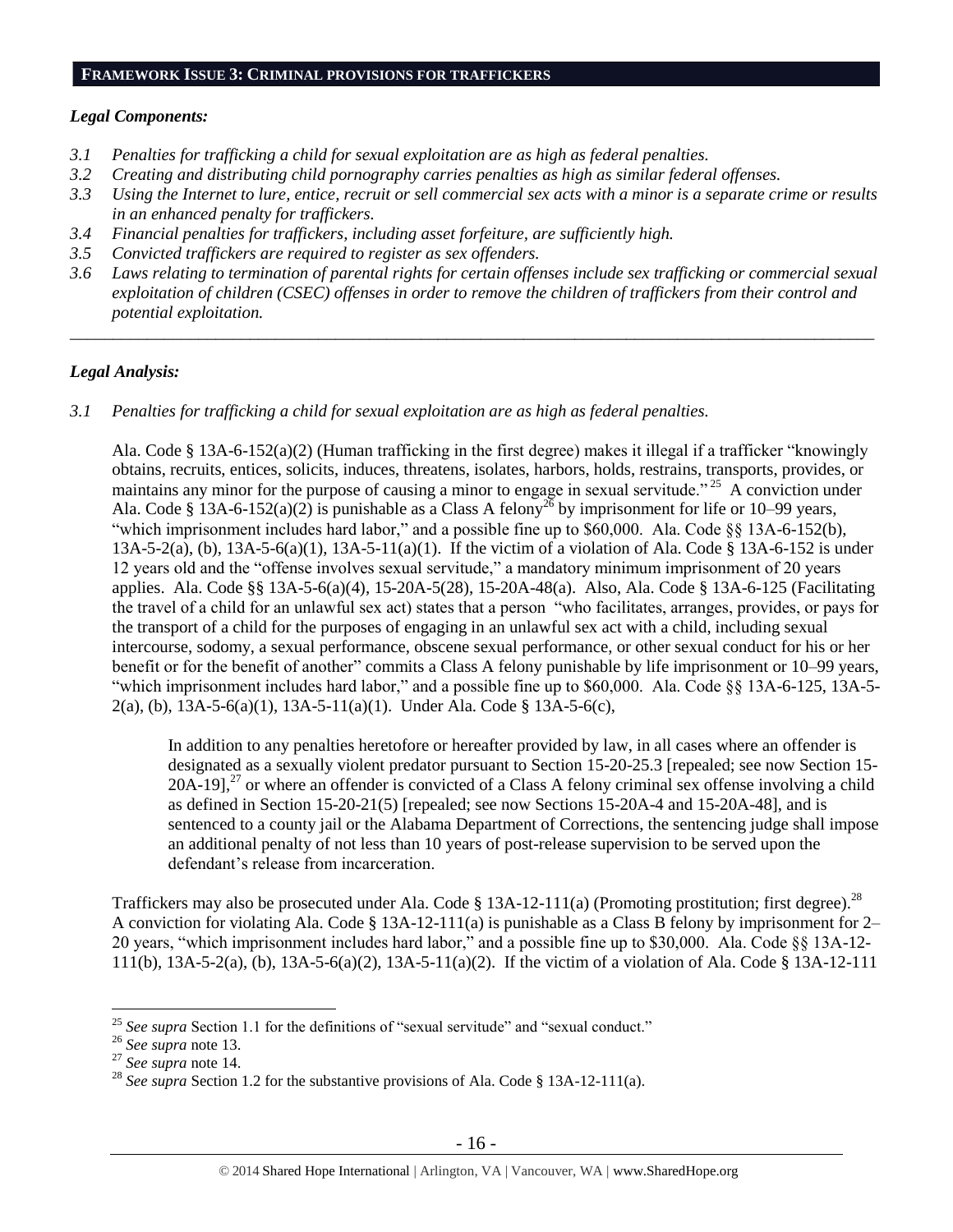is under 12 years old, a mandatory minimum imprisonment of 10 years applies. Ala. Code §§ 13A-5-6(a)(5), 15-20A-5(12), 15-20A-48(a).

Additionally, traffickers could be prosecuted under Ala. Code § 13A-12-112(a) (Promoting prostitution; second degree), punishable as a Class C felony<sup>29</sup> by imprisonment for 1 year and 1 day to 10 years, "which imprisonment includes hard labor," and a possible fine up to \$30,000. Ala. Code §§ 13A-12-112(b), 13A-5-  $2(a)$ , (b), 13A-5-6(a)(3), 13A-5-11(a)(3). Some traffickers could be prosecuted under Ala. Code § 13A-6-121 (Facilitating solicitation of unlawful sexual conduct with a child), which is a Class C felony, and is punishable by 1 year and 1 day to 10 years, "which imprisonment includes hard labor," and a possible fine of up \$15,000 Ala. Code §§ 13A-6-121, 13A-5-2(a), (b), 13A-5-6(a)(3), 13A-5-11(a)(3).

In comparison, if the victim is under the age of 14, a conviction under the Trafficking Victims Protection Act  $(TVPA)<sup>30</sup>$  for child sex trafficking is punishable by 15 years to life imprisonment and a fine not to exceed \$250,000. 18 U.S.C. §§ 1591(b)(1), 3559(a)(1), 3571(b)(3). If the victim is between the ages of 14–17, a conviction is punishable by 10 years to life imprisonment and a fine not to exceed \$250,000. 18 U.S.C. §§ 1591(b)(2), 3559(a)(1), 3571(b)(3). A conviction is punishable by mandatory life imprisonment, however, if the trafficker has a prior conviction for a federal sex offense<sup>31</sup> against a minor.

## *3.2 Creating and distributing child pornography carries penalties as high as similar federal offenses.*

<span id="page-16-4"></span><span id="page-16-3"></span><span id="page-16-2"></span><span id="page-16-1"></span><span id="page-16-0"></span>Alabama criminalizes the production, dissemination, $32$  and possession with the intent to disseminate child pornography separately. Ala. Code § 13A-12-197(a) (Production of obscene matter) states, "Any person who knowingly<sup>33</sup> films, prints, records, photographs or otherwise produces any obscene matter that contains a visual depiction of a person under the age of 17 years engaged in any act of sado-masochistic abuse, sexual intercourse,  $34$  sexual excitement,  $35$  masturbation, breast nudity, genital nudity, or other sexual conduct<sup>36</sup> shall be guilty of a Class A felony." Pursuant to Ala. Code § 13A-12-197(b), each depiction of each individual under 17 counts as a separate offense. A conviction under Ala. Code § 13A-12-197 is punishable as a Class A felony by imprisonment for life or 10–99 years, "which imprisonment includes hard labor," and a possible fine up to  $$60,000$ . Ala. Code  $\S$ § 13A-5-2(a), (b), 13A-5-6(a)(1), 13A-5-11(a)(1). If the victim of a violation of Ala. Code § 13A-12-197 is under 12 years old, a mandatory minimum imprisonment of 20 years applies. Ala. Code §§ 13A-5-6(a)(4), 15-20A-5(14), 15- 20A-48(a).

Ala. Code § 13A-12-191 (Dissemination or display of obscene matter) states,

 $\overline{a}$ 

 $33$  Ala. Code § 13A-12-190(4) (Definitions) defines "knowingly" as the following:

"[a] person knowingly disseminates or publicly displays obscene matter when the person knows the nature of the matter. A person knows the nature of the matter when either of the following circumstances exist:

a. The person is aware of the character and content of the matter; or

b. The person recklessly disregards circumstances suggesting the character and content of the matter.

<sup>34</sup> Ala. Code § 13A-12-190(7) (Definitions) defines "sexual intercourse" as "[i]ntercourse, real or simulated, whether genital-genital, oral-genital, anal-genital or oral-anal, whether between persons of the same or opposite sex or between a human and an animal."

 $36$  Ala. Code § 13A-12-190(9) (Definitions) defines "other sexual conduct" as "[a]ny touching of the genitals, pubic areas or buttocks of the human male or female, or the breasts of the female, whether alone or between members of the same or opposite sex or between humans and animals in an act of apparent sexual stimulation or gratification."

<sup>29</sup> *See supra* note [15.](#page-9-1)

<sup>30</sup> *See supra* Section 2.4 for further discussion.

<sup>31</sup> *See supra* note [16.](#page-9-2) 

 $32$  Ala. Code § 13A-12-190(1) (Definitions) defines "disseminate" as "[t]o sell, lend or show for monetary consideration or to offer or agree to do the same."

 $35$  Ala. Code § 13A-12-190(6) (Definitions) defines "sexual excitement" as "[t]he condition of human male or female genitals when in a state of sexual stimulation."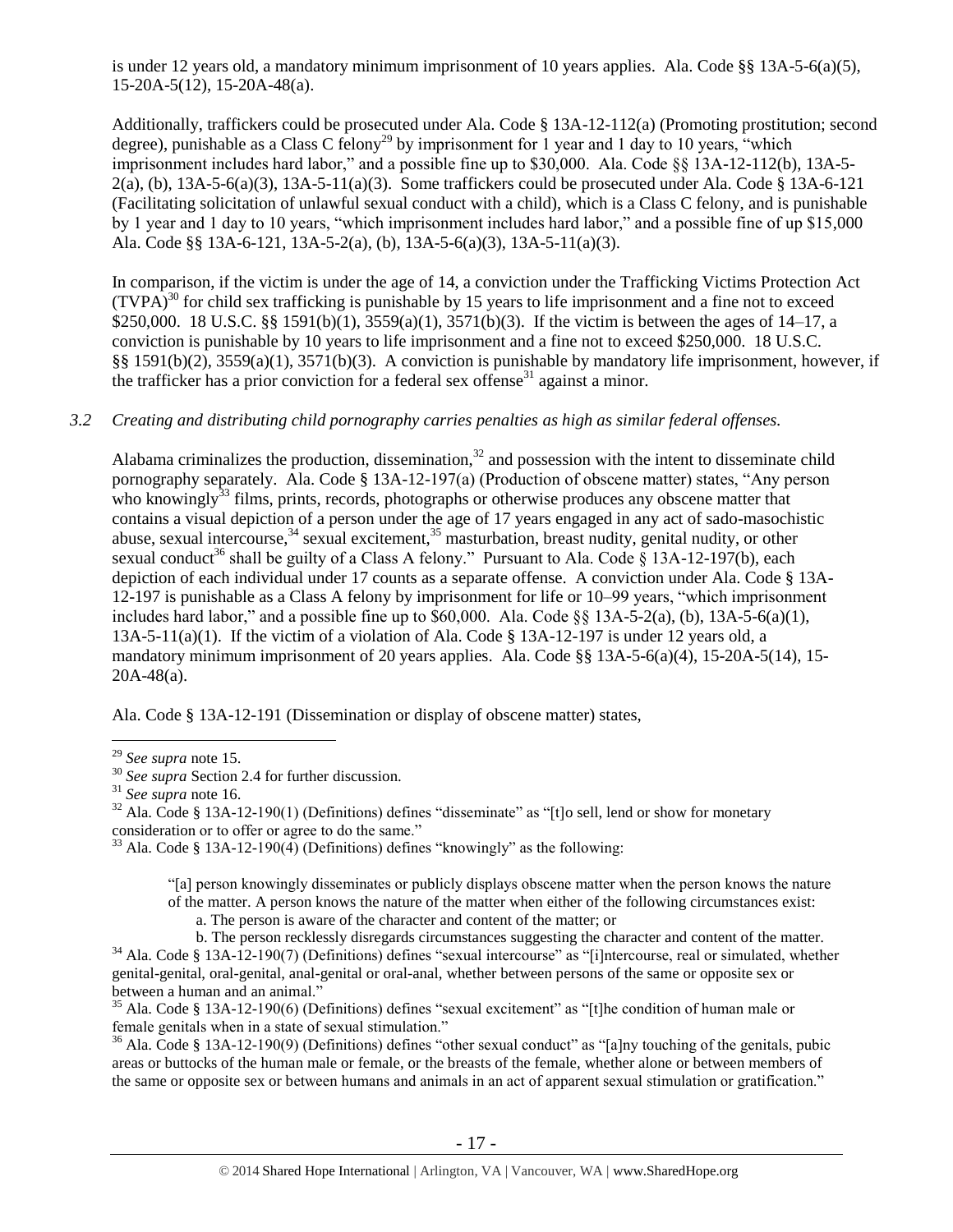Any person who shall knowingly disseminate or display publicly any obscene matter containing a visual depiction of a person under the age of 17 years engaged in any act of sado-masochistic abuse, sexual intercourse, sexual excitement, masturbation, breast nudity, genital nudity, or other sexual conduct shall be guilty of a Class B felony.

Ala. Code § 13A-12-192(a) (Possession of obscene matter) states,

Any person who knowingly possesses with intent to disseminate any obscene matter that contains a visual depiction of a person under the age of 17 years engaged in any act of sado-masochistic abuse, sexual intercourse, sexual excitement, masturbation, breast nudity, genital nudity, or other sexual conduct shall be guilty of a Class B felony. Possession of three or more copies of the same visual depiction contained in obscene matter is prima facie evidence of possession with intent to disseminate the same.

Class B felonies are punishable by imprisonment of 2–20 years, "which imprisonment includes hard labor," and possible fines up \$30,000. Ala. Code §§ 13A-5-2(a), (b), 13A-5-6(a)(2), 13A-5-11(a)(2). If the child involved in the commission of Ala. Code  $\S$  13A-12-197(a) (Production of obscene matter) is under 12 years old, a mandatory minimum imprisonment of 20 years applies, while if the child involved in the commission of Ala. Code § 13A-12-191 (Dissemination or display of obscene matter) or § 13A-12-192(a) (Possession of obscene matter) is under 12 years old, a mandatory minimum imprisonment of 10 years applies. Ala. Code §§ 13A-5-  $6(a)(4)$ ,  $(a)(5)$ , 15-20A-5(14), 15-20A-48(a).

Pursuant to Ala. Code § 13A-12-196 (Permitting or allowing child to engage in production of obscene matter),

Any parent or guardian who knowingly permits or allows their child, ward, or dependent under the age of 17 years to engage in the production of any obscene matter containing a visual depiction of such child, ward, or dependent under the age of 17 years engaged in any act of sado-masochistic abuse, sexual excitement, masturbation, breast nudity, genital nudity, or other sexual conduct shall be guilty of a Class A felony.

A Class A felony is punishable by life imprisonment or 10–99 years, "which imprisonment includes hard labor," and a possible fine up to  $$60,000$ . Ala. Code  $\$  13A-5-6(a)(1), 13A-5-11(a)(1). Additionally, if the child involved is under the age of 12, a mandatory minimum imprisonment of 20 years applies. Ala. Code §§ 13A-5-2(a), (b), 13A-5-6(a)(4), 15-20A-5(14), 15-20A-48(a).

In comparison, if the victim is under the age of 14, a conviction under the TVPA for child sex trafficking is punishable by 15 years to life imprisonment and a fine not to exceed \$250,000. 18 U.S.C. §§ 1591(b)(1),  $3559(a)(1)$ ,  $3571(b)(3)$ . If the victim is between the ages of  $14-17$ , a conviction is punishable by 10 years to life imprisonment and a fine not to exceed \$250,000. 18 U.S.C. §§ 1591(b)(2), 3559(a)(1), 3571(b)(3). A conviction is punishable by mandatory life imprisonment, however, if the trafficker has a prior conviction for a federal sex offense<sup>37</sup> against a minor. Additionally, a federal conviction for distribution of child pornography<sup>38</sup> is generally punishable by imprisonment for 5–20 years and a fine not to exceed \$250,000.<sup>39</sup> Subsequent convictions, however, are punishable by imprisonment up to 40 years and a fine not to exceed \$250,000.<sup>40</sup>

<sup>37</sup> *See supra* note [16.](#page-9-2) 

 $38\,18$  U.S.C. §§ 2252(a)(1), (a)(2), (a)(3) (Certain activities relating to material involving the sexual exploitation of minors),  $2252A(a)(2)$ , (a)(3) (Certain activities relating to material constituting or containing child pornography), 1466A(a) (Obscene visual representations of the sexual abuse of children).

 $39$  18 U.S.C. §§ 2252(b) (stating that a conviction under subsection (a)(1), (a)(2), or (a)(3) is punishable by imprisonment for 5–20 years and a fine), 2252A(b)(1) (a conviction is punishable by imprisonment for 5–20 years and a fine), 1466A(a), (b) (stating that a conviction under subsection (a) is "subject to the penalties provided in section 2252A(b)(1)," imprisonment for 5–20 years and a fine, while a conviction under subsection (b) is "subject to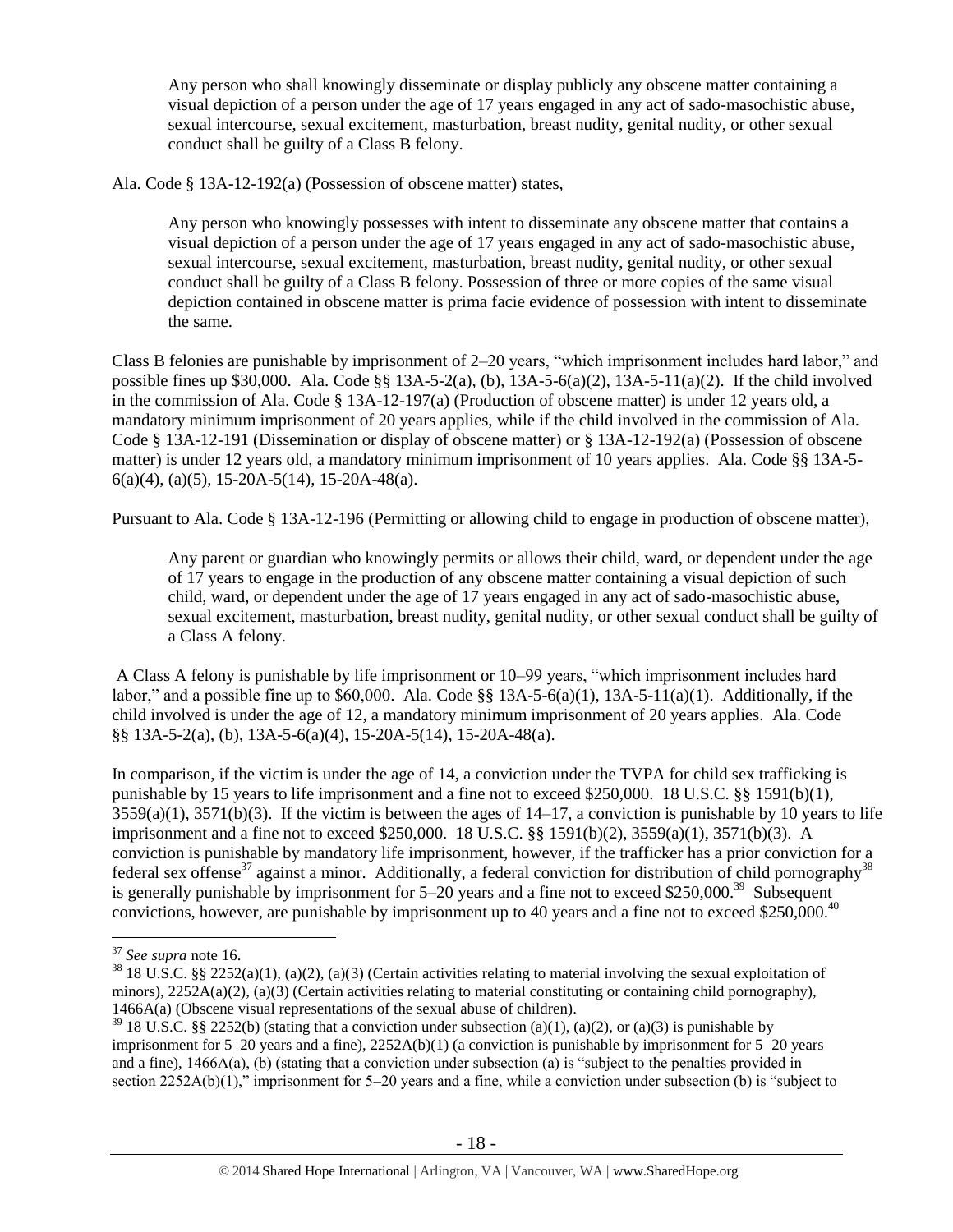*3.3 Using the Internet to lure, entice, recruit or sell commercial sex acts with a minor is a separate crime or results in an enhanced penalty for traffickers.*

The use of the Internet to reach children under 16 for commercial sex acts is illegal under Ala. Code § 13A-6- 122 (Electronic solicitation of a child).<sup>41</sup> Pursuant to Ala. Code § 13A-6-122,

[A] person who, knowingly, with the intent to commit an unlawful sex act, entices, induces, persuades, seduces, prevails, advises, coerces, lures, or orders, or attempts to entice, induce, persuade, seduce, prevail, advise, coerce, lure, or order, by means of a computer, on-line service, Internet service . . . or any other electronic communication or storage device, a child who is at least three years younger than the defendant, or another person believed by the defendant to be a child at least three years younger than the defendant to meet with the defendant or any other person for the purpose of engaging in sexual intercourse, sodomy, or to engage in a sexual performance, obscene sexual performance, or sexual conduct for his or her benefit or for the benefit of another, is guilty of electronic solicitation of a child. . . .

A conviction for violating Ala. Code § 13A-6-122 is punishable as a Class B felony by imprisonment for 2–20 years, "which imprisonment includes hard labor," and a possible fine up to \$30,000. Ala. Code §§ 13A-6-122,  $13A-5-2(a)$ , (b),  $13A-5-6(a)(2)$ ,  $13A-5-11(a)(2)$ .

Additionally, pursuant to Ala. Code § 13A-6-121 (Facilitating solicitation of unlawful sexual conduct with a child),

A person who knowingly compiles, enters into, or transmits by use of computer or otherwise; makes, prints, publishes, or reproduces by computerized or other means; knowingly causes or allows to be entered into or transmitted by use of computer or otherwise; or buys, sells, receives, exchanges, or disseminates any notice, statement, or advertisement of any child's name, telephone number, place of residence, other geographical location, physical characteristics, or other descriptive or identifying information for the purpose of facilitating, encouraging, offering, or soliciting unlawful sexual conduct of or with any child, or the visual depiction of such conduct, is guilty of facilitating solicitation of unlawful sexual conduct with a child. . . .

As a Class C felony, a conviction for violating Ala. Code § 13A-6-121 is punishable by 1 year and 1 day to 10 years, "which imprisonment includes hard labor," and a possible fine of up \$15,000. Ala. Code §§ 13A-6-121,  $13A-5-2(a)$ , (b),  $13A-5-6(a)(3)$ ,  $13A-5-11(a)(3)$ .

the penalties provided in section 2252A(b)(2)," imprisonment up to 10 years, a fine, or both); *see also* 18 U.S.C. §§ 3559(a)(1) (classifying all of the above listed offenses as felonies),  $3571(b)(3)$  (providing a fine up to \$250,000 for any felony conviction).

<sup>&</sup>lt;sup>40</sup> 18 U.S.C. §§ 2252(b) (stating if a person has a prior conviction under subsection (a)(1), (a)(2), or (a)(3) or a list of other statutes, a conviction is punishable by a fine and imprisonment for 15–40 years), 2252A(b)(1) (stating if a person has a prior conviction under subsection (a)(2), (a)(3), or a list of other statutes, a conviction is punishable by a fine and imprisonment for  $15-40$  years),  $1466A(a)$ , (b) (stating that the penalty scheme for section  $2252A(b)$ applies); *see also* 18 U.S.C. §§ 3559(a)(1) (classifying all of the above listed offenses as felonies), 3571(b)(3) (providing a fine up to \$250,000 for any felony conviction).

<sup>&</sup>lt;sup>41</sup> For purposes of Ala. Code § 13A-6-122 (Electronic solicitation of a child), § 13A-6-121 (Facilitating solicitation of unlawful sexual conduct with a child), § 13A-6-123 (Facilitating the on-line solicitation of a child), § 13A-6-124 (Traveling to meet a child for an unlawful sex act), and § 13A-6-125 (Facilitating the travel of a child for an unlawful sex act), a "child" means "a person under 16 years of age." Ala. Code § 13A-6-120.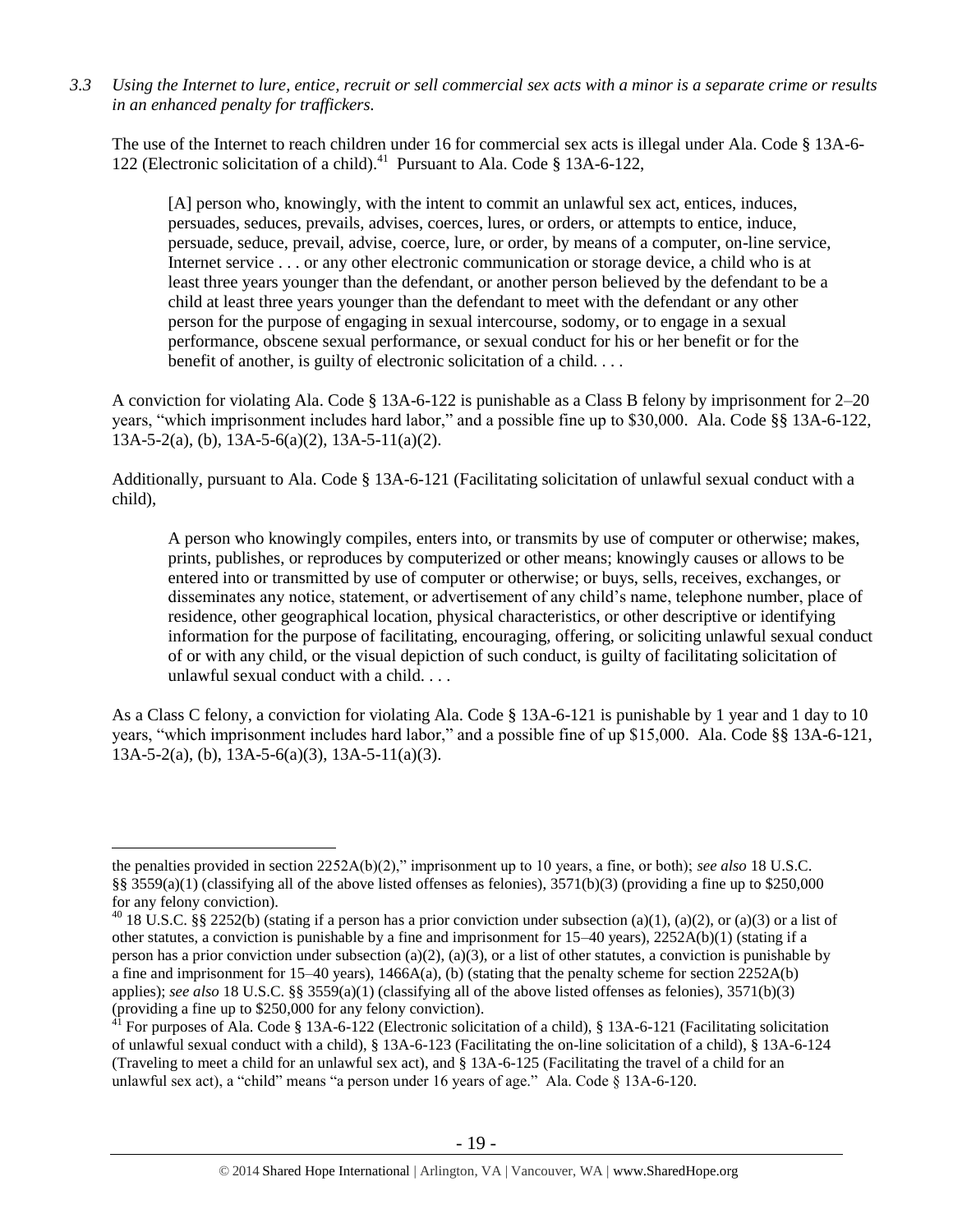## *3.4 Financial penalties for traffickers, including asset forfeiture, are sufficiently high.*

Traffickers convicted of trafficking or offenses related to domestic minor sex trafficking face a number of financial penalties, including fines, restitution, forfeiture, and civil damages. Traffickers convicted of Ala. Code § 13A-12-197 (Production of obscene matter), a Class A felony, are subject to a possible fine up to \$60,000 pursuant to Ala. Code § 13A-5-11(a)(1). Traffickers convicted of Ala. Code § 13A-12-111 (Promoting prostitution; first degree), § 13A-6-122 (Electronic solicitation of a child), § 13A-12-191 (Dissemination or display of obscene matter), or § 13A-12-192 (Possession of obscene matter), all Class B felonies, are subject to possible fines up to \$30,000. Ala. Code § 13A-5-11(a)(2). Traffickers convicted of Ala. Code § 13A-12-112 (Promoting prostitution; second degree) or § 13A-6-121 (Facilitating solicitation of unlawful sexual conduct with a child), both Class C felonies, are subject to a possible fine up to \$15,000.Ala. Code §§ 13A-12-112(b), 13A-6-121, 13A-5-11(a)(3). Pursuant to Ala. Code § 13A-5-11(a)(4), the court may fix the fine at "[a]ny amount not exceeding double the pecuniary gain to the defendant or loss to the victim caused by the commission of the offense."

Asset forfeiture provisions apply to traffickers convicted of Ala. Code § 13A-12-197(a), § 13A-12-191, and § 13A-12-192(a). Ala. Code § 13A-12-198 (Forfeiture and condemnation of contraband) states in part,

Any article, equipment, machine, materials, matter, vehicle or other thing whatsoever used in the commercial production, transportation, dissemination, display or storage of any obscene matter displaying or depicting a person under the age of 17 years engaged in any of the obscene acts described in Sections 13A-12-191, 13A-12-192, 13A-12-196 and 13A-12-197 shall be contraband and shall be forfeited to the State of Alabama.

Traffickers convicted of other offenses under Alabama's criminal laws may also be required to make restitution to the victims of the crimes pursuant to Ala. Code § 15-18-67 (Hearings), which states that

[w]hen a defendant is convicted of a criminal activity or conduct which has resulted in pecuniary damages or  $loss^{42}$  to a victim, the court shall hold a hearing to determine the amount or type of restitution due the victim or victims of such defendant's criminal acts. Such restitution hearings shall be held as a matter of course and in addition to any other sentence which it may impose, the court shall order that the defendant make restitution or otherwise compensate such victim for any pecuniary damages. The defendant, the victim or victims, or their representatives or the administrator of any victim's estate as well as the district attorney shall have the right to be present and be heard upon the issue of restitution at any such hearings.

However, "victim" is defined in Ala. Code § 15-18-66(4) (Definitions) as "[a]ny person whom the court determines has suffered a direct or indirect pecuniary damage as a result of the defendant's criminal activities. 'Victim' shall not include any participant in the defendant's criminal activities."

Traffickers convicted of Ala. Code  $\S 13A-6-152(a)(2)$  (Human trafficking in the first degree) are subject to additional forfeiture and restitution provisions. Pursuant to Ala. Code § 13A-6-156 (Forfeiture of profits or proceeds and interest in property),

A person who commits the offense of human trafficking in the first degree or human trafficking in the second degree shall forfeit to the State of Alabama any profits or proceeds and any interest in property that he or she has acquired or maintained that the sentencing court determines to have been acquired or maintained as a result of committing human trafficking in the first degree or human trafficking in the second degree. Any assets seized shall first be used to pay restitution to trafficking victims and subsequently to pay any damages awarded to victims in a civil action. Any remaining assets shall go

<sup>42</sup> *See supra* note [21.](#page-12-0)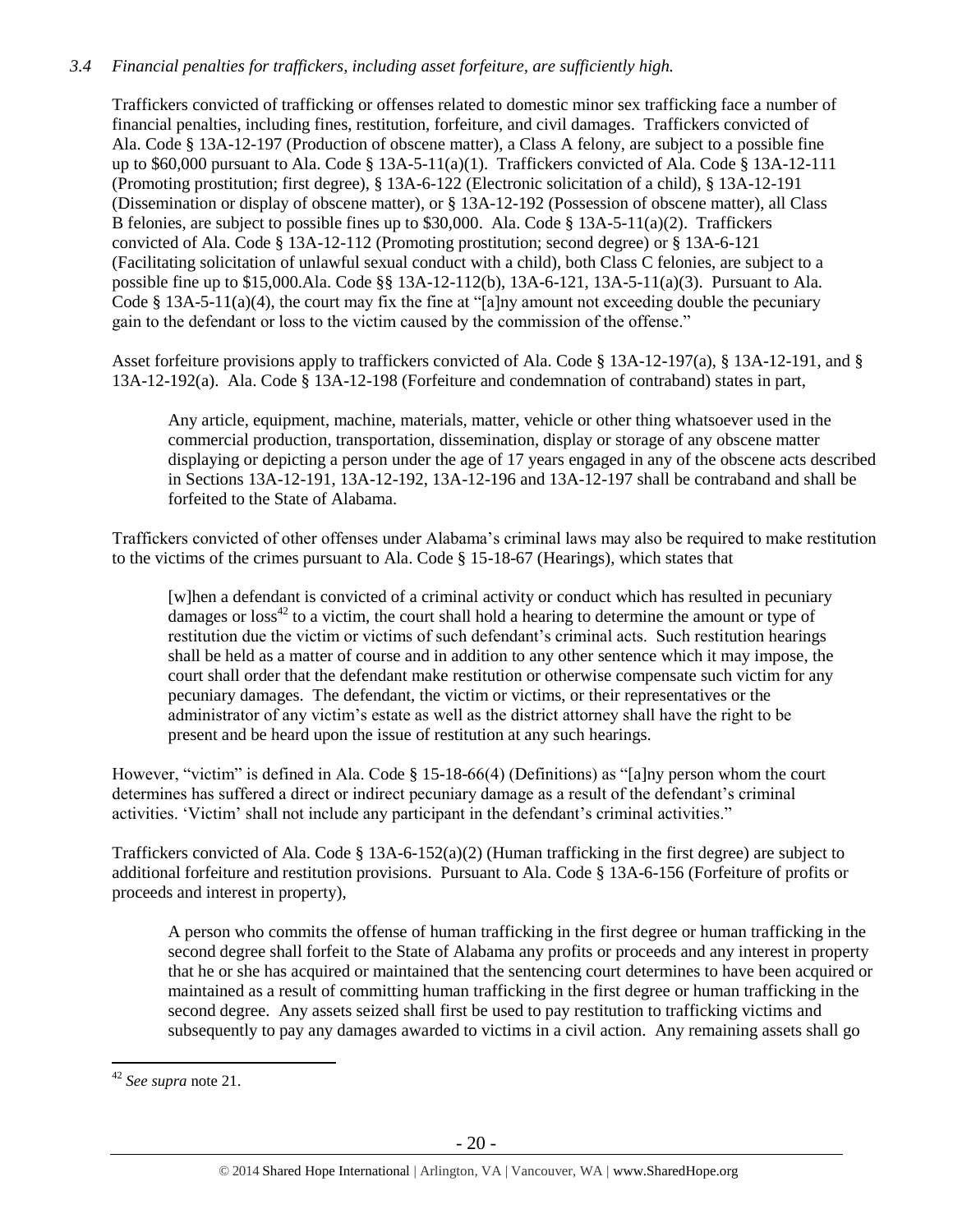toward the cost of the investigation and prosecution and the remaining assets shall be remitted to funding the Alabama Crime Victims Compensation Fund.

Pursuant to Ala. Code § 13A-6-155(a) (Penalties—Restitution to victim), traffickers convicted under any provision of the human trafficking article, Ala. Code § 13A-6-150 et seq., will be required to "pay mandatory restitution to the victim, prosecutorial or law enforcement entity, with the proceeds from property forfeited under Section 6 [i.e. Section 13A-6-156] applied first to payment of restitution."

Furthermore, under Ala. Code § 13A-6-157 (Civil action―Damages),

An individual who is a victim of human trafficking may bring a civil action in the appropriate state court. The court may award actual damages, compensatory damages, punitive damages, injunctive relief, and any other appropriate relief. A prevailing plaintiff shall also be awarded attorney's fees and costs. Treble damages shall be awarded on proof of actual damages where defendant's acts were willful and malicious.

## *3.5 Convicted traffickers are required to register as sex offenders.*

Adult sex offenders are required to register pursuant to Ala. Code § 15-20A-10(a)(1) (Registration rules for an adult sex offender). An "adult sex offender" is defined as "[a]n adult convicted of a sex offense." Ala. Code § 15-20A-4(1). Pursuant to Ala. Code § 15-20A-5 (Offenses),

For the purposes of this article, a sex offense includes any of the following offenses:

. . . . (12) Promoting prostitution in the first degree, as provided by Section 13A-12-111, Code of Alabama 1975.

(13) Promoting prostitution in the second degree, as provided by Section 13A-12-112, Code of Alabama 1975.

(14) Violation of the Alabama Child Pornography Act, as provided by Sections 13A-12-191, 13A-12-192, 13A-12-196, or 13A-12-197, Code of Alabama 1975.

. . . .

(20**)** Transmitting obscene material to a child by computer, as provided by Section 13A-6- 111, Code of Alabama 1975.

. . . .

. . . .

(23) Facilitating solicitation of unlawful sexual conduct with a child, as provided by Section 13A-6-121, Code of Alabama 1975.

(24) Electronic solicitation of a child, as provided by Section 13A-6-122, Code of Alabama 1975.

(25) Facilitating the on-line solicitation of a child, as provided by Section 13A-6-123, Code of Alabama 1975.

(26) Traveling to meet a child for an unlawful sex act, as provided by Section 13A-6-124, Code of Alabama 1975.

(27) Facilitating the travel of a child for an unlawful sex act, as provided by Section 13A-6- 125, Code of Alabama 1975.

(28) Human trafficking in the first degree, as provided by Section 13A-6-152, Code of Alabama 1975, provided that the offense involves sexual servitude.

(29) Human trafficking in the second degree, as provided by Section 13A-6-153, Code of Alabama 1975, provided that the offense involves sexual servitude.

(32) Any solicitation, attempt, or conspiracy to commit any of the offenses listed in subdivisions (1) to (31).

. . . . (35) Any crime committed in another state, the District of Columbia, any United States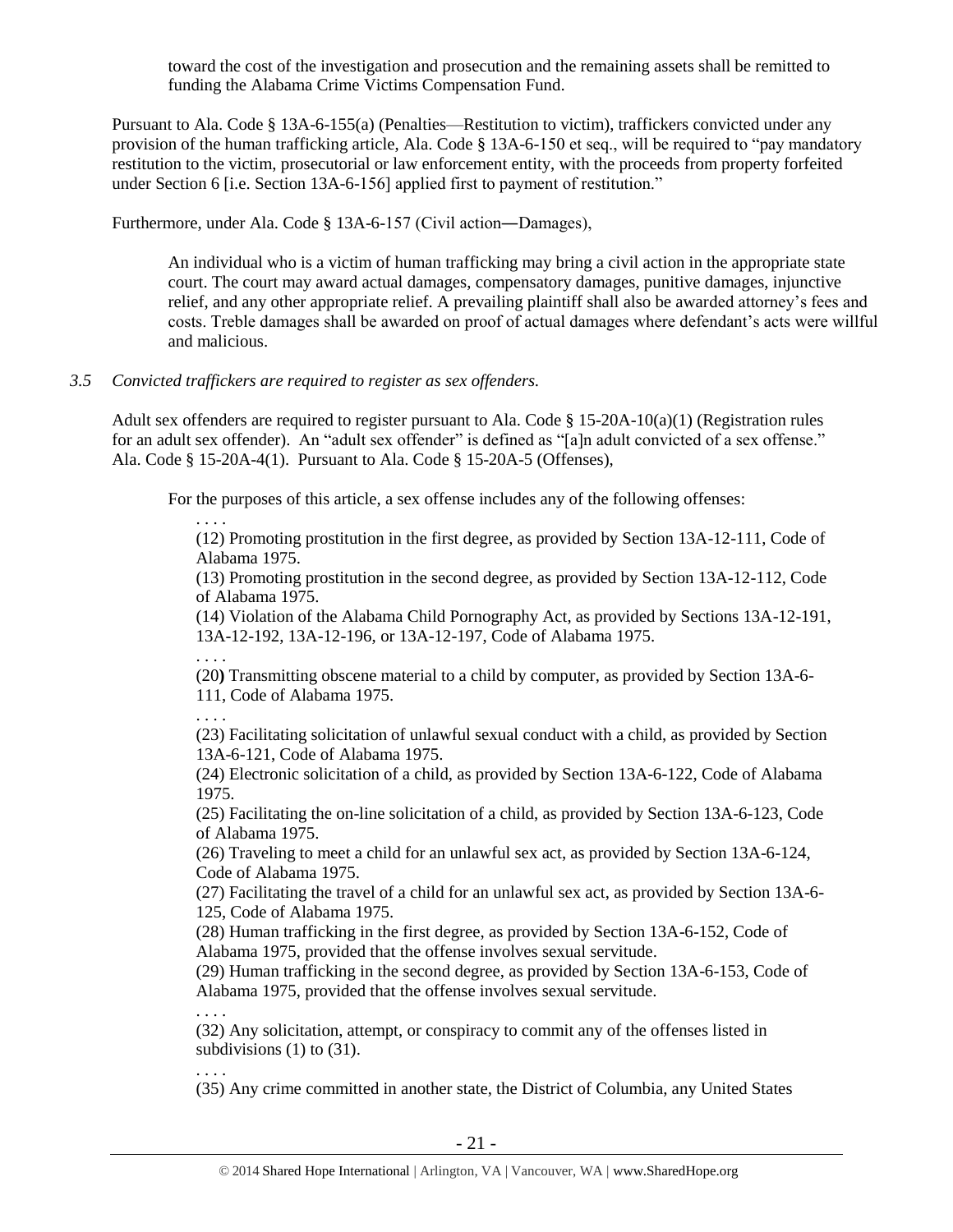territory, or a federal, military, Indian, or foreign country jurisdiction if that jurisdiction also requires that anyone convicted of that crime register as a sex offender in that jurisdiction. . . . .

#### *3.6 Laws relating to termination of parental rights for certain offenses include sex trafficking or commercial sexual exploitation of children (CSEC) offenses in order to remove the children of traffickers from their control and potential exploitation.*

Neither convictions under the human trafficking laws, Ala. Code § 13A-6-152(a)(1), (2) (Human trafficking in the first degree) and  $\S 13A-6-153(a)(1)$ , (2) (Human trafficking in the second degree), nor any CSEC law are expressly enumerated in Ala. Code § 12-15-319(a) (Grounds for termination of parental rights; factors considered; presumption arising from abandonment) as grounds for the termination of parental rights. However, the definition of "abuse," which includes subjecting a child to prostitution and sexual exploitation, as well as "[c]onviction of and imprisonment for a felony" provide grounds for terminating a trafficker's parental rights. Ala. Code § 12-15-319(a) states in part,

(a) If the juvenile court finds from clear and convincing evidence, competent, material, and relevant in nature, that the parents of a child are unable or unwilling to discharge their responsibilities to and for the child, or that the conduct or condition of the parents renders them unable to properly care for the child and that the conduct or condition is unlikely to change in the foreseeable future, it may terminate the parental rights of the parents. In determining whether or not the parents are unable or unwilling to discharge their responsibilities to and for the child and to terminate the parental rights, the juvenile court shall consider the following factors including, but not limited to, the following:

. . . .

(3) That the parent has tortured, abused, $43$  cruelly beaten, or otherwise maltreated the child, or attempted to torture, abuse, cruelly beat, or otherwise maltreat the child, or the child is in clear and present danger of being thus tortured, abused, cruelly beaten, or otherwise maltreated as evidenced by the treatment of a sibling.

- (4) Conviction of and imprisonment for a felony.
- (5) Commission by the parents of any of the following:
	- a. Murder or manslaughter of another child of that parent.

b. Aiding, abetting, attempting, conspiring, or soliciting to commit murder or manslaughter of another child of that parent.

c. A felony assault or abuse which results in serious bodily injury to the surviving child or another child of that parent. The term serious bodily injury shall mean bodily injury which

. . . .

<sup>&</sup>lt;sup>43</sup> Pursuant to Ala. Code § 12-15-301, abuse includes the following:

<sup>(2)</sup> Abuse. Harm or the risk of harm to the emotional, physical health, or welfare of a child. Harm or the risk of harm to the emotional, physical health, or welfare of a child can occur through nonaccidental physical or mental injury, sexual abuse, or attempted sexual abuse or sexual exploitation or attempted sexual exploitation.

<sup>(12)</sup> Sexual abuse. Sexual abuse includes the employment, use, persuasion, inducement, enticement, or coercion of any child to engage in, or having a child assist any person to engage in, any sexually explicit conduct or any simulation of the conduct for the purpose of producing any visual depiction of the conduct. Sexual abuse also includes rape, molestation, prostitution, or other forms of sexual exploitation or abuse of children, or incest with children, as those acts are defined in this article or by Alabama law.

<sup>(13)</sup> Sexual exploitation. Sexual exploitation includes allowing, permitting, or encouraging a child to engage in prostitution and allowing, permitting, encouraging, or engaging in the obscene or pornographic photographing, filming, or depicting of a child.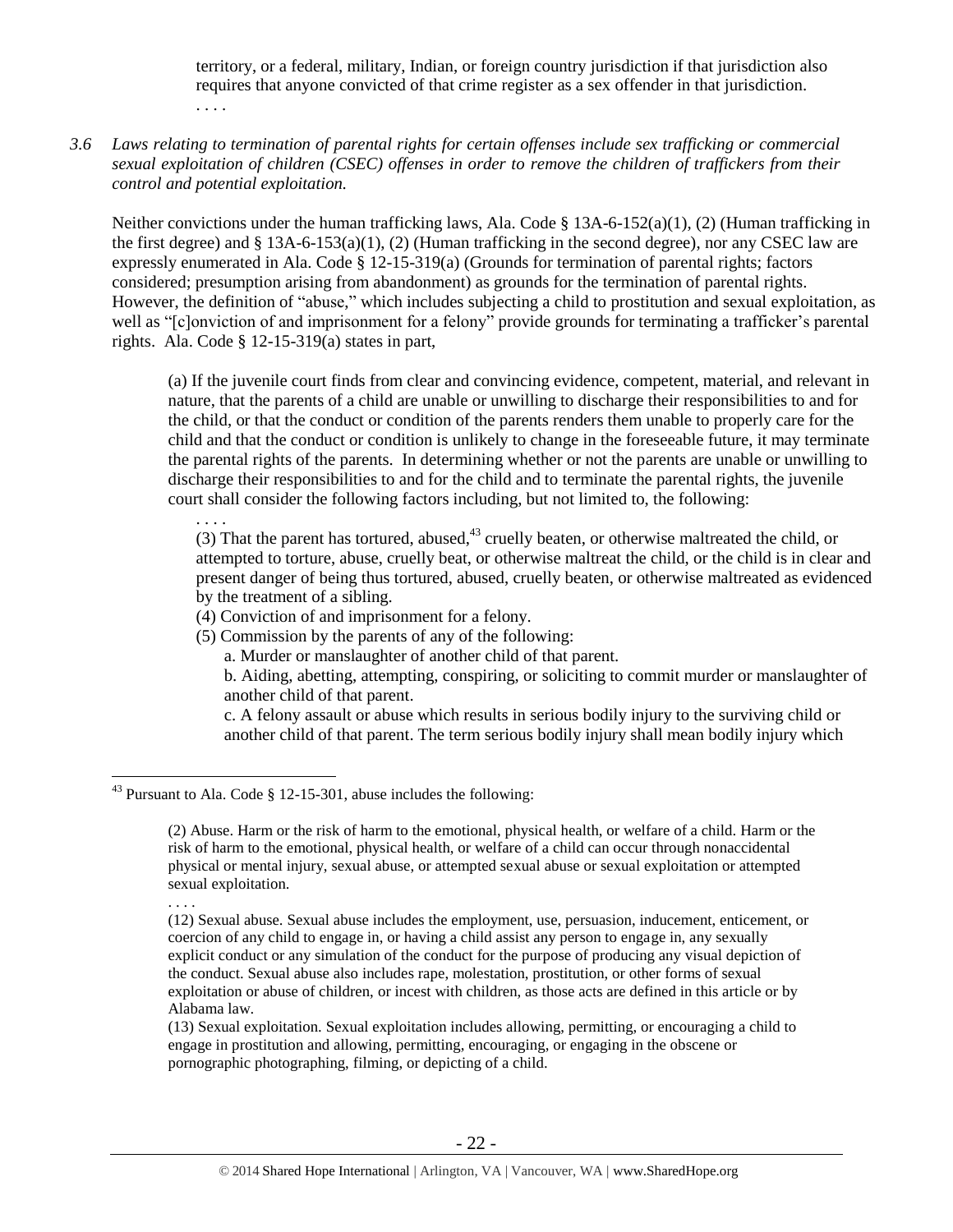involves substantial risk of death, extreme physical pain, protracted and obvious disfigurement, or protracted loss or impairment of the function of a bodily member, organ, or mental faculty. . . . .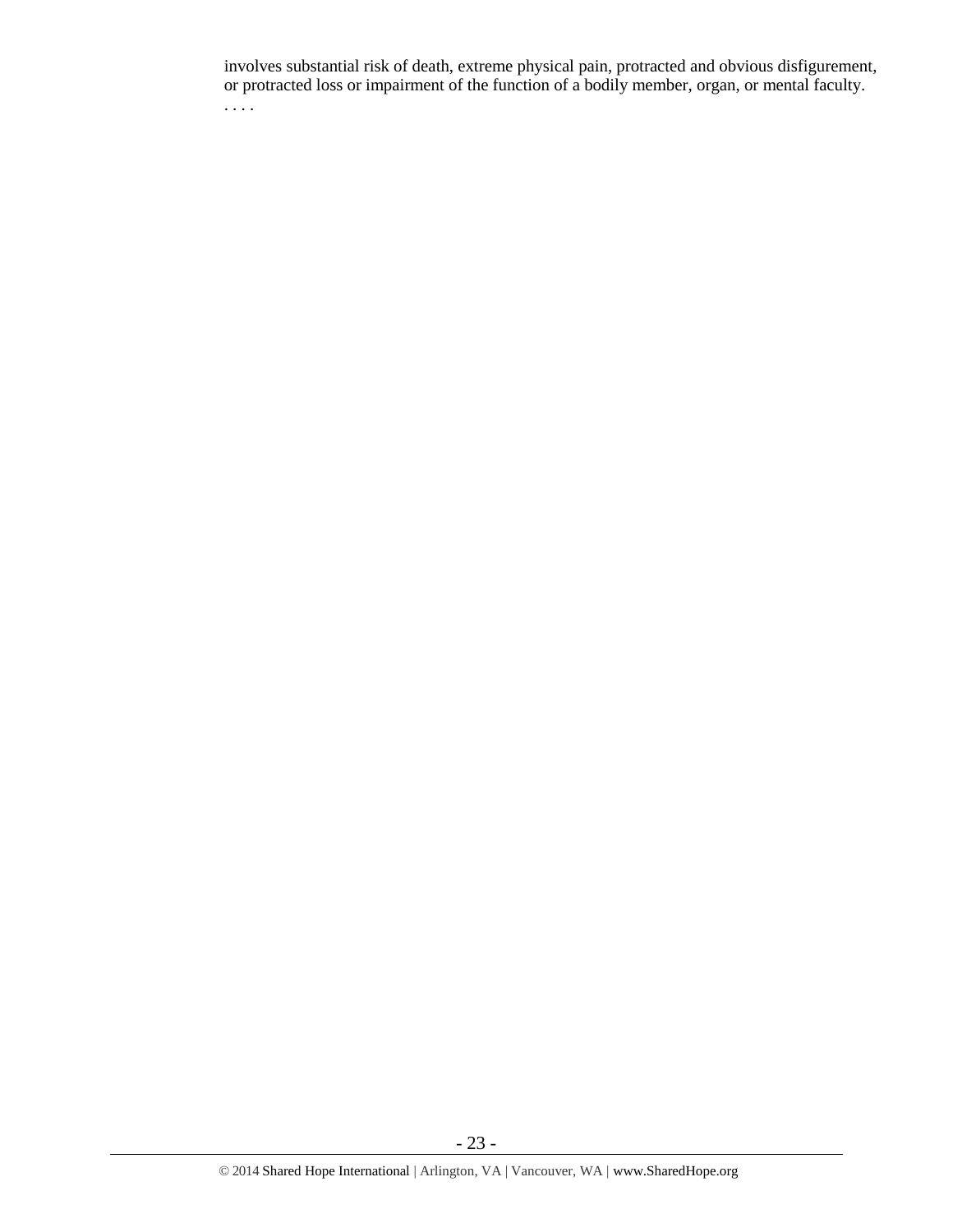#### **FRAMEWORK ISSUE 4: CRIMINAL PROVISIONS FOR FACILITATORS**

#### *Legal Components:*

- *4.1 The acts of assisting, enabling, or financially benefitting from child sex trafficking are included as criminal offenses in the state sex trafficking statute.*
- *4.2 Financial penalties, including asset forfeiture laws, are in place for those who benefit financially from or aid and assist in committing domestic minor sex trafficking.*

*\_\_\_\_\_\_\_\_\_\_\_\_\_\_\_\_\_\_\_\_\_\_\_\_\_\_\_\_\_\_\_\_\_\_\_\_\_\_\_\_\_\_\_\_\_\_\_\_\_\_\_\_\_\_\_\_\_\_\_\_\_\_\_\_\_\_\_\_\_\_\_\_\_\_\_\_\_\_\_\_\_\_\_\_\_\_\_\_\_\_\_\_\_\_*

- *4.3 Promoting and selling child sex tourism is illegal.*
- *4.4 Promoting and selling child pornography is illegal.*

#### *Legal Analysis:*

*4.1 The acts of assisting, enabling, or financially benefitting from child sex trafficking are included as criminal offenses in the state sex trafficking statute.*

Ala. Code § 13A-6-153(a)(1) (Human trafficking in the second degree) makes it a crime if a person "knowingly benefits, financially or by receiving anything of value, from participation in a venture or engagement for the purpose of sexual servitude or labor servitude."<sup>44</sup> Pursuant to Ala. Code § 13A-6-153(b), a conviction for violating Ala. Code § 13A-6-153(a) is punishable as a Class B felony by imprisonment for 2–20 years, "which imprisonment includes hard labor," and a possible fine up to \$30,000. Ala. Code §§ 13A-6-153(a)(4), 13A-5-  $6(a)(2)$ , 13A-5-11(a)(2). If the victim of a violation of Ala. Code § 13A-6-153 (Human trafficking in the second degree) is under 12 years old and the "offense involves sexual servitude," a mandatory minimum imprisonment of 10 years applies. Ala. Code §§ 13A-5-6(a)(5), 15-20A-5(29), 15-20A-48(a). Pursuant to Ala. Code § 13A-6-  $153(a)(3)$ ,

A corporation, or any other legal entity other than an individual, may be prosecuted for human trafficking in the second degree for an act or omission only if an agent of the corporation or entity performs the conduct which is an element of the crime while acting within the scope of his or her office or employment and on behalf of the corporation or entity, and the commission of the crime was either authorized, requested, commanded, performed, or within the scope of the person's employment on behalf of the corporation or entity or constituted a pattern of conduct that an agent of the corporation or entity knew or should have known was occurring.

Additionally, some facilitators could be prosecuted under Ala. Code  $\S$  13A-6-152(a)(2) (Human trafficking in the first degree). Ala. Code  $\S$  13A-6-152(a)(2) states,

(a) A person commits the crime of human trafficking in the first degree if:

(2) He or she knowingly obtains, recruits, entices, solicits, induces, threatens, isolates, harbors, holds, restrains, transports, provides, or maintains any minor for the purpose of causing a minor to engage in sexual servitude.

If the victim of a violation of Ala. Code § 13A-6-152 is under 12 years old and the "offense involves sexual servitude," a mandatory minimum imprisonment of 20 years applies. Ala. Code §§ 13A-5-6(a)(4), 15-20A-5(28), 15-20A-48(a). Under subsection (b), this is a Class A felony,<sup>45</sup> punishable by life imprisonment or 10–99

. . . .

 $\overline{a}$ <sup>44</sup> *See supra* Section 1.1 for the definitions of "sexual servitude" and "sexual conduct."

<sup>45</sup> *See supra* note [13.](#page-8-0)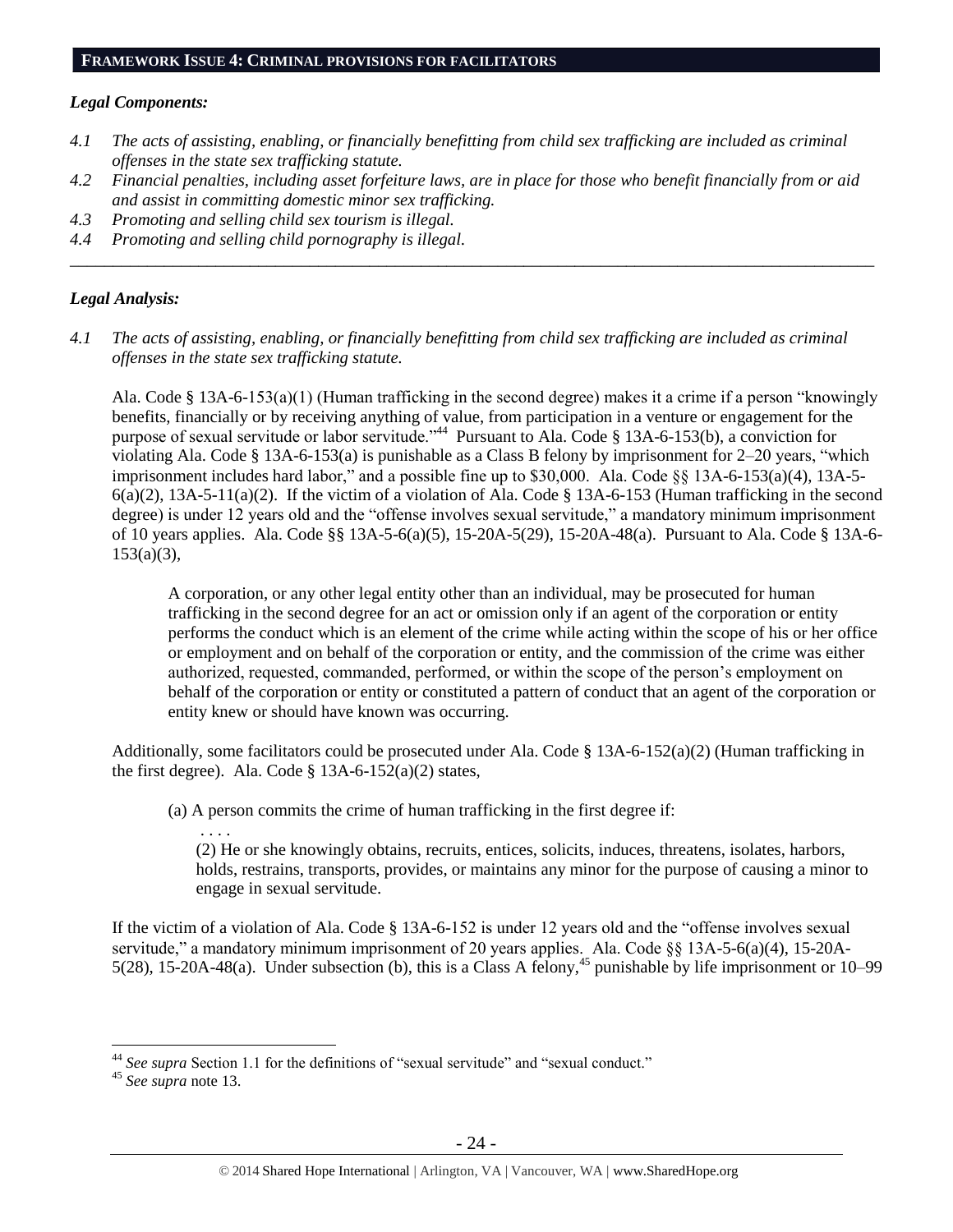years, "which imprisonment includes hard labor," and a possible fine up to \$60,000. Ala. Code §§ 13A-6- 152(b), 13A-5-2(a), (b), 13A-5-6(a)(1), 13A-5-11(a)(1).<sup>46</sup> Under Ala. Code § 13A-5-6(c),

In addition to any penalties heretofore or hereafter provided by law, in all cases where an offender is designated as a sexually violent predator pursuant to Section 15-20-25.3 [repealed; see now Section 15-  $20A-19$ ,<sup>47</sup> or where an offender is convicted of a Class A felony criminal sex offense involving a child as defined in Section 15-20-21(5) [repealed; see now Sections 15-20A-4 and 15-20A-48], and is sentenced to a county jail or the Alabama Department of Corrections, the sentencing judge shall impose an additional penalty of not less than 10 years of post-release supervision to be served upon the defendant's release from incarceration.

Additionally, a facilitator may be prosecuted under Ala. Code § 13A-12-112(a) (Promoting prostitution; second degree).<sup>48</sup> A conviction under Ala. Code § 13A-12-112(a) is punishable as a Class C felony<sup>49</sup> by imprisonment for 1 year and 1 day to 10 years, "which imprisonment includes hard labor," and a possible fine up to \$15,000. Ala. Code §§ 13A-12-112(b), 13A-5-2(a), (b), 13A-5-6(3), 13A-5-11(a)(3). Similarly, a facilitator may be prosecuted under Ala. Code § 13A-12-111(a) (Promoting prostitution; first degree).<sup>50</sup>

A conviction for violating Ala. Code § 13A-12-111(a) is punishable as a Class B felony by imprisonment for 2– 20 years, "which imprisonment includes hard labor," and a possible fine not to exceed \$30,000. Ala. Code §§ 13A-12-111(b), 13A-5-2(a), (b), 13A-5-6(a) (3), 13A-5-11(a) (3). If the victim of a violation of Ala. Code § 13A-12-111(a) is under 12 years old, a mandatory minimum imprisonment of 10 years applies. Ala. Code §§ 13A-5-6(a)(5), 15-20A-5(12), 15-20A-48(a).

*4.2 Financial penalties, including asset forfeiture laws, are in place for those who benefit financially from or aid and assist in committing domestic minor sex trafficking.*

Facilitators convicted of first or second degree human trafficking may be subjected to forfeiture provisions, ordered to make restitution to the victim, and held liable for civil damages.

Ala. Code § 13A-6-156 (Penalties—Forfeiture of property) states,

A person who commits the offense of human trafficking in the first degree or human trafficking in the second degree shall forfeit to the State of Alabama any profits or proceeds and any interest in property that he or she has acquired or maintained that the sentencing court determines to have been acquired or maintained as a result of committing human trafficking in the first degree or human trafficking in the second degree. Any assets seized shall first be used to pay restitution to trafficking victims and subsequently to pay any damages awarded to victims in a civil action. Any remaining assets shall go toward the cost of the investigation and prosecution and the remaining assets shall be remitted to funding the Alabama Crime Victims Compensation Fund.

<sup>&</sup>lt;sup>46</sup> Ala. Code § 13A-6-152(a)(4) states,

A corporation, or any other legal entity other than an individual, may be prosecuted for human trafficking in the first degree for an act or omission only if an agent of the corporation or entity performs the conduct which is an element of the crime while acting within the scope of his or her office or employment and on behalf of the corporation or entity, and the commission of the crime was either authorized, requested, commanded, performed, or within the scope of the person's employment on behalf of the corporation or entity or constituted a pattern of conduct that an agent of the corporation or entity knew or should have known was occurring.

<sup>47</sup> *See supra* note [14.](#page-9-0)

<sup>48</sup> *See supra* Section 1.2 for a discussion of Ala. Code § 13A-12-112.

<sup>49</sup> *See supra* note [15.](#page-9-1)

<sup>50</sup> *See supra* Section 1.2 for a discussion of Ala. Code § 13A-12-111.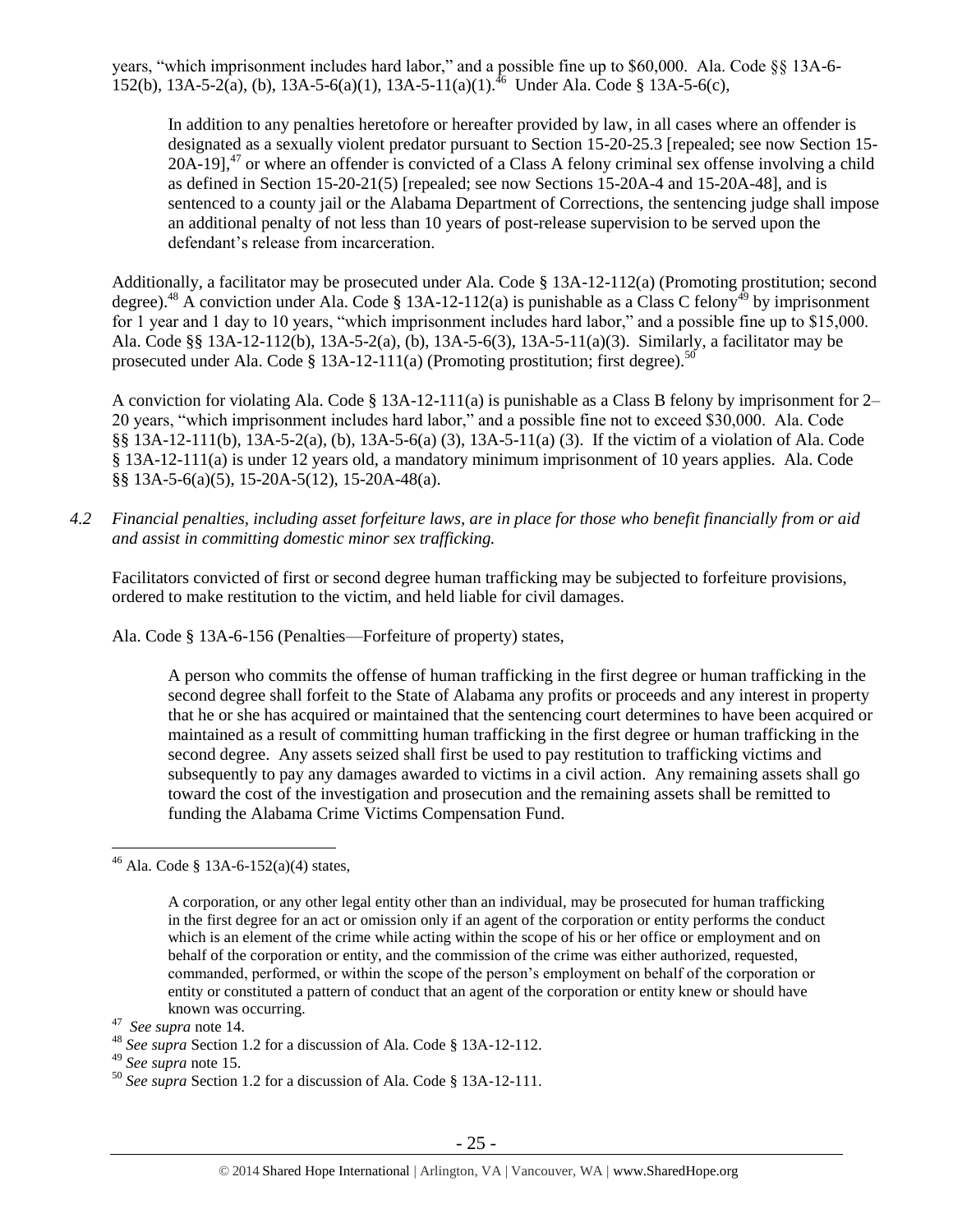Additional forfeiture provisions apply to facilitators convicted under certain child pornography provisions. Ala. Code § 13A-12-198 (Forfeiture and condemnation of contraband) states in part,

Any article, equipment, machine, materials, matter, vehicle or other thing whatsoever used in the commercial production, transportation, dissemination, display or storage of any obscene matter displaying or depicting a person under the age of 17 years engaged in any of the obscene acts described in Sections 13A-12-191 [Dissemination or display of obscene matter], 13A-12-192 [Possession of obscene matter], 13A-12-196 and 13A-12-197 [Production of obscene matter] shall be contraband and shall be forfeited to the State of Alabama.

Pursuant to Ala. Code § 13A-6-155(a) (Penalties—Restitution to victim), facilitators convicted under any provision of the human trafficking article, Ala. Code § 13A-6-150 et seq. will be required "to pay mandatory restitution to the victim, prosecutorial or law enforcement entity, with the proceeds from property forfeited under Section 6 [i.e. Section 13A-6-156] applied first to payment of restitution." Facilitators convicted of other offenses may be subject to restitution under Ala. Code § 15-18-67 (Hearings), which states that

[w]hen a defendant is convicted of a criminal activity or conduct which has resulted in pecuniary damages<sup>51</sup> or loss to a victim, the court shall hold a hearing to determine the amount or type of restitution due the victim or victims of such defendant's criminal acts. Such restitution hearings shall be held as a matter of course and in addition to any other sentence which it may impose, the court shall order that the defendant make restitution or otherwise compensate such victim for any pecuniary damages. The defendant, the victim or victims, or their representatives or the administrator of any victim's estate as well as the district attorney shall have the right to be present and be heard upon the issue of restitution at any such hearings.

Finally, pursuant to Ala. Code § 13A-6-157 (Civil action―Damages),

An individual who is a victim of human trafficking may bring a civil action in the appropriate state court. The court may award actual damages, compensatory damages, punitive damages, injunctive relief, and any other appropriate relief. A prevailing plaintiff shall also be awarded attorney's fees and costs. Treble damages shall be awarded on proof of actual damages where defendant's acts were willful and malicious.

*4.3 Promoting and selling child sex tourism is illegal.*

Ala. Code § 13A-6-124 (Traveling to meet a child for an unlawful sex act) states,

Any person who travels either within this state, to this state, or from this state by any means, who attempts to do so, or who knowingly causes another to do so or to attempt to do so for the purpose of engaging in any unlawful sex act with a child, including sexual intercourse, sodomy, a sexual performance, obscene sexual performance, or other sexual conduct for his or her benefit or for the benefit of another shall be guilty of traveling to meet a child for an unlawful sex act.

Pursuant to Ala. Code § 13A-6-125 (Facilitating the travel of a child for an unlawful sex act),

Any person who facilitates, arranges, provides, or pays for the transport of a child for the purposes of engaging in an unlawful sex act with a child, including sexual intercourse, sodomy, a sexual performance, obscene sexual performance, or other sexual conduct for his or her benefit or for the benefit of another shall be guilty of facilitating the transport of a child for an unlawful sex act.

<sup>51</sup> *See supra* note [21.](#page-12-0)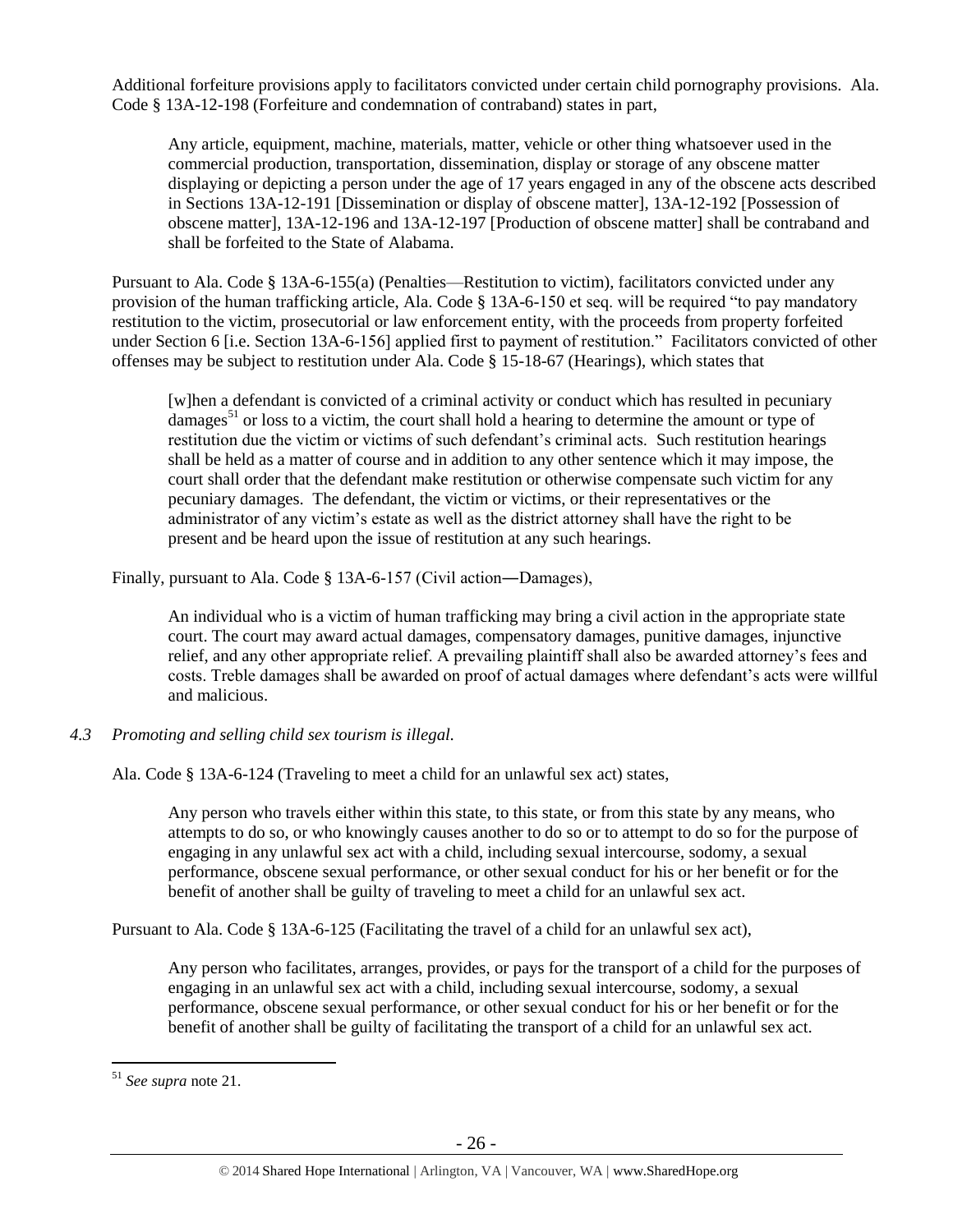A conviction for violating either Ala. Code § 13A-6-125 or § 13A-6-124 is punishable as a Class A felony by life imprisonment or 10–99 years, "which imprisonment includes hard labor," and a possible fine up to \$60,000. Ala. Code §§ 13A-6-125, 13A-6-124, 13A-5-2(a), (b), 13A-5-6(a)(1), 13A-5-11(a)(1). If the victim of a violation of either statute is under 12 years old, a mandatory minimum imprisonment of 20 years applies. Ala. Code §§ 13A-5-6(a)(4), 15-20A-5(26), (27), 15-20A-48(a).

4.3.1 Recommendation: Enact a law that prohibits selling or offering to sell travel services that include or facilitate travel for the purpose of engaging in commercial sexual exploitation of a minor under 18, if the offer, sale, or travel occurs in Alabama.

#### *4.4 Promoting and selling child pornography is illegal.*

Under Ala. Code § 13A-12-191 (Dissemination or display of obscene matter),

Any person who shall knowingly<sup>52</sup> disseminate<sup>53</sup> or display publicly any obscene matter containing a visual depiction of a person under the age of 17 years engaged in any act of sado-masochistic abuse, sexual intercourse,<sup>54</sup> sexual excitement,  $55$  masturbation, breast nudity, genital nudity, or other sexual conduct<sup>56</sup> shall be guilty of a Class B felony.

Additionally, under Ala. Code § 13A-12-192(a) (Possession of obscene matter),

Any person who knowingly possesses with intent to disseminate any obscene matter that contains a visual depiction of a person under the age of 17 years engaged in any act of sado-masochistic abuse, sexual intercourse, sexual excitement, masturbation, breast nudity, genital nudity, or other sexual conduct shall be guilty of a Class B felony. Possession of three or more copies of the same visual depiction contained in obscene matter is prima facie evidence of possession with intent to disseminate the same.

A conviction for violating either Ala. Code § 13A-12-191 or § 13A-12-192(a) is punishable as a Class B felony by imprisonment for 2–20 years, "which imprisonment includes hard labor," and a possible fine up to \$30,000. Ala. Code §§ 13A-12-191, 13A-12-192(a), 13A-5-2(a), (b), 13A-5-6(a)(2), 13A-5-11(a)(2). If the victim of a violation of either offense is under 12 years old, a mandatory minimum imprisonment of 10 years applies. Ala. Code §§ 13A-5-6(a)(5), 15-20A-5(14), 15-20A-48(a).

A facilitator who "knowingly films, prints, photographs, or otherwise produces any obscene matter that contains a visual depiction of a person under the age of 17 years engaged in any act of sado-masochistic abuse, sexual intercourse, sexual excitement, masturbation, breast nudity, general nudity, or other sexual conduct" will be guilty under Ala. Code § 13A-12-197(a) (Production of obscene matter). A conviction under Ala. Code § 13A-12-197(a) is punishable as a Class A felony by imprisonment for life or 10–99 years, "which imprisonment includes hard labor," and a possible fine up to \$60,000. Ala. Code §§ 13A-12-197(a), 13A-5-2(a), (b), 13A-5-6(a)(1), 13A-5-11(a)(1). If the victim of a violation of Ala. Code § 13A-12-197 (Production of obscene matter) is under 12 years old, a mandatory minimum imprisonment of 20 years applies. Ala. Code §§ 13A-5-6(a)(4), 15-20A-5(14), 15-20A-48(a).

<sup>52</sup> *See supra* note [33.](#page-16-0) 

<sup>53</sup> *See supra* note [32.](#page-16-1) 

<sup>54</sup> *See supra* note [34.](#page-16-2) 

<sup>55</sup> *See supra* note [35.](#page-16-3)

<sup>56</sup> *See supra* note [36.](#page-16-4)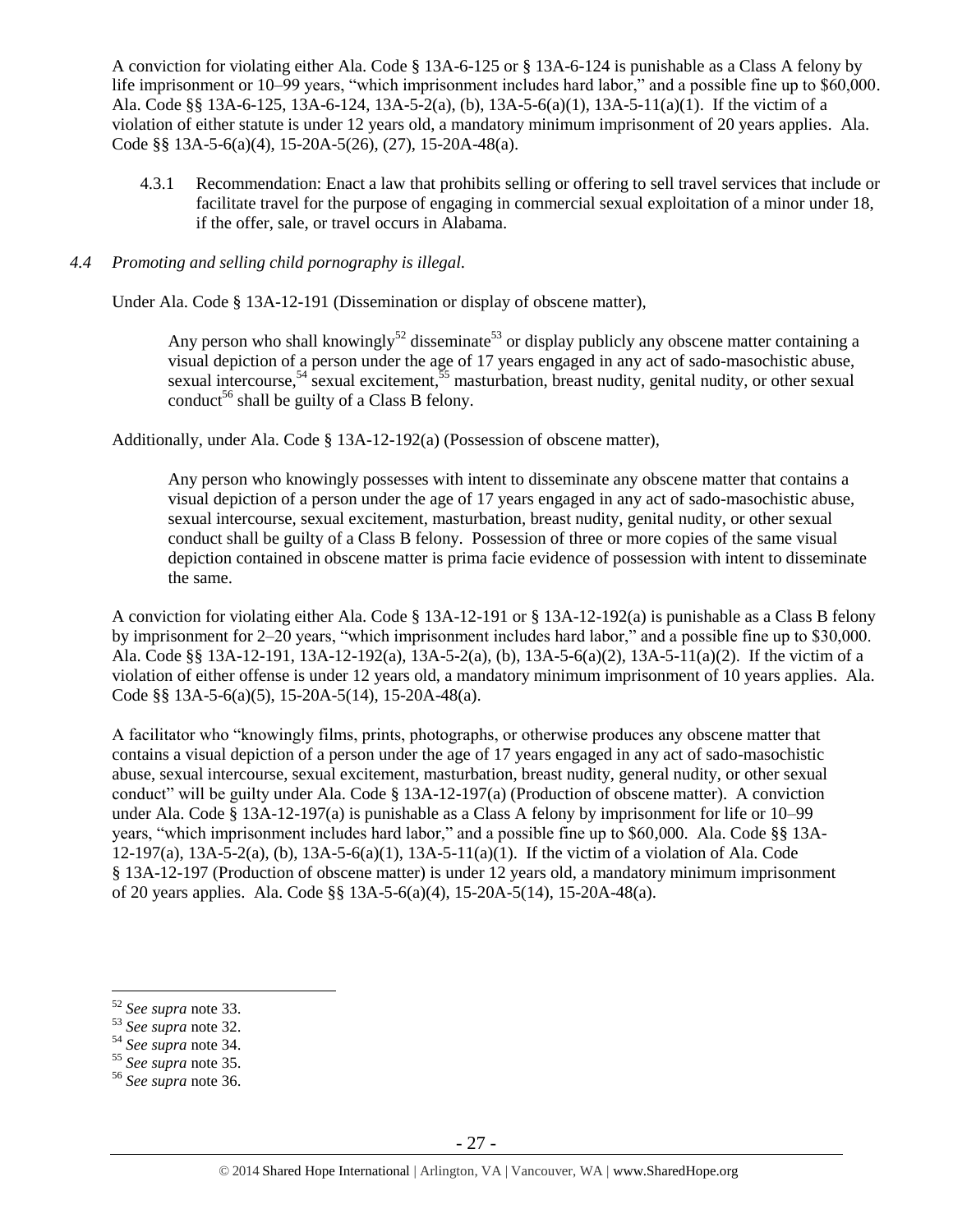#### **FRAMEWORK ISSUE 5: PROTECTIVE PROVISIONS FOR THE CHILD VICTIMS**

## *Legal Components:*

- *5.1 Statutorily-mandated victim services define "victim" to specifically include victims of domestic minor sex trafficking or commercial sexual exploitation of children (CSEC) to ensure prompt identification and access to victims' rights and services.*
- *5.2 The state sex trafficking statute expressly prohibits a defendant from raising consent of the minor to the commercial sex acts as a defense.*
- *5.3 Prostitution laws apply only to adults, making minors under 18 specifically immune from this offense.*
- *5.4 Child victims of sex trafficking or commercial sexual exploitation are provided with a child protection response, including specialized shelter and services, and are not detained in juvenile detention facilities.*
- *5.5 Commercial sexual exploitation is identified as a type of abuse and neglect within child protection statutes.*
- *5.6 The definition of "caregiver" (or similar term) in the child welfare statutes is broad enough to include a*  trafficker who has custody or control of a child in order to bring a trafficked child into protection of child *protective services.*
- *5.7 Crime victims' compensation is specifically available to a child victim of sex trafficking or commercial sexual exploitation of children (CSEC) without regard to ineligibility factors.*
- *5.8 Victim-friendly procedures and protections are provided in the trial process for minors under 18.*
- *5.9 Expungement or sealing of juvenile delinquency records resulting from arrests or adjudications for prostitution-related offenses committed as a result of, or in the course of, the commercial sexual exploitation of a minor is available within a reasonable time after turning 18.*
- *5.10 Victim restitution and civil remedies for victims of domestic minor sex trafficking or commercial sexual exploitation of children (CSEC) are authorized by law.*
- *5.11 Statutes of limitations for civil and criminal actions for child sex trafficking or commercial sexual exploitation of children (CSEC) offenses are eliminated or lengthened sufficiently to allow prosecutors and victims a realistic opportunity to pursue criminal action and legal remedies.*

*\_\_\_\_\_\_\_\_\_\_\_\_\_\_\_\_\_\_\_\_\_\_\_\_\_\_\_\_\_\_\_\_\_\_\_\_\_\_\_\_\_\_\_\_\_\_\_\_\_\_\_\_\_\_\_\_\_\_\_\_\_\_\_\_\_\_\_\_\_\_\_\_\_\_\_\_\_\_\_\_\_\_\_\_\_\_\_\_\_\_\_\_\_\_*

## *Legal Analysis:*

*5.1 Statutorily-mandated victim services define "victim" to specifically include victims of domestic minor sex trafficking or commercial sexual exploitation of children (CSEC) to ensure prompt identification and access to victims' rights and services.*

For the purposes of the Alabama Crime Victims' Compensation Act, a "victim" means "[a] person who suffered serious personal injury or death as a result of criminally injurious conduct." Ala. Code § 15-23-3(3). "Criminally injurious conduct" is defined in part as "[a]n act occurring or attempted within the geographical boundaries of this state which results in serious personal injury or death to a victim for which punishment by fine, imprisonment, or death may be imposed." Ala. Code  $\S$  15-23-3(2)(a).

- 5.1.1 Recommendation: Amend the definition of victim in Ala. Code § 15-23-3 to expressly include victims of sex trafficking and CSEC offenses.
- *5.2 The state sex trafficking statute expressly prohibits a defendant from raising consent of the minor to the commercial sex acts as a defense.*

Ala. Code § 13A-6-154(3) (Prohibited defenses) expressly provides that evidence of certain facts or conditions, such as "[c]onsent of or permission by a victim of human trafficking or anyone else on the victim's behalf to any commercial sex act or sexually explicit performance," is not a defense to first or second degree human trafficking. However, none of Alabama's CSEC or sexual offense laws expressly states that consent is not a defense to the crime.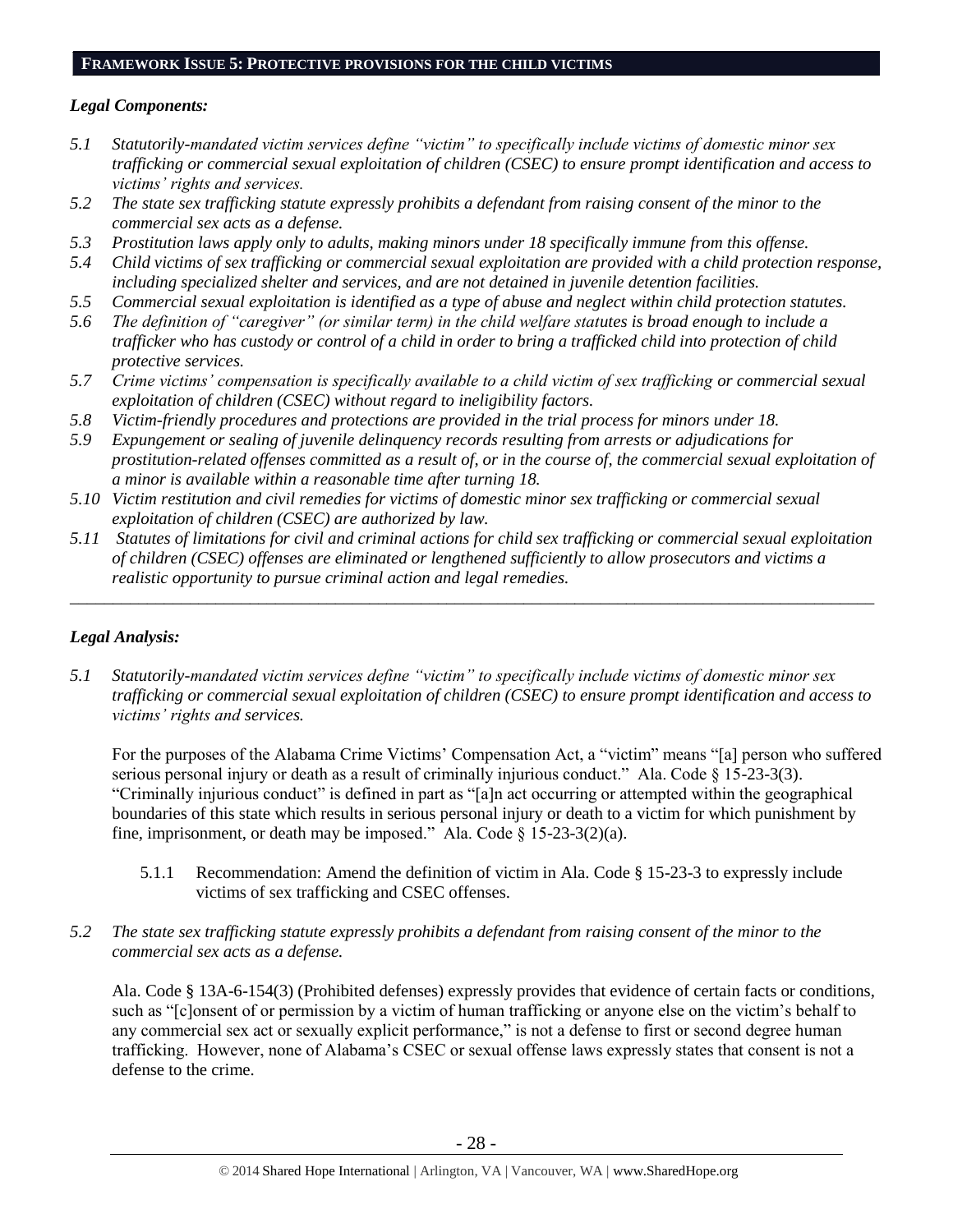For sexual offenses, such as first or second degree rape, Ala. Code § 13A-6-61 and § 13A-6-62, first or second degree sexual abuse, Ala. Code § 13A-6-66 and § 13A-6-67, or child molestation, Ala. Code § 13A-6-69, lack of consent is an element of the offense. Ala. Code § 13A-6-70. A person is deemed incapable of consent if he or she is less than 16. Ala. Code § 13A-6-70(c)(1). Finally, pursuant to Ala. Code § 13A-5-51(3) (Mitigating circumstances―generally), a victim's participation in or consent to the defendant's conduct is considered a mitigating circumstance.

## *5.3 Prostitution laws apply only to adults, making minors under 18 specifically immune from this offense.*

The prohibition on prostitution in Ala. Code  $\S$  13A-12-121(a) (Prohibited activity) is age neutral, stating "[n]o person shall commit an act of prostitution as defined in Section 13A-12-120 [Prostitution defined]." Under Ala. Code § 13A-12-120, "prostitution" means "the commission by a person of any natural or unnatural sexual act, deviate sexual intercourse, or sexual contact for monetary consideration or other thing of value."

- 5.3.1 Recommendation: Amend Ala. Code § 13A-12-121(a) (Prohibited activity) to make minors under 18 immune from prosecution for prostitution.
- *5.4 Child victims of sex trafficking or commercial sexual exploitation are provided with a child protection response, including specialized shelter and services, and are not detained in juvenile detention facilities.*

Victims of domestic minor sex trafficking could be considered delinquent, dependent, or in need of services depending on the response process.

#### **Child Identified as Dependent**

Pursuant to Ala. Code § 12-15-102, commercially sexually exploited children could fall within all these definitions of a child in need of supervision. For example, a minor could be considered a delinquent child for having violated Ala. Code § 13A-12-121(a) (Prohibited activity), which makes it a crime for a either a child or an adult to "commit an act of prostitution" if unable to successfully assert an affirmative defense that the child is a victim of human trafficking, as provided in Ala. Code § 13A-6-159 (Permitted defenses).

Pursuant to Ala. Code § 12-15-102(8)(a), a dependent child is defined as

[a] child who has been adjudicated dependent by a juvenile court and is in need of care of supervision and meets any of the following circumstances:

1. Whose parent, legal guardian, legal custodian, or other custodian subjects the child or any other child in the household to abuse, as defined in subdivision (2) of Section 12-15-301 or neglect as defined in subdivision (4) of Section 12-15-301, or allows the child to be so subjected.<sup>57</sup>

2. Who is without a parent, legal guardian, or legal custodian willing and able to provide for the care, support, or education of the child.

3. Whose parent, legal guardian, legal custodian, or other custodian neglects or refuses, when able to do so or when the service is offered without charge, to provide or allow medical, surgical, or other care necessary for the health or well-being of the child.

4. Whose parent, legal guardian, legal custodian, or other custodian fails, refuses, or neglects to send the child to school in accordance with the terms of the compulsory school attendance laws of this state.

. . . .

8. Who, for any other cause, is in need of the care and protection of the state.

<sup>57</sup> *See infra* section 5.6.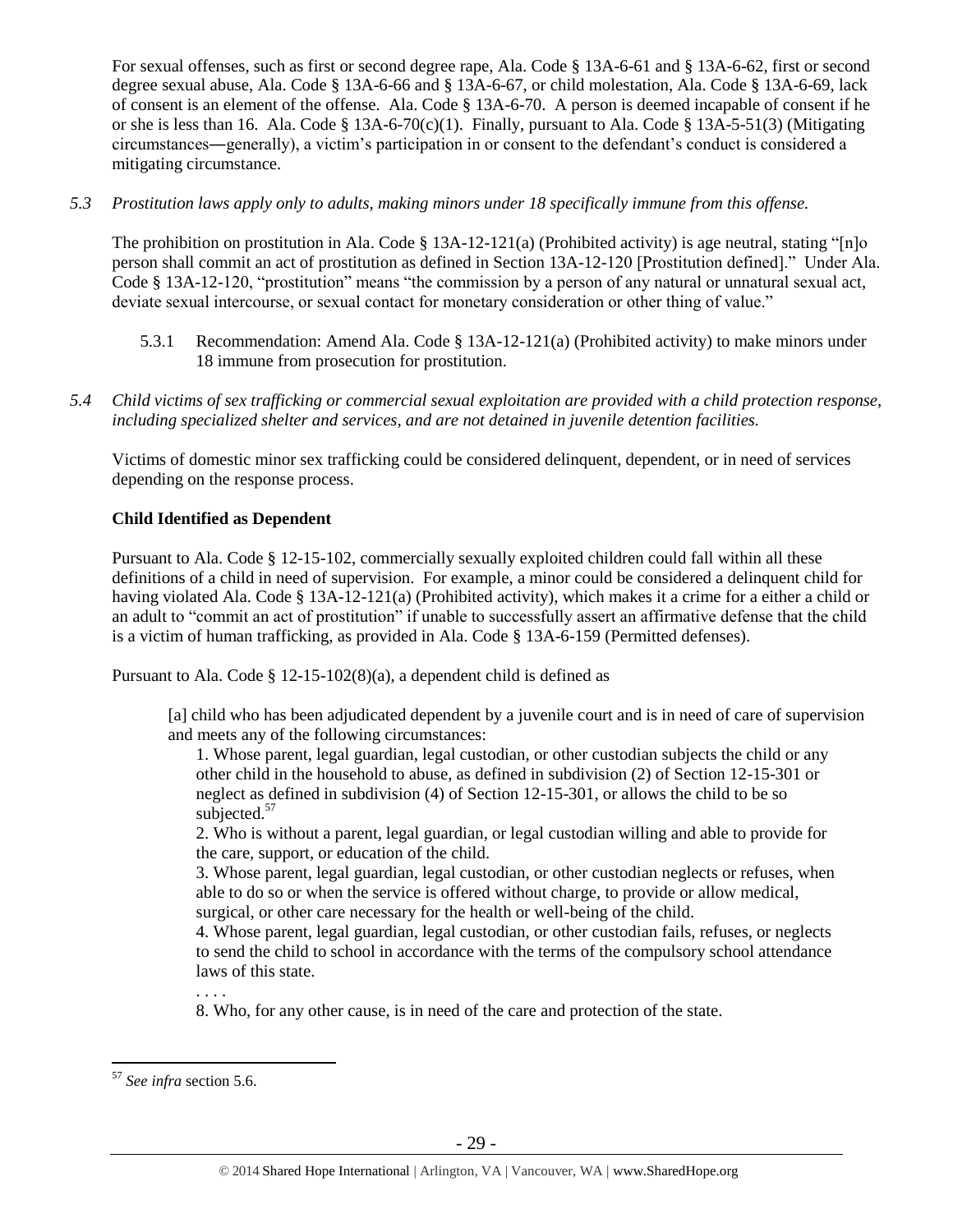b. The commission of one or more status offenses as defined in subdivision (4) of Section 12-15-201 is not a sufficient basis for an adjudication of dependency.

- *I. Initial Custody*
	- a. Authority for initial custody

A commercially sexually exploited child can be taken into custody pursuant to Ala. Code § 12-15-125(a), (b) (Taking into custody of children generally), which states,

(a) A child or minor may be taken into custody for any of the following reasons:

(1) Pursuant to an order of the juvenile court.

(2) By a law enforcement officer having reasonable grounds to believe that the child or minor has run away from a juvenile detention, residential, shelter, or other care facility.

(3) By a law enforcement officer having reasonable grounds to believe that the child or minor is suffering from an illness or injury or is in immediate danger from the surroundings of the child or minor and that the immediate removal of the child or minor from those surroundings is necessary for the protection of the health and safety of the child or minor.

(b) In addition to the grounds listed in subsection (a), a child may also be taken into custody for any of the following reasons:

(1) By a law enforcement officer for an alleged delinquent act pursuant to the laws of arrest; (2) By a law enforcement officer who has reasonable grounds to believe that the child has run away from his or her parents, legal guardian, or other legal custodian;

(3) By a law enforcement officer who has reasonable grounds to believe that the child has no parent, legal guardian, legal custodian, or other suitable person willing and able to provide supervision and care for the child . . .

b. Placement

Pursuant to Ala. Code § 12-15-127(a) (Release, delivery to detention or shelter care facility, medical facility of children taken into custody generally), when a child is taken into custody without an order of the juvenile court, the law enforcement officer taking the child into custody must as quickly as possible do one of the following:

(1) Release the child to the parents, legal guardian, or legal custodian of the child or other suitable person able to provide supervision and care for the child and issue verbal counsel and warning as may be appropriate.

(2) Release the child to the parents, legal guardian, or legal custodian of the child upon his or her promise to bring the child before the juvenile court when requested, unless the placement of the child in detention or shelter care appears required. If a parent, legal guardian, or other legal custodian fails, when requested, to bring the child before the juvenile court as provided in this section, the juvenile court may issue an order directing that the child be taken into custody and brought before the juvenile court.

(3) Bring the child, if not released, to the place designated by the juvenile court and give written notice of the action taken and the reasons for taking the child into custody to the juvenile court intake officer, to the parent, legal guardian, or other legal custodian of the child, and, in the case of dependency, to the Department of Human Resources.

# *II. Process following initial custody*

Before the child may be placed in "detention, shelter, or other care," Ala. Code  $\S$  12-15-127(b) directs a juvenile court intake officer, if dependency is alleged, to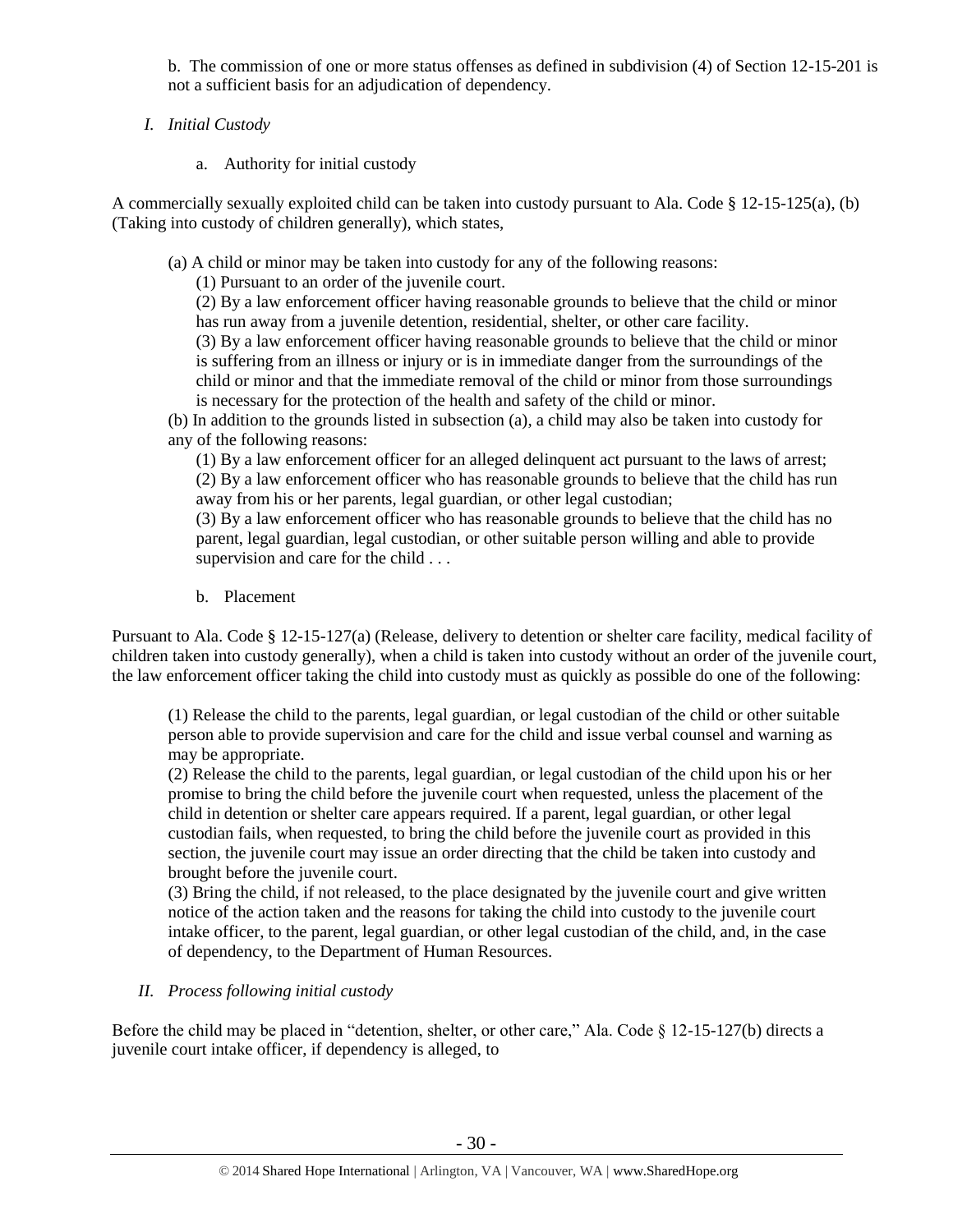review the need for detention or shelter care, including reviewing the written notice of the person who took the child into custody without an order of the juvenile court, and shall direct the law enforcement officer or other person currently having the child in custody to release the child unless detention or shelter care is required pursuant to Section 12-15-128 [Authority and criteria for continuation of detention or shelter care of children taken into custody beyond 72 hours]...

Ala. Code § 12-15-128(a)(1), (a)(3) states,

. . . .

An allegedly . . . dependent child . . . lawfully taken into custody shall immediately be released, upon the ascertainment of the necessary facts, to the care, custody, and control of the parent, legal guardian, or legal custodian of the child or other suitable person able to provide supervision and care for the child, unless the juvenile court or juvenile court intake officer, subject to the limitations in Section 12-15-208, finds any of the following:

(1) The child has no parent, legal guardian, legal custodian, or other suitable person able to provide supervision and care for the child.

(3) The release of the child would present a serious threat of substantial harm to the child.

## *III. Placement process pending adjudication/investigation*

Allegedly dependent children who are removed from the home also must receive a hearing within the same time frame "to determine whether continued shelter care is required." Ala. Code § 12-15-308(a).

Additionally, Ala. Code § 12-15-141 (Emergency ex parte orders authorized upon showing of verified evidence of abuse or neglect; evidence required; hearing required within 72 hours of issuance of order), states, in part,

The juvenile court may enter an ex parte order of protection or restraint on an emergency basis, without prior notice and a hearing, upon a showing of verified written or verbal evidence of abuse or neglect injurious to the health or safety of a child subject to a juvenile court proceeding and the likelihood that the abuse or neglect will continue unless the order is issued.

## *IV. Adjudication or referral to alternative process*

a. Adjudicatory/dispositional hearing

Under Ala. Code § 12-15-121, a petition alleging dependency "may be signed by any person 18 years of age or older, other than a juvenile court intake officer, who has knowledge of the facts alleged or is informed of them and believes that they are true."

## *V. Outcomes*

Ala. Code § 12-15-314(a) (Dispositions for dependent children) states that when the juvenile court finds a child to be dependent, it may

(1) Permit the child to remain with the parent, legal guardian, or other legal custodian of the child, subject to conditions and limitations as the juvenile court may prescribe.

- (2) Place the child under protective supervision under the Department of Human Resources.
- (3) Transfer legal custody to any of the following:
	- a. The Department of Human Resources [DHR].

b. A local public or private agency, organization, or facility willing and able to assume the education, care, and maintenance of the child and which is licensed by the [DHR] or otherwise authorized by law to receive and provide care for the child.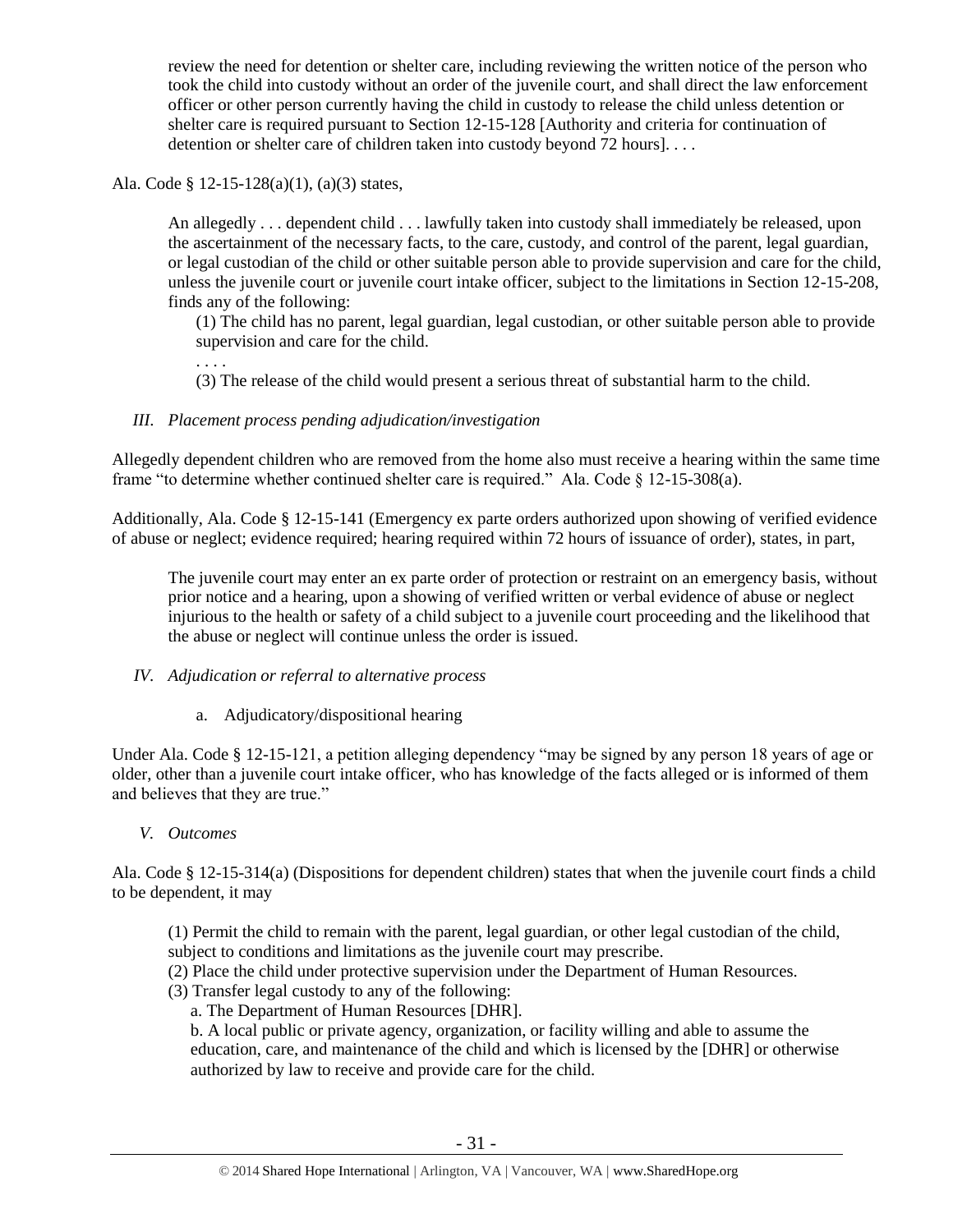c. A relative or other individual who, after study by the [DHR], is found by the juvenile court to be qualified to receive and care for the child. Unless the juvenile court finds it not in the best interests of the child, a willing, fit, and able relative shall have priority for placement or custody over a non-relative.

(4) Make any other order as the juvenile court in its discretion shall deem to be for the welfare and best interests of the child.

(5) In appropriate cases, award permanent custody to the [DHR] or to a licensed child-placing agency after termination of parental rights and authorization to place for adoption, without appointing a legal guardian, or award temporary custody to the department or a licensed childplacing agency without appointing a legal custodian or legal guardian.

Unless also found to be a delinquent child, a dependent child may not be "confined in an institution established for the care and rehabilitation of delinquent children or in a juvenile detention facility." Ala. Code § 12-15- 314(b). Additionally, Ala. Code §  $12-15-208(a)(1)$ , (3), (4) (Facilities to be used for detention or shelter care of children generally) enumerates certain categories of children who may not be contained in secure custody,<sup>58</sup> including

(1) Status offenders.<sup>59</sup> Effective October 1, 2009, status offenders, as defined in this article, shall not be detained or confined in secure custody, except that a status offender who is charged with or who commits a violation of a valid court order may be detained in secure custody in a juvenile detention facility for up to 72 hours in any six-month period, provided that all conditions set forth in subdivision (3) of subsection (b) are satisfied. Short-term secure custody of accused status offenders may be necessary, such as detention in a juvenile detention facility for a brief period, not exceeding 24 hours, prior to formal juvenile court action, for investigative purposes, for identification purposes, or for the purpose of allowing return of a status offender to the parent, legal guardian, or legal custodian. Detention for a brief period of time pursuant to juvenile court authority may also be necessary in order to arrange for appropriate shelter care placement. . . .

(3) Nonoffenders.<sup>60</sup> Nonoffenders, as defined in this article, shall not be detained or confined in secure custody.

(4) Children 10 years of age and younger shall not be detained or confined in secure custody, unless the children are charged with offenses causing death or serious bodily injury to persons or offenses that would be classified as Class A felonies if committed by adults. Children 11 or 12 years of age may only be detained or confined in secure custody by orders of juvenile courts, unless the children are charged with offenses causing death or serious bodily injury to persons or offenses that would be classified as Class A felonies if committed by adults.

Moreover, pursuant to Ala. Code § 12-15-208(c), no child under 18 years of age can be detained in an adult jail unless one of the following exceptions applies:

. . . .

. . . .

- b. Violations of municipal ordinances applicable only to children.
- c. Runaway.
- d. Beyond control.

<sup>&</sup>lt;sup>58</sup> Secure custody includes, "with regard to juvenile detention facilities and the Department of Youth Services ... residential facilities with construction features designed to physically restrict the movements and activities of persons in custody such as locked rooms and buildings . . . ." Ala. Code § 12-15-102(24).

 $\frac{59}{2}$  Ala. Code § 12-15-201(4) (Definitions) defines a "status offender" to include minors who have been charged with or adjudicated for conduct that would not, pursuant to the law of the jurisdiction in which the offense was committed, be a crime if committed by an adult. . . . Status offenses include, but are not limited to, the following:

a. Truancy.

 $60$  A "nonoffender" is "[a] child who is subject to the jurisdiction of the juvenile court for reasons other than the legally prohibited conduct of the child." Ala. Code § 12-15-201(3).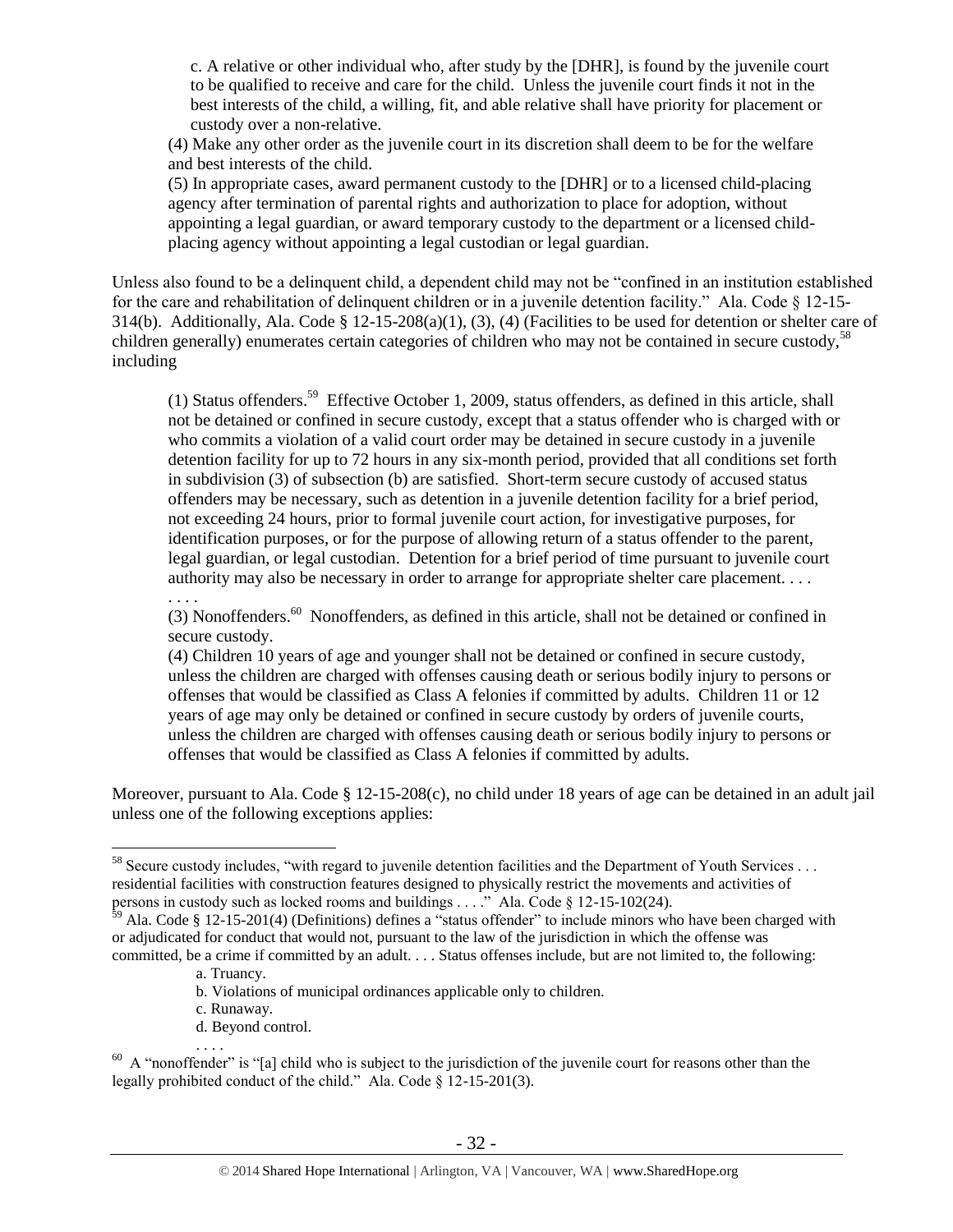(1) A child may be detained in a jail or lockup for adults for up to 6 hours while processing the case of the child.

(2) A child transferred for criminal prosecution pursuant to Section 12-15-203 [Transfer of cases from juvenile court] may be detained in a jail or lockup for adults.

(3) A person charged pursuant to Section 12-15-204 [Acts for which person who has attained 16 shall be charged, arrested, and tried as an adult; removal of a person from jurisdiction of juvenile court] may be detained in jail or lockup for adults.

. . . .

Even in those circumstances in which a child may be confined in an adult jail or lockup, additional protections apply to ensure that the children do not have contact with adult inmates. Ala. Code § 12-15-208(d).

## **Child Initially Identified as In Need of Supervision ("CHINS")**

Pursuant to Ala. Code § 12-15-102(4), a child in need of supervision is defined as

[a] child who has been adjudicated by a juvenile court for doing any of the following and who is in need of care, rehabilitation, or supervision:

(a) Being subject to the requirement of compulsory school attendance, is habitually truant from school as defined by the State Board of Education in the Alabama Administrative Code. Notwithstanding the foregoing, a child shall not be found in need of supervision pursuant to this subdivision if the juvenile court determines that the parent, legal guardian, or legal custodian of the child was solely responsible for the nonattendance of the child. (b) Disobeys the reasonable and lawful demands of his or her parent, legal guardian, or legal custodian and is beyond the control of the parent, legal guardian, or legal custodian. (c) Leaves, or remains away from, the home without the permission of the parent, legal guardian, legal custodian, or person with whom he or she resides.

(d) Commits an offense established by law but not classified as criminal.

- *I. Initial Custody*
	- a. Authority for initial custody

A commercially sexually exploited child can be taken into custody pursuant to Ala. Code  $\S$  12-15-125(a), (b) (Taking into custody of children generally), which states,

(a) A child or minor may be taken into custody for any of the following reasons:

(1) Pursuant to an order of the juvenile court.

(2) By a law enforcement officer having reasonable grounds to believe that the child or minor has run away from a juvenile detention, residential, shelter, or other care facility.

(3) By a law enforcement officer having reasonable grounds to believe that the child or minor is suffering from an illness or injury or is in immediate danger from the surroundings of the child or minor and that the immediate removal of the child or minor from those surroundings is necessary for the protection of the health and safety of the child or minor.

(b) In addition to the grounds listed in subsection (a), a child may also be taken into custody for any of the following reasons:

(1) By a law enforcement officer for an alleged delinquent act pursuant to the laws of arrest; (2) By a law enforcement officer who has reasonable grounds to believe that the child has run away from his or her parents, legal guardian, or other legal custodian;

(3) By a law enforcement officer who has reasonable grounds to believe that the child has no parent, legal guardian, legal custodian, or other suitable person willing and able to provide supervision and care for the child . . .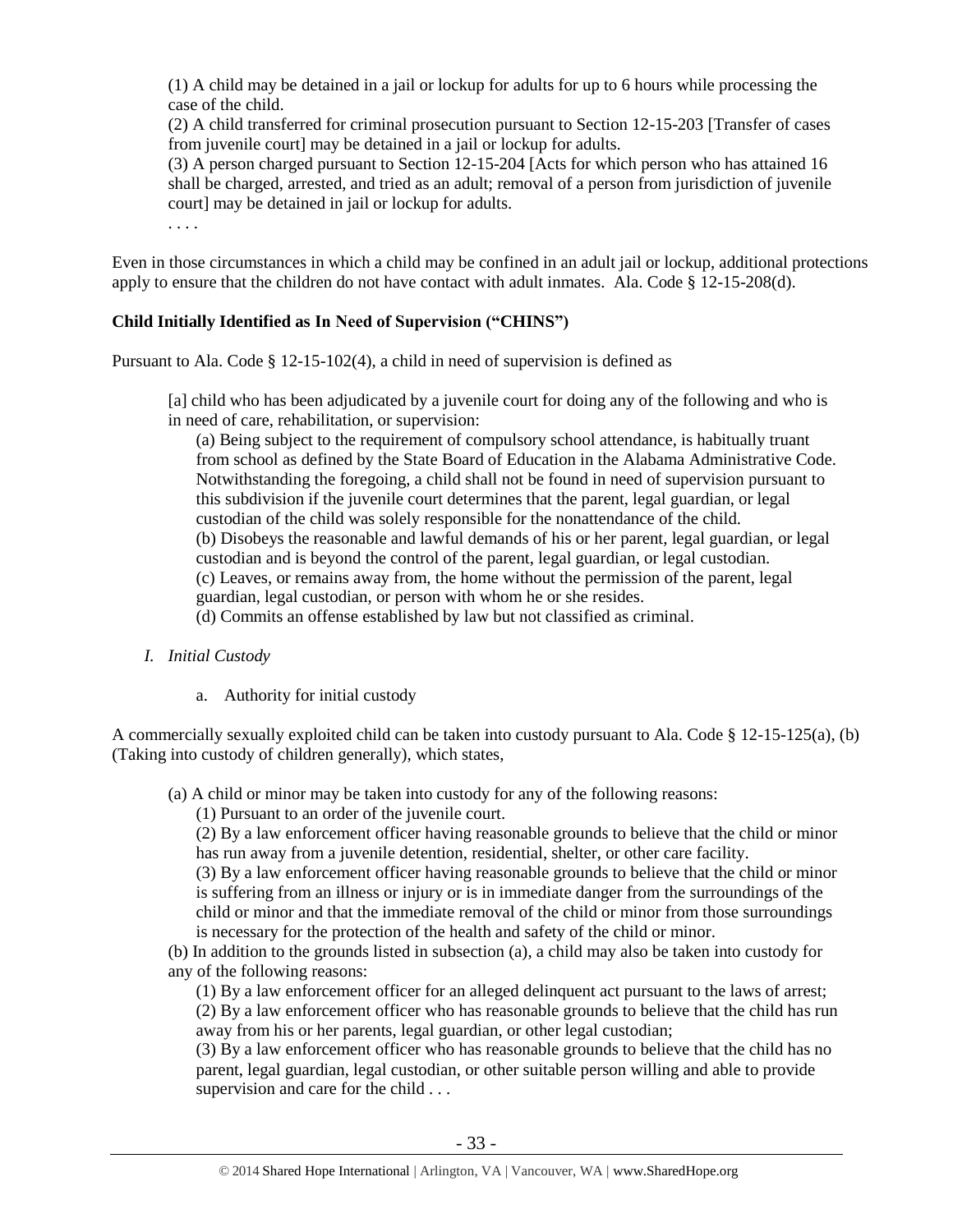#### b. Placement

Pursuant to Ala. Code § 12-15-127(a) (Release, delivery to detention or shelter care facility, medical facility of children taken into custody generally), when a child is taken into custody without an order of the juvenile court, the law enforcement officer taking the child into custody must as quickly as possible do one of the following:

(1) Release the child to the parents, legal guardian, or legal custodian of the child or other suitable person able to provide supervision and care for the child and issue verbal counsel and warning as may be appropriate.

(2) Release the child to the parents, legal guardian, or legal custodian of the child upon his or her promise to bring the child before the juvenile court when requested, unless the placement of the child in detention or shelter care appears required. If a parent, legal guardian, or other legal custodian fails, when requested, to bring the child before the juvenile court as provided in this section, the juvenile court may issue an order directing that the child be taken into custody and brought before the juvenile court.

(3) Bring the child, if not released, to the place designated by the juvenile court and give written notice of the action taken and the reasons for taking the child into custody to the juvenile court intake officer, to the parent, legal guardian, or other legal custodian of the child, and, in the case of dependency, to the Department of Human Resources.

#### *II. Process following initial custody*

Before the child may be placed in "detention, shelter, or other care," Ala. Code § 12-15-127(b) directs a juvenile court intake officer, if need of supervision is alleged, to

review the need for detention or shelter care, including reviewing the written notice of the person who took the child into custody without an order of the juvenile court, and shall direct the law enforcement officer or other person currently having the child in custody to release the child unless detention or shelter care is required pursuant to Section 12-15-128 [Authority and criteria for continuation of detention or shelter care of children taken into custody beyond 72 hours]...

Ala. Code § 12-15-128(a)(1), (a)(3) states,

An allegedly . . . child in need of supervision lawfully taken into custody shall immediately be released, upon the ascertainment of the necessary facts, to the care, custody, and control of the parent, legal guardian, or legal custodian of the child or other suitable person able to provide supervision and care for the child, unless the juvenile court or juvenile court intake officer, subject to the limitations in Section 12-15-208, finds any of the following:

(1) The child has no parent, legal guardian, legal custodian, or other suitable person able to provide supervision and care for the child.

. . . .

(3) The release of the child would present a serious threat of substantial harm to the child.

#### *III. Placement process pending adjudication/investigation*

For allegations of need of supervision, if the child is not released by the juvenile court intake officer, "a hearing [must be] held within 72 hours of placement in detention or shelter care, Saturdays, Sundays, and holidays included, to determine probable cause and to determine whether or not continued detention or shelter care is required." Ala. Code § 12-15-207(a).

Additionally, Ala. Code § 12-15-141 (Emergency ex parte orders authorized upon showing of verified evidence of abuse or neglect; evidence required; hearing required within 72 hours of issuance of order), states, in part,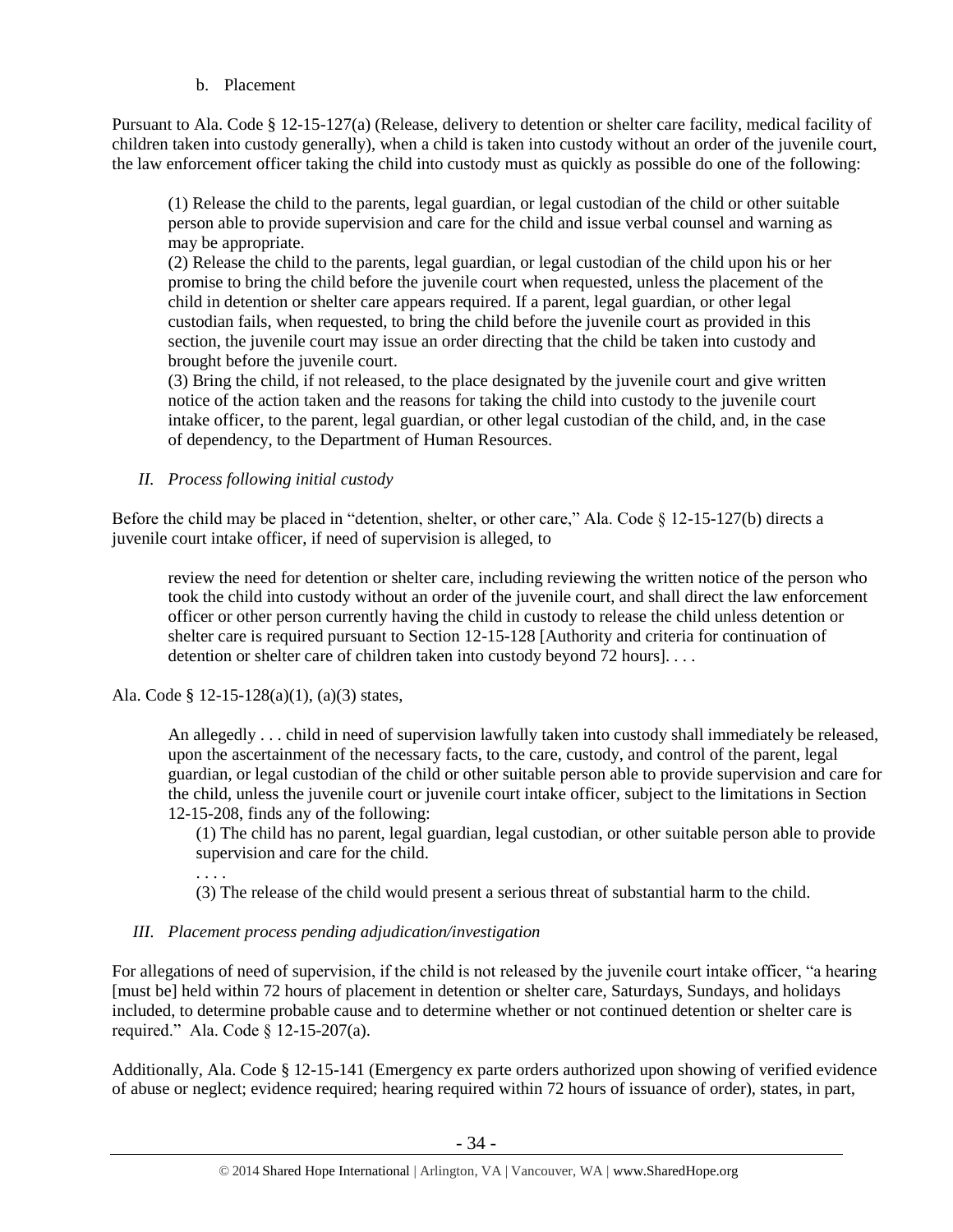The juvenile court may enter an ex parte order of protection or restraint on an emergency basis, without prior notice and a hearing, upon a showing of verified written or verbal evidence of abuse or neglect injurious to the health or safety of a child subject to a juvenile court proceeding and the likelihood that the abuse or neglect will continue unless the order is issued.

## *IV. Adjudication or referral to alternative process*

a. Adjudicatory/dispositional hearing

Under Ala. Code § 12-15-121, a petition alleging that a child is in need of supervision "may be signed by any person 18 years of age or older, other than a juvenile court intake officer, who has knowledge of the facts alleged or is informed of them and believes that they are true."

If the juvenile court finds, "beyond a reasonable doubt," that a child is in need of supervision, under Ala. Code § 12-15-215(a) (Disposition of delinquent children or children in need of supervision generally) it considers "whether the child is in need of care or rehabilitation." Under Ala. Code § 12-15-215(a),

In the absence of evidence to the contrary, a finding that the child has committed an act which constitutes a felony is sufficient to sustain a finding that the child is in need of care or rehabilitation. If the juvenile court finds that the child is not in need of care or rehabilitation, it shall dismiss the proceedings and discharge the child from any detention or other temporary care theretofore ordered. If the juvenile court finds that the child is in need of care or rehabilitation, it may make any of the following orders or dispositions, subject to the limitations and prohibitions on secure custody contained in Section 12-15-208:

(1) Permit the child to remain with the parent, legal guardian, or other legal custodian of the child, subject to the conditions and limitations the juvenile court may prescribe.

(2) Place the child on probation pursuant to conditions and limitations the juvenile court may prescribe.

(3) Transfer legal and physical custody to any of the following:

a. The Department of Youth Services, with or without an order to a specific institution.

b. In the case of a child in need of supervision, the Department of Youth Services, or the Department of Human Resources . . . .

c. A local, public, or private agency, organization, or facility willing and able to assume the education, care, and maintenance of the child and which is licensed or otherwise authorized by law to receive and provide care for children.

d. During the term of supervision, a relative or other individual who is found by the juvenile court to be qualified to receive and care for the child.

. . . .

b. Diversion or alternative process

Pursuant to Ala. Code § 12-15-211(a) (Suspension of proceedings and continuation of cases under terms and conditions agreed to by parties),

The juvenile court may suspend . . . [a] child in need of supervision proceedings pursuant to a consent decree. . . . The consent decree shall be entered at any time after the filing of a . . . child in need of supervision petition and before the entry of an adjudication order.

Ala. Code § 12-15-211 (c) states,

A consent decree shall remain in force for six months unless the child is discharged sooner by the juvenile court. Upon application of a juvenile probation officer or other department or agency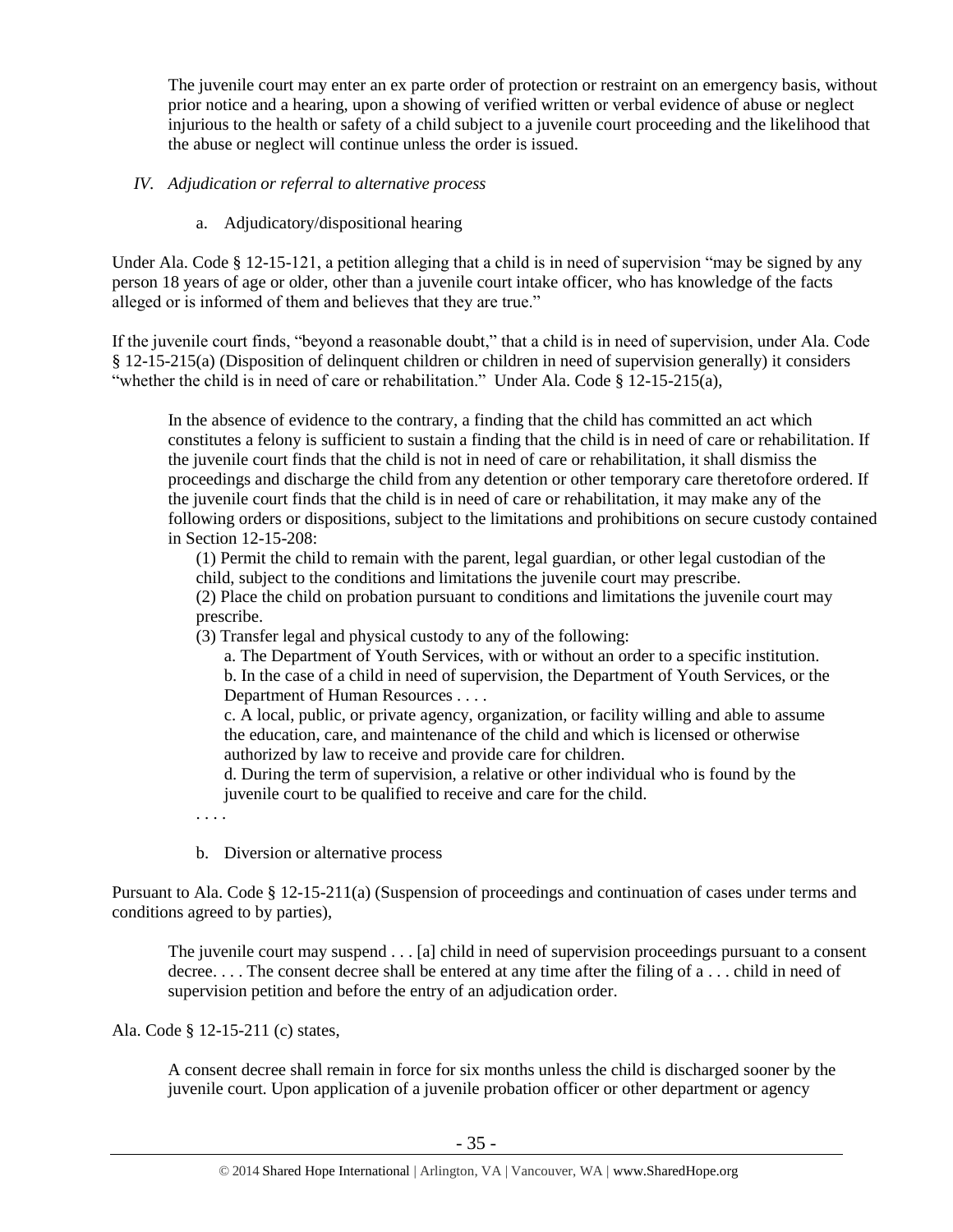supervising the child, made before the expiration of the six-month period, a consent decree may be extended by the juvenile court for an additional six months.

However, Ala. Code § 12-15-211(d) states,

If prior to discharge by the juvenile probation officer or expiration of the consent decree, a new delinquency or child in need of supervision petition is filed against the child, or the child otherwise fails to fulfill express terms and conditions of the decree, the petition under which the child was continued under supervision may be reinstated after a hearing and the case may proceed to adjudication.

## *V. Outcomes*

. . . .

 $\overline{a}$ 

Ala. Code § 12-15-208(a)(1), (3), (4) (Facilities to be used for detention or shelter care of children generally) enumerates certain categories of children who may not be contained in secure custody, $61$  including

(1) Status offenders.<sup>62</sup> Effective October 1, 2009, status offenders, as defined in this article, shall not be detained or confined in secure custody, except that a status offender who is charged with or who commits a violation of a valid court order may be detained in secure custody in a juvenile detention facility for up to 72 hours in any six-month period, provided that all conditions set forth in subdivision (3) of subsection (b) are satisfied. Short-term secure custody of accused status offenders may be necessary, such as detention in a juvenile detention facility for a brief period, not exceeding 24 hours, prior to formal juvenile court action, for investigative purposes, for identification purposes, or for the purpose of allowing return of a status offender to the parent, legal guardian, or legal custodian. Detention for a brief period of time pursuant to juvenile court authority may also be necessary in order to arrange for appropriate shelter care placement. . . .

(3) Nonoffenders.<sup>63</sup> Nonoffenders, as defined in this article, shall not be detained or confined in secure custody.

(4) Children 10 years of age and younger shall not be detained or confined in secure custody, unless the children are charged with offenses causing death or serious bodily injury to persons or offenses that would be classified as Class A felonies if committed by adults. Children 11 or 12 years of age may only be detained or confined in secure custody by orders of juvenile courts, unless the children are charged with offenses causing death or serious bodily injury to persons or offenses that would be classified as Class A felonies if committed by adults.

Moreover, pursuant to Ala. Code § 12-15-208(c), no child under 18 years of age can be detained in an adult jail unless one of the following exceptions applies:

. . . .

- b. Violations of municipal ordinances applicable only to children.
- c. Runaway.
- d. Beyond control.

 $61$  Secure custody includes, "with regard to juvenile detention facilities and the Department of Youth Services, ... residential facilities with construction features designed to physically restrict the movements and activities of persons in custody such as locked rooms and buildings . . . ." Ala. Code § 12-15-102(24).

 $\frac{62}{62}$  Ala. Code § 12-15-201(4) (Definitions) defines a "status offender" to include minors who have been charged with or adjudicated for conduct that would not, pursuant to the law of the jurisdiction in which the offense was committed, be a crime if committed by an adult. . . . Status offenses include, but are not limited to, the following:

a. Truancy.

 $63$  A "nonoffender" is "[a] child who is subject to the jurisdiction of the juvenile court for reasons other than the legally prohibited conduct of the child." Ala. Code § 12-15-201(3).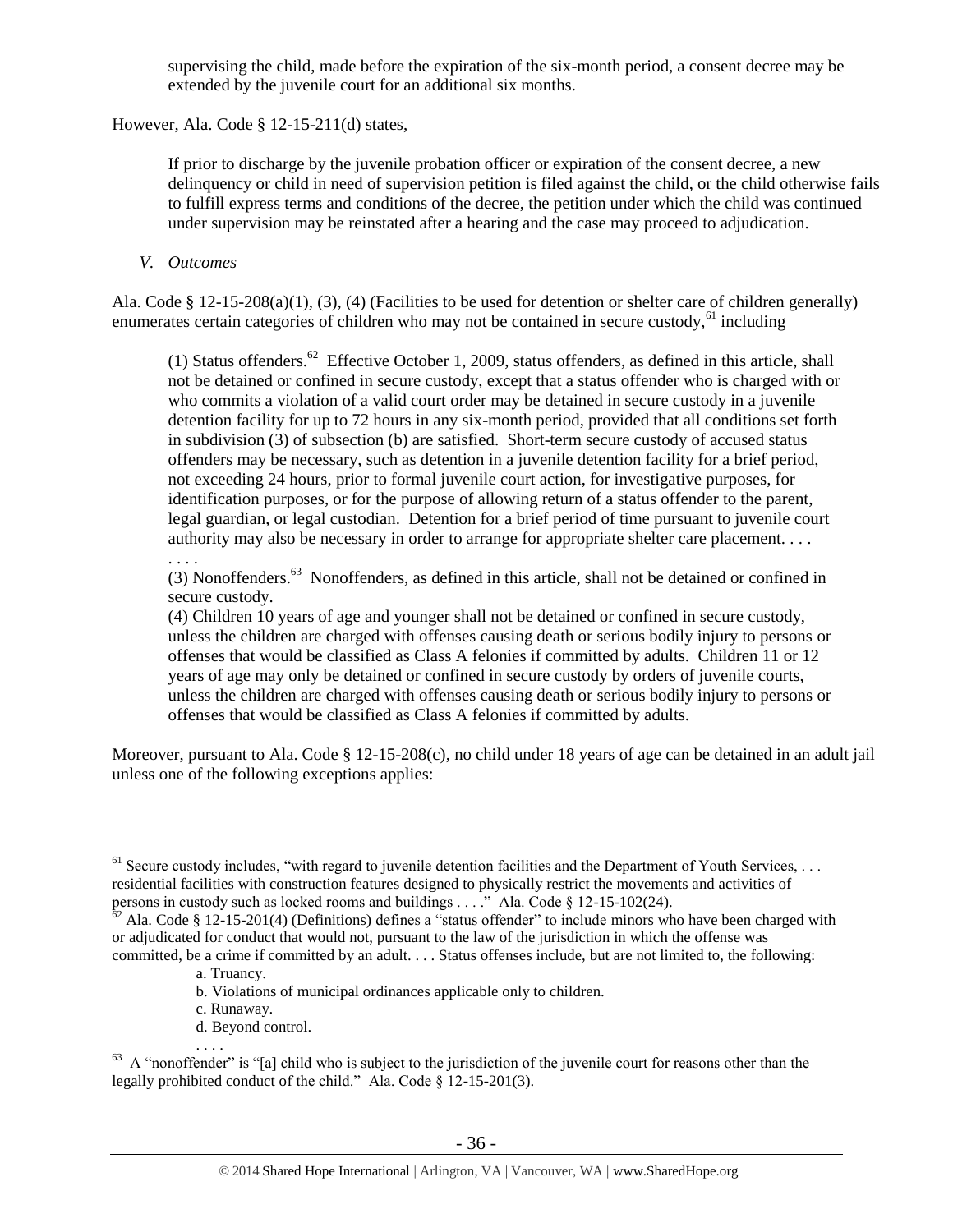(1) A child may be detained in a jail or lockup for adults for up to 6 hours while processing the case of the child.

(2) A child transferred for criminal prosecution pursuant to Section 12-15-203 [Transfer of cases from juvenile court] may be detained in a jail or lockup for adults.

(3) A person charged pursuant to Section 12-15-204 [Acts for which person who has attained 16 shall be charged, arrested, and tried as an adult; removal of a person from jurisdiction of juvenile court] may be detained in jail or lockup for adults.

. . . .

Even in those circumstances in which a child may be confined in an adult jail or lockup, additional protections apply to ensure that the children do not have contact with adult inmates. Ala. Code § 12-15- 208(d).

## **Child Initially Identified as Delinquent**

Pursuant to Ala. Code § 12-15-102(7), a delinquent child is defined as "[a] child who has been adjudicated for a delinquent act and is in need of care or rehabilitation." A "delinquent act" is any act "committed by a child that is designated a violation, misdemeanor, or felony offense pursuant to the law of municipality, county, or state in which the act was committed or pursuant to federal law." Ala. Code § 12-15-102(6). This term does not apply when, among other situations, the minor has previously been convicted or adjudicated as a youth offender. Ala. Code  $§$  12-15-102(6)(b).

- *I. Initial Custody*
	- a. Authority for initial custody

A commercially sexually exploited child can be taken into custody pursuant to Ala. Code  $\S$  12-15-125(a), (b) (Taking into custody of children generally), which states,

(a) A child or minor may be taken into custody for any of the following reasons:

(1) Pursuant to an order of the juvenile court.

(2) By a law enforcement officer having reasonable grounds to believe that the child or minor has run away from a juvenile detention, residential, shelter, or other care facility.

(3) By a law enforcement officer having reasonable grounds to believe that the child or minor is suffering from an illness or injury or is in immediate danger from the surroundings of the child or minor and that the immediate removal of the child or minor from those surroundings is necessary for the protection of the health and safety of the child or minor.

(b) In addition to the grounds listed in subsection (a), a child may also be taken into custody for any of the following reasons:

(1) By a law enforcement officer for an alleged delinquent act pursuant to the laws of arrest; (2) By a law enforcement officer who has reasonable grounds to believe that the child has run away from his or her parents, legal guardian, or other legal custodian;

(3) By a law enforcement officer who has reasonable grounds to believe that the child has no parent, legal guardian, legal custodian, or other suitable person willing and able to provide supervision and care for the child . . .

b. Placement

Under Ala. Code § 12-15-126 (Issuance of pick-up order for taking into custody):

If it appears from a sworn statement, written or verbal, presented to the juvenile court that a child needs to be placed in detention or shelter or other care, the juvenile court may issue a pick-up order that a law enforcement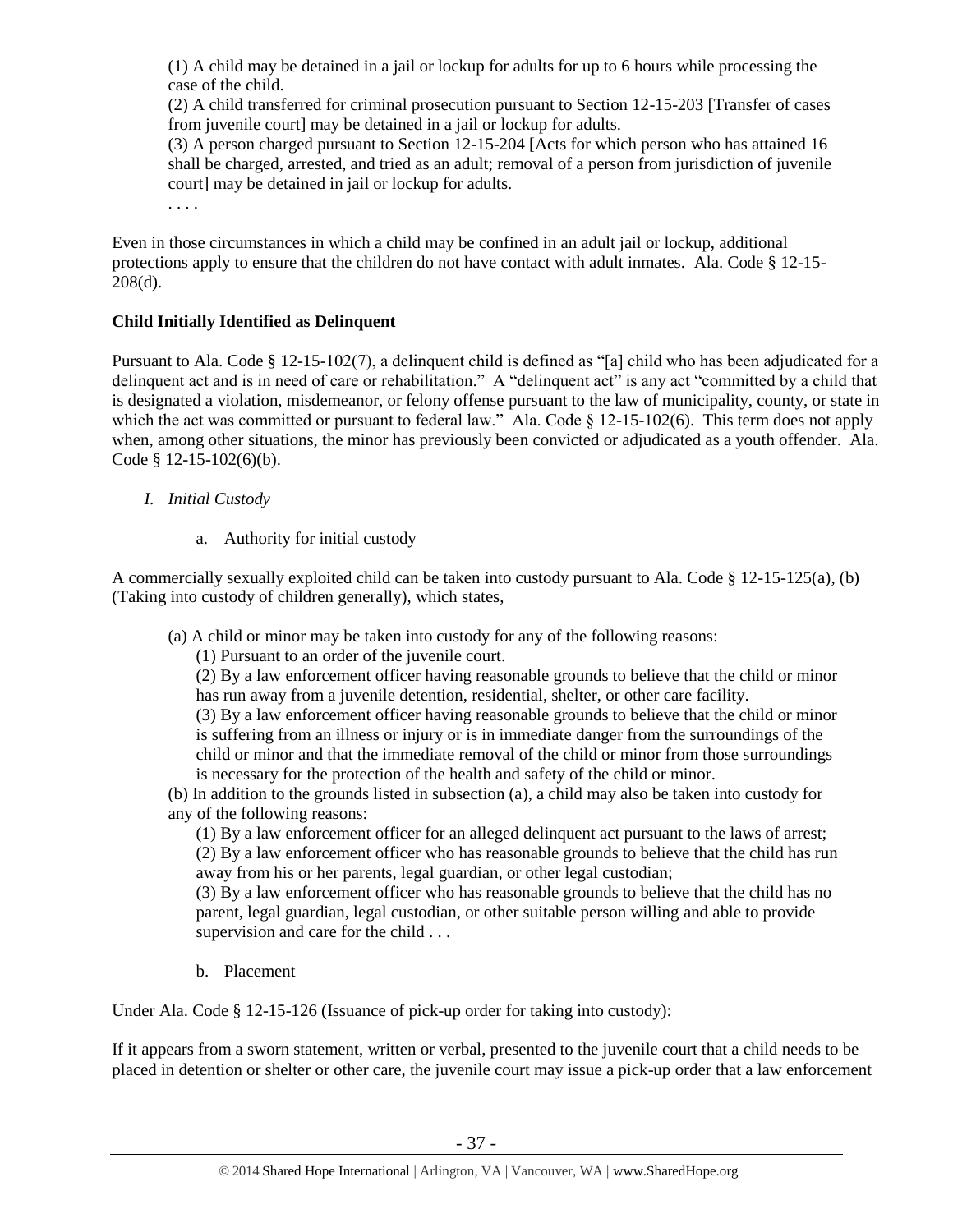officer or other person authorized by this chapter shall at once take the child into custody and take him or her to the place of detention or shelter or other care designated by the juvenile court.

# *II. Process following initial custody*

Before the child may be placed in "detention, shelter, or other care," Ala. Code  $\S$  12-15-127(b) directs a juvenile court intake officer, if delinquency is alleged, to

review the need for detention or shelter care, including reviewing the written notice of the person who took the child into custody without an order of the juvenile court, and shall direct the law enforcement officer or other person currently having the child in custody to release the child unless detention or shelter care is required pursuant to Section 12-15-128 [Authority and criteria for continuation of detention or shelter care of children taken into custody beyond 72 hours]....

Ala. Code § 12-15-128(a)(1), (a)(3) states,

. . . .

An allegedly delinquent child . . . lawfully taken into custody shall immediately be released, upon the ascertainment of the necessary facts, to the care, custody, and control of the parent, legal guardian, or legal custodian of the child or other suitable person able to provide supervision and care for the child, unless the juvenile court or juvenile court intake officer, subject to the limitations in Section 12-15-208, finds any of the following:

(1) The child has no parent, legal guardian, legal custodian, or other suitable person able to provide supervision and care for the child.

(3) The release of the child would present a serious threat of substantial harm to the child.

# *III. Placement process pending adjudication/investigation*

For allegations of delinquency, if the child is not released by the juvenile court intake officer, "a hearing [must be] held within 72 hours of placement in detention or shelter care, Saturdays, Sundays, and holidays included, to determine probable cause and to determine whether or not continued detention or shelter care is required." Ala. Code § 12-15-207(a).

Additionally, Ala. Code § 12-15-141 (Emergency ex parte orders authorized upon showing of verified evidence of abuse or neglect; evidence required; hearing required within 72 hours of issuance of order), states, in part,

The juvenile court may enter an ex parte order of protection or restraint on an emergency basis, without prior notice and a hearing, upon a showing of verified written or verbal evidence of abuse or neglect injurious to the health or safety of a child subject to a juvenile court proceeding and the likelihood that the abuse or neglect will continue unless the order is issued.

## *IV. Adjudication or referral to alternative process*

a. Adjudicatory/dispositional hearing

Under Ala. Code § 12-15-121, a petition alleging delinquency "may be signed by any person 18 years of age or older, other than a juvenile court intake officer, who has knowledge of the facts alleged or is informed of them and believes that they are true."

If the juvenile court finds, "beyond a reasonable doubt," that a child is a delinquent child, under Ala. Code § 12- 15-215(a) (Disposition of delinquent children or children in need of supervision generally) it considers "whether the child is in need of care or rehabilitation." Under Ala. Code § 12-15-215(a),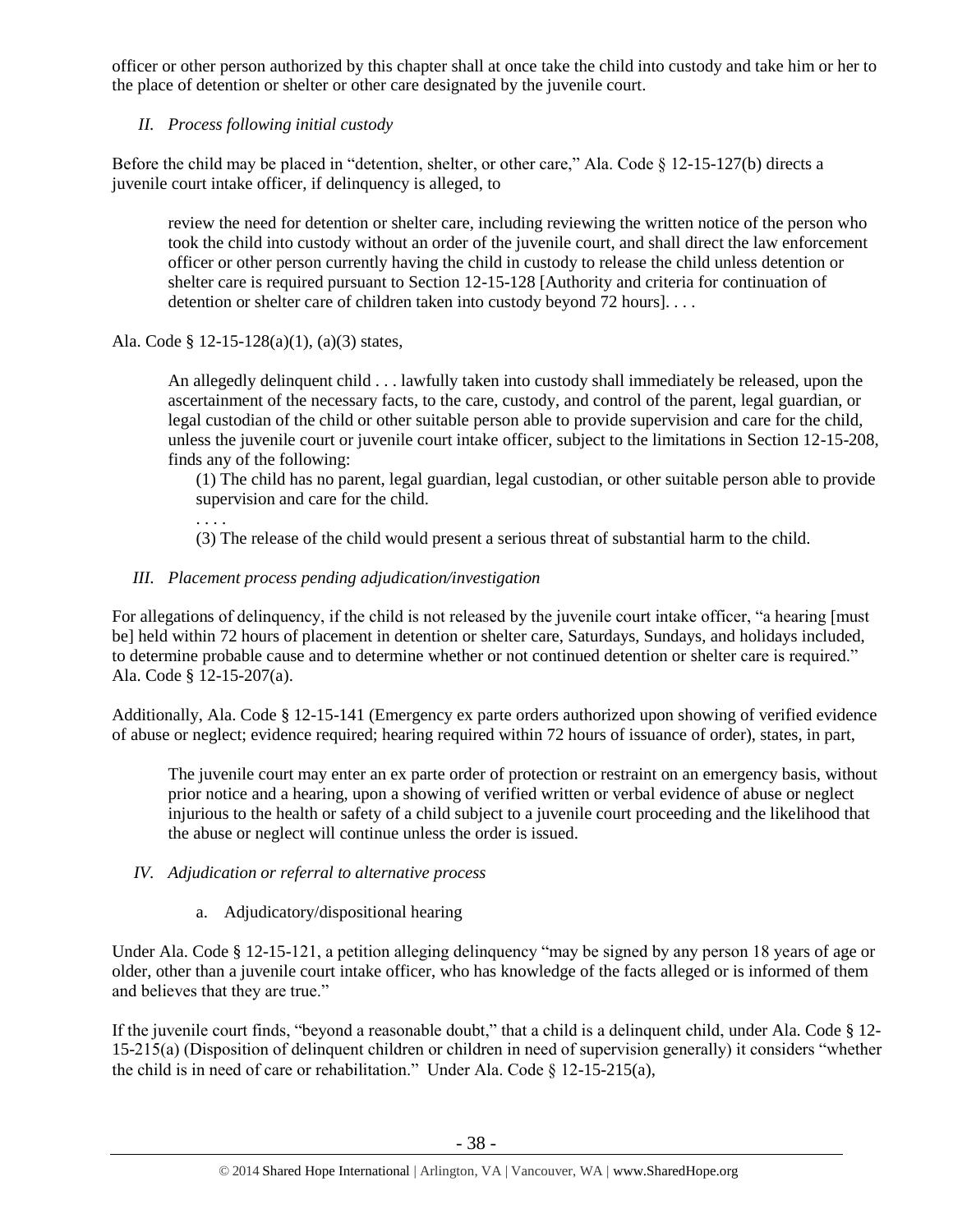In the absence of evidence to the contrary, a finding that the child has committed an act which constitutes a felony is sufficient to sustain a finding that the child is in need of care or rehabilitation. If the juvenile court finds that the child is not in need of care or rehabilitation, it shall dismiss the proceedings and discharge the child from any detention or other temporary care theretofore ordered. If the juvenile court finds that the child is in need of care or rehabilitation, it may make any of the following orders or dispositions, subject to the limitations and prohibitions on secure custody contained in Section 12-15-208:

(1) Permit the child to remain with the parent, legal guardian, or other legal custodian of the child, subject to the conditions and limitations the juvenile court may prescribe.

(2) Place the child on probation pursuant to conditions and limitations the juvenile court may prescribe.

(3) Transfer legal and physical custody to any of the following:

a. The Department of Youth Services, with or without an order to a specific institution. b. In the case of a child in need of supervision, the Department of Youth Services, or the Department of Human Resources . . . .

c. A local, public, or private agency, organization, or facility willing and able to assume the education, care, and maintenance of the child and which is licensed or otherwise authorized by law to receive and provide care for children.

d. During the term of supervision, a relative or other individual who is found by the juvenile court to be qualified to receive and care for the child.

. . . .

b. Diversion or alternative process

Pursuant to Ala. Code § 12-15-211(a) (Suspension of proceedings and continuation of cases under terms and conditions agreed to by parties),

The juvenile court may suspend delinquency . . . proceedings pursuant to a consent decree. . . . The consent decree shall be entered at any time after the filing of a delinquency . . . petition and before the entry of an adjudication order.

Ala. Code § 12-15-211 (c) states,

A consent decree shall remain in force for six months unless the child is discharged sooner by the juvenile court. Upon application of a juvenile probation officer or other department or agency supervising the child, made before the expiration of the six-month period, a consent decree may be extended by the juvenile court for an additional six months.

However, Ala. Code § 12-15-211(d) states,

If prior to discharge by the juvenile probation officer or expiration of the consent decree, a new delinquency or child in need of supervision petition is filed against the child, or the child otherwise fails to fulfill express terms and conditions of the decree, the petition under which the child was continued under supervision may be reinstated after a hearing and the case may proceed to adjudication.

V. Outcomes

Ala. Code § 12-15-208(a)(1), (3), (4) (Facilities to be used for detention or shelter care of children generally)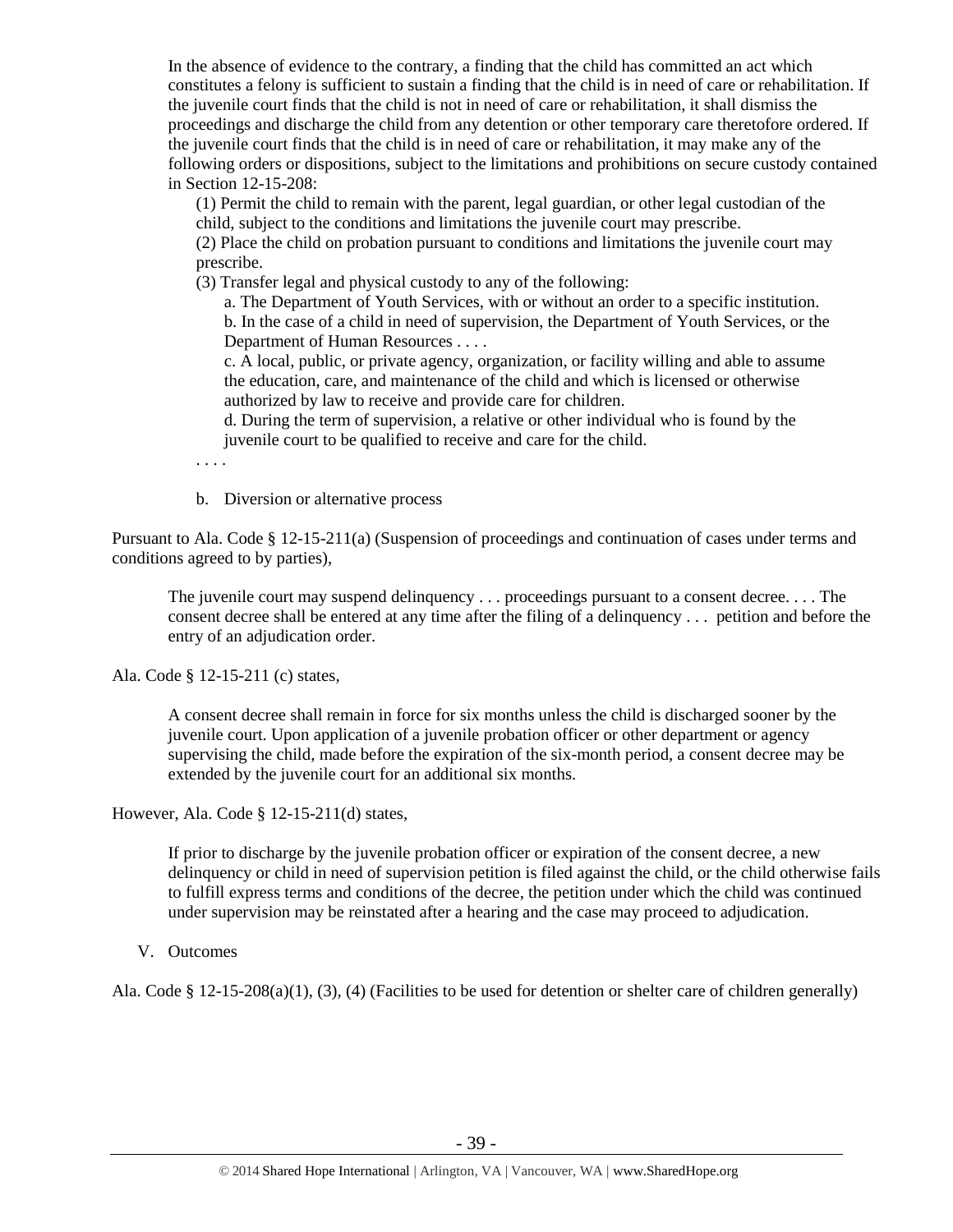enumerates certain categories of children who may not be contained in secure custody, $64$  including

(1) Status offenders.<sup>65</sup> Effective October 1, 2009, status offenders, as defined in this article, shall not be detained or confined in secure custody, except that a status offender who is charged with or who commits a violation of a valid court order may be detained in secure custody in a juvenile detention facility for up to 72 hours in any six-month period, provided that all conditions set forth in subdivision (3) of subsection (b) are satisfied. Short-term secure custody of accused status offenders may be necessary, such as detention in a juvenile detention facility for a brief period, not exceeding 24 hours, prior to formal juvenile court action, for investigative purposes, for identification purposes, or for the purpose of allowing return of a status offender to the parent, legal guardian, or legal custodian. Detention for a brief period of time pursuant to juvenile court authority may also be necessary in order to arrange for appropriate shelter care placement. . . .

(3) Nonoffenders.<sup>66</sup> Nonoffenders, as defined in this article, shall not be detained or confined in secure custody.

(4) Children 10 years of age and younger shall not be detained or confined in secure custody, unless the children are charged with offenses causing death or serious bodily injury to persons or offenses that would be classified as Class A felonies if committed by adults. Children 11 or 12 years of age may only be detained or confined in secure custody by orders of juvenile courts, unless the children are charged with offenses causing death or serious bodily injury to persons or offenses that would be classified as Class A felonies if committed by adults.

Moreover, pursuant to Ala. Code § 12-15-208(c), no child under 18 years of age can be detained in an adult jail unless one of the following exceptions applies:

(1) A child may be detained in a jail or lockup for adults for up to 6 hours while processing the case of the child.

(2) A child transferred for criminal prosecution pursuant to Section 12-15-203 [Transfer of cases from juvenile court] may be detained in a jail or lockup for adults.

(3) A person charged pursuant to Section 12-15-204 [Acts for which person who has attained 16 shall be charged, arrested, and tried as an adult; removal of a person from jurisdiction of juvenile court] may be detained in jail or lockup for adults.

. . . .

 $\overline{a}$ 

. . . .

Even in those circumstances in which a child may be confined in an adult jail or lockup, additional protections apply to ensure that the children do not have contact with adult inmates. Ala. Code § 12-15- 208(d).

- b. Violations of municipal ordinances applicable only to children.
- c. Runaway.
- d. Beyond control.

<sup>&</sup>lt;sup>64</sup> Secure custody includes, "with regard to juvenile detention facilities and the Department of Youth Services . . . residential facilities with construction features designed to physically restrict the movements and activities of persons in custody such as locked rooms and buildings . . . ." Ala. Code  $\S$  12-15-102(24).

 $65$  Ala. Code § 12-15-201(4) (Definitions) defines a "status offender" to include minors who have been charged with or adjudicated for conduct that would not, pursuant to the law of the jurisdiction in which the offense was committed, be a crime if committed by an adult. . . . Status offenses include, but are not limited to, the following:

a. Truancy.

<sup>.</sup> . . . 66 A "nonoffender" is "[a] child who is subject to the jurisdiction of the juvenile court for reasons other than the legally prohibited conduct of the child." Ala. Code § 12-15-201(3).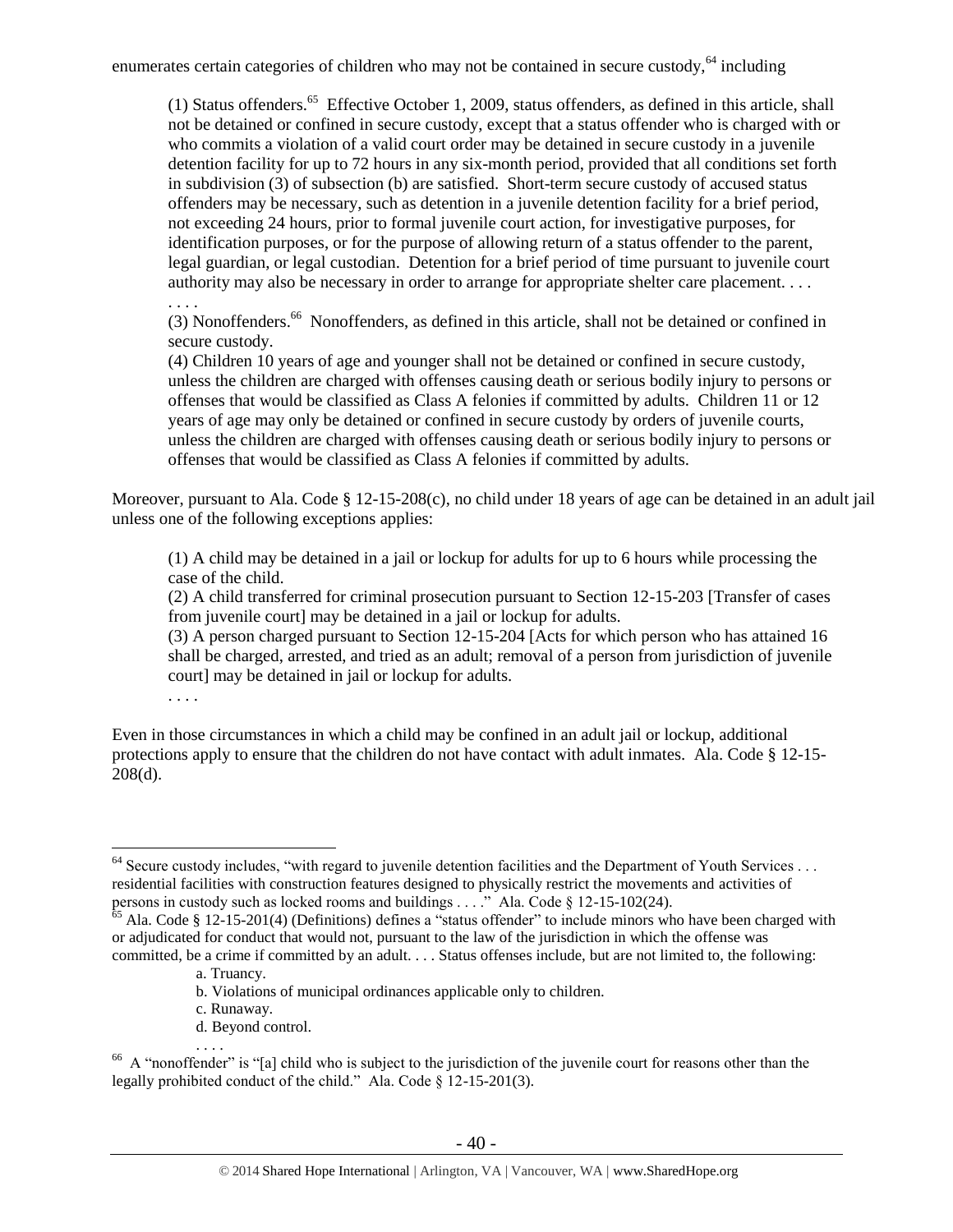- 5.4.1 Recommendation: Establish a mandatory response law directing any minor involved in prostitution or who is a victim of trafficking for sexual servitude away from the juvenile justice system and into a protective system.
- *5.5 Commercial sexual exploitation is identified as a type of abuse and neglect within child protection statutes.*

Sexual exploitation is included within the definition of abuse within Alabama's child protection statutes. "Abuse" is defined in Ala. Code  $\S$  12-15-301(2) (Definitions) as

[h]arm or the risk of harm to the emotional, physical health, or welfare of a child. Harm or the risk of harm to the emotional, physical health, or welfare of a child can occur through nonaccidental physical or mental injury, sexual abuse, or attempted sexual abuse or sexual exploitation or attempted sexual exploitation.

Ala. Code § 12-15-301(12) defines "sexual abuse" as including the following:

[T]he employment, use, persuasion, inducement, enticement, or coercion of any child to engage in, or having a child assist any person to engage in, any sexually explicit conduct or any simulation of the conduct for the purpose of producing any visual depiction of the conduct. Sexual abuse also includes rape, molestation, prostitution, or other forms of sexual exploitation or abuse of children . . . as those acts are defined in this article or by Alabama law.

The term "sexual exploitation" is defined as "allowing, permitting, or encouraging a child to engage in prostitution and allowing, permitting, encouraging, or engaging in the obscene or pornographic photographing, filming, or depicting of a child." Ala. Code § 12-15-301(13).

The term "neglect" is defined as "[n]egligent treatment or maltreatment of a child, including, but not limited to, the failure to provide adequate food, medical treatment, supervision, education, clothing, or shelter." Ala. Code § 12-15-301(7).

*5.6 The definition of "caregiver" (or similar term) in the child welfare statutes is broad enough to include a trafficker who has custody or control of a child in order to bring a trafficked child into protection of child protective services.*

The definition of "caregiver" is not broad enough to cover many situations in which a trafficker could be in custody of a child. Ala. Code § 12-15-301(3) (Definitions) defines "caregiver" in the article on Dependency and Termination of Parental Rights to mean

[a]n individual 21 years of age or older, other than a parent, legal guardian, or legal custodian of a child who is an approved foster parent and who is a relative of the child and has been providing care and support for the child while the child has been residing in the home of the caregiver for at least the last six consecutive months while in the legal custody of the Department of Human Resources.

Only individuals who are "legally related to the child by blood, marriage, or adoption within the fourth degree of kinship" are considered to be the child's "relative." Ala. Code  $\S$  12-15-301(11).

5.6.1 Recommendation: Amend Ala. Code § 12-15-301(3) (Definitions) to expand the definition of "caregiver" to include any person who has custody or control of the child, making the statute broad enough to encompass non-familial traffickers and allow for child welfare intervention.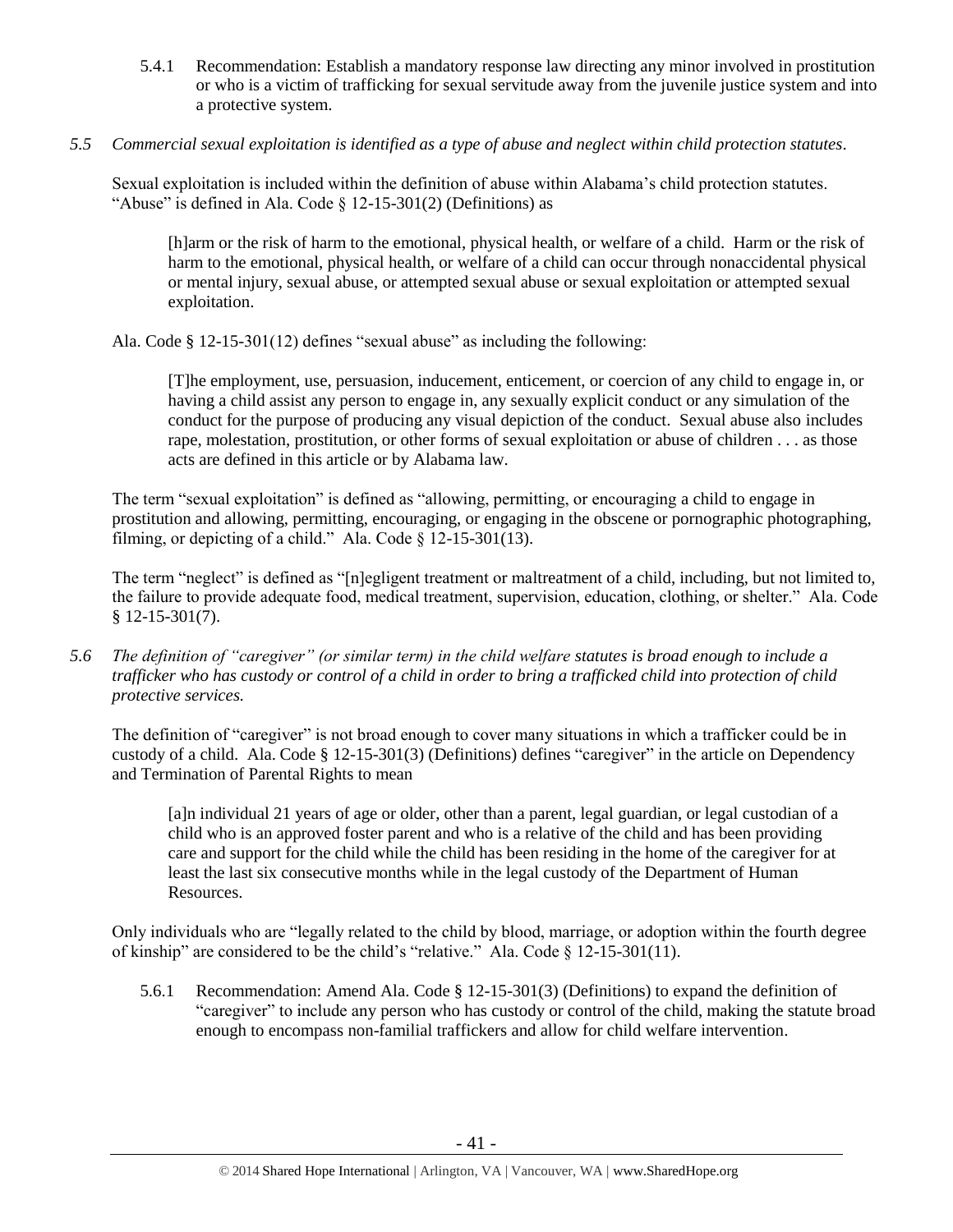*5.7 Crime victims' compensation is specifically available to a child victim of sex trafficking or commercial sexual exploitation of children (CSEC) without regard to ineligibility factors.*

The Alabama Crime Victims Compensation Act contains certain ineligibility criteria that could operate to exclude victims of domestic minor sex trafficking from receiving crime victims' compensation. For the Act, a "victim" means "[a] person who suffered serious personal injury or death as a result of criminally injurious conduct." Ala. Code § 15-23-3(3). "Criminally injurious conduct" is defined in part as "[a]n act occurring or attempted within the geographical boundaries of this state which results in serious personal injury or death to a victim for which punishment by fine, imprisonment, or death may be imposed." Ala. Code § 15-23-3(2)(a). A victim may receive compensation from the Alabama Crime Victims Compensation Commission if the commission is "satisfied by a preponderance of the evidence that the requirements for compensation have been met." Ala. Code § 15-23-8(a).

To the extent domestic minor sex trafficking victims meet the definition of victim, they may be eligible for compensation; however, several requirements for compensation could present difficulties for victims of domestic minor sex trafficking. Pursuant to Ala. Code § 15-23-12(a) (Grounds for denial―reduction of award),

Compensation shall not be awarded in any of the following circumstances:

(1) A claim has been filed with the commission later than one year after the injury or death upon which the claim is based, unless the commission finds there was good cause for the failure to file within that time.

(2) To a claimant who was the offender, or an accomplice of the offender, or who encouraged or in any way participated in the criminally injurious conduct.

(3) If the award would unjustly benefit the offender or accomplice of the offender.

(4) The criminally injurious conduct resulting in injury or death was reported to a law enforcement officer later than 72 hours after its occurrence, unless the commission finds there was good cause for the failure to report within that time.

Nothing expressly exempts domestic minor sex trafficking victims from these requirements or explains what constitutes good cause for the failure to report the crime or file a claim within the statutory timeframes.

5.7.1. Recommendation: Amend Ala. Code § 15-23-12 (Grounds for denial—reduction of award) to provide exceptions to the ineligibility factors in Ala. Code § 15-23-12(a) for victims of domestic minor sex trafficking.

## *5.8 Victim-friendly procedures and protections are provided in the trial process for minors under 18.*

Some victim-friendly criminal justice procedures and protections are afforded to minor victims of commercial sexual exploitation, but other critical protections, such as a rape shield law that protects victims from retraumatizing cross-examination, are not available.

Alabama law provides special protections for children under the age of 16 who are victims in criminal prosecutions for sexual offenses or sexual exploitation. For example, pursuant to Ala. Code § 15-25-2 (Videotaped deposition) the court may allow victims of sexual offenses under the age of 16 to give videotaped depositions in criminal prosecutions while having a "person whose presence . . . contributes to the well-being of the child and who has dealt with the child in a therapeutic setting regarding the abuse" present during the deposition. Ala. Code  $\S 15-25-2(c)$ . Notably, the defendant's attorney, but not the defendant, may be present during the deposition. Ala. Code § 15-25-2(c). The videotaped deposition may be entered into evidence "in lieu of the direct testimony of the alleged victim or witness" unless "the court determines that its introduction . . . will unfairly prejudice the defendant." Ala. Code § 15-25-2(d).

Alternatively, pursuant to Ala. Code § 15-25-3(b) (Closed circuit examination of victim), a court may permit a victim of a sexual offense or sexual exploitation under the age of 16 to give testimony via closed circuit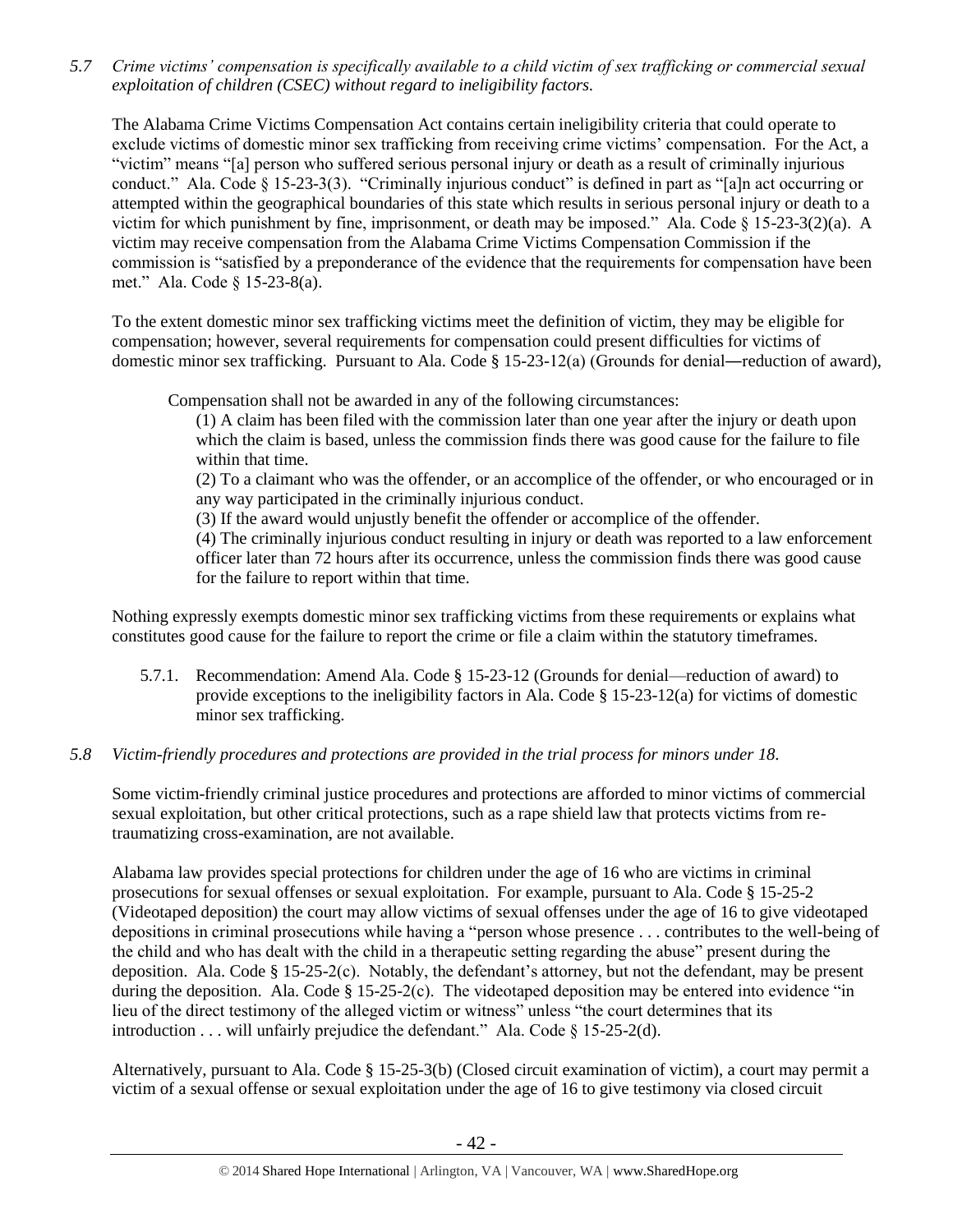equipment, which "shall be taken outside the courtroom in the judge's chambers or in another suitable location designated by the judge." Pursuant to Ala. Code  $\S$  15-25-3(c),

Examination and cross-examination of the alleged child victim or witness shall proceed as though he or she were testifying in the courtroom. Present in the room with the child during his or her testimony shall be the prosecuting attorney, the attorney of the defendant, and a person whose presence, in the judgment of the court, contributes to the well-being of the child and who has dealt with the child in a therapeutic setting regarding the abuse. Additional persons, such as the parent or parents or legal guardian, except the defendant, may be admitted into the room in the discretion of the court.

Ala. Code § 15-25-3(g) states, "Only the court, the prosecuting attorney and the attorney for the defendant may question the child."

Other child-friendly victim provisions applicable in criminal prosecutions for sexual offenses include the "use of anatomically correct dolls or mannequins to assist an alleged victim or witness who is under the age of 10 in testifying on direct and cross-examination at trial, or in a videotaped deposition as provided in this article" pursuant to Ala. Code § 15-25-5 (Use of dolls or mannequins), a speedy trial "to minimize the length of time the child must endure the stress of involvement in the proceedings" pursuant to Ala. Code § 15-25-6 (Speedy trial), and "reasonable limits on the number of interviews a victim of sexual abuse or exploitation, who is under 12 years of age, must submit to" in order to protect the victim from psychological harm pursuant to Ala. Code § 15-1-2(a) (Child sexual abuse victims; protection from repeated interrogation; sealed court records).

Regardless of the age of the victim, pursuant to Ala. Code § 12-21-203(b)–(c) (Rape shield),

(b) In any prosecution for criminal sexual conduct<sup>67</sup> or for assault with intent to commit, attempt to commit or conspiracy to commit criminal sexual conduct, evidence relating to the past sexual behavior<sup>68</sup> of the complaining witness<sup>69</sup> . . . shall not be admissible, either as direct evidence or on cross-examination of the complaining witness or of other witnesses, except as otherwise provided in this section.

(c) In any prosecution for criminal sexual conduct, evidence relating to the past sexual behavior of the complaining witness shall be introduced if the court following the procedure described in subsection (d) of this section . . . finds that such past sexual behavior directly involved the participation of the accused.

- 5.8.1 Recommendation: Amend the definition of "criminal sexual conduct" in Ala. Code § 12- 21-203(a)(2) (Rape shield) to include human trafficking and CSEC offenses.
- *5.9 Expungement or sealing of juvenile delinquency records resulting from arrests or adjudications for prostitution-related offenses committed as a result of, or in the course of, the commercial sexual exploitation of a minor is available within a reasonable time after turning 18.*

Alabama law allows for the sealing and destruction of juvenile records. Under Ala. Code § 12-15-136(a) (Proceedings for sealing legal and social files and records of courts, pertaining to certain persons and effect thereof),

 $67$  "Criminal sexual conduct" is defined in Ala. Code § 12-21-203(a)(2) as "[s]exual activity, including, but not limited to, rape, sodomy, sexual misconduct, sexual abuse or carnal knowledge."

<sup>&</sup>lt;sup>68</sup> "Evidence relating to past sexual behavior," according to Ala. Code § 12-21-203(a)(3) "includes, but is not limited to, evidence of the complaining witness's marital history, mode of dress and general reputation for promiscuity, nonchastity or sexual mores contrary to the community standards."

 $\frac{69}{12}$  "Complaining witness" is defined in Ala. Code § 12-21-203(a)(1) as "[a]ny person alleged to be the victim of the crime charged, the prosecution of which is subject to the provisions of this section."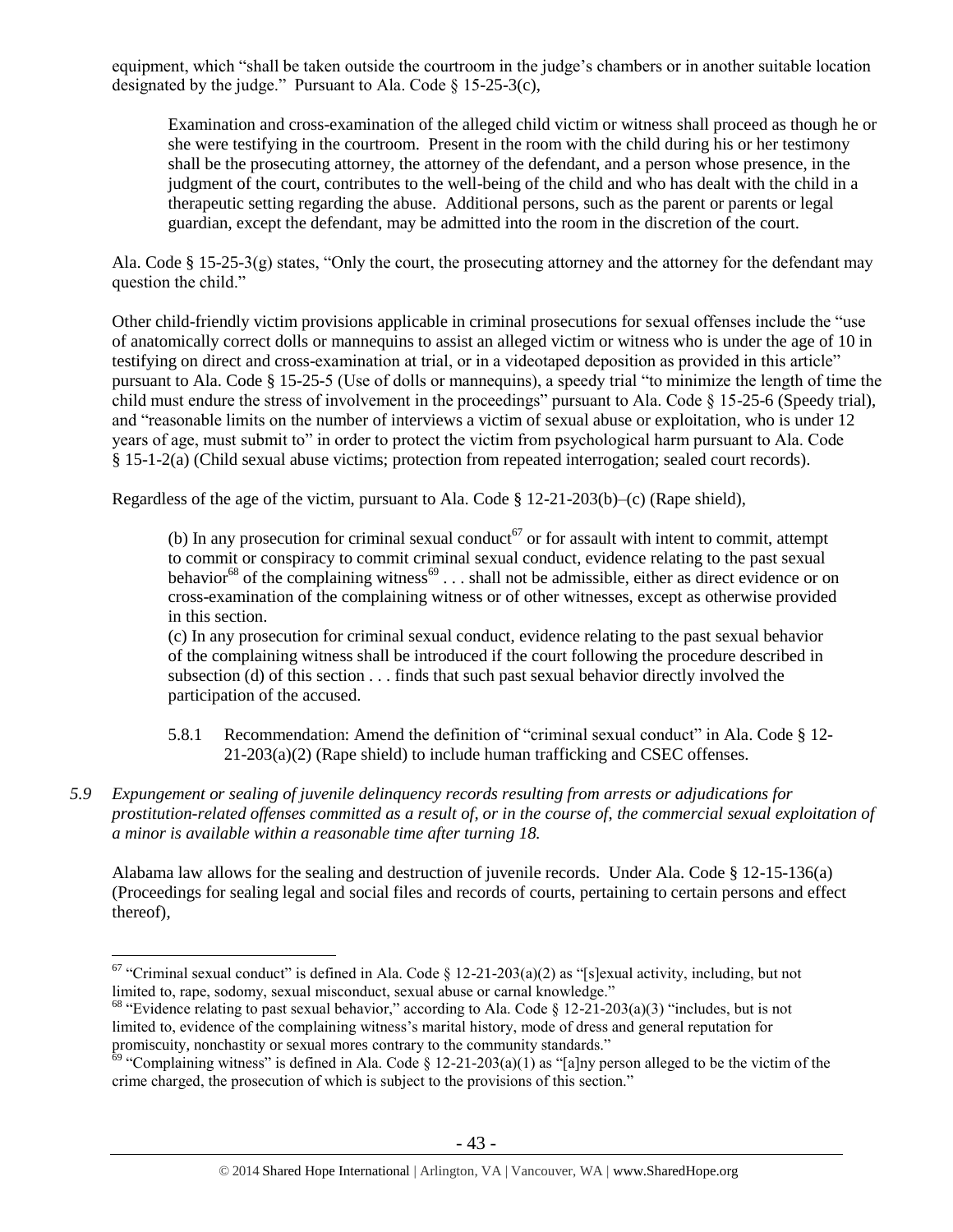(a) On motion of a person who has been the subject of a delinquency or child in need of supervision petition, the juvenile court may order the sealing of the legal and social files and records of the juvenile court pertaining to the person if it finds that:

(1) Two years have elapsed since the final discharge of the person from legal custody or supervision or two years after the entry of any other order of the juvenile court not involving custody or supervision; and

(2) The person has not been convicted or adjudicated delinquent or a youthful offender of any felony or a misdemeanor involving sexual offenses, drugs, weapons, or violence, or threats of violence, prior to the filing of the motion and no proceeding is pending seeking the conviction or adjudication.

However, under Ala. Code § 12-15-136(e), "Any adjudication of delinquency or youthful offender or conviction of a felony or misdemeanor involving sexual offenses, drugs, weapons, or violence, or threats of violence, subsequent to sealing shall have the effect of nullifying the sealing order."

A minor may obtain a destruction order pursuant to Ala. Code § 12-15-137(a), (b) (Proceedings for destruction of legal and social files and records of juvenile courts pertaining to certain persons and effect thereof), which states,

(a) A person who has been the subject of a delinquency petition and has met the conditions stipulated in subdivision (2) of subsection (a) of Section 12-15-136, five years after reaching the age of majority, may file a motion requesting the destruction of all records pertaining to his or her case. If the juvenile court grants the motion, copies of the order shall be sent to all offices, departments, or agencies that are repositories of the records, and all the offices, departments, and agencies shall comply with the order.

(b) Upon the entry of a destruction order, all references including arrest, complaints, referrals, petitions, reports, and orders shall be removed from all department or agency official and institutional files and destroyed.

*5.10 Victim restitution and civil remedies for victims of domestic minor sex trafficking or commercial sexual exploitation of children (CSEC) are authorized by law.* 

Pursuant to Ala. Code § 13A-6-156 (Penalties—forfeiture of property),

A person who commits the offense of human trafficking in the first degree or human trafficking in the second degree shall forfeit to the State of Alabama any profits or proceeds and any interest in property that he or she has acquired or maintained that the sentencing court determines to have been acquired or maintained as a result of committing human trafficking in the first degree or human trafficking in the second degree. Any assets seized shall first be used to pay restitution to trafficking victims and subsequently to pay any damages awarded to victims in a civil action. Any remaining assets shall go toward the cost of the investigation and prosecution and the remaining assets shall be remitted to funding the Alabama Crime Victims Compensation Fund.

Ala. Code § 13A-6-155(a) (Penalties―restitution to victim) states,

A person or entity convicted of any violation of this article shall be ordered to pay mandatory restitution to the victim, prosecutorial or law enforcement entity, with the proceeds from property forfeited under Section 6 [i.e. Section 13A-6-156] applied first to payment of restitution. Restitution under this section shall include items covered under Article 4A, commencing with Section 15-18-65 [Legislative intent] of Chapter 18 of Title 15 of the Code of Alabama 1975, and any of the following:

(1) Costs of medical and psychological treatment, including physical and occupational therapy and rehabilitation, at the court's discretion.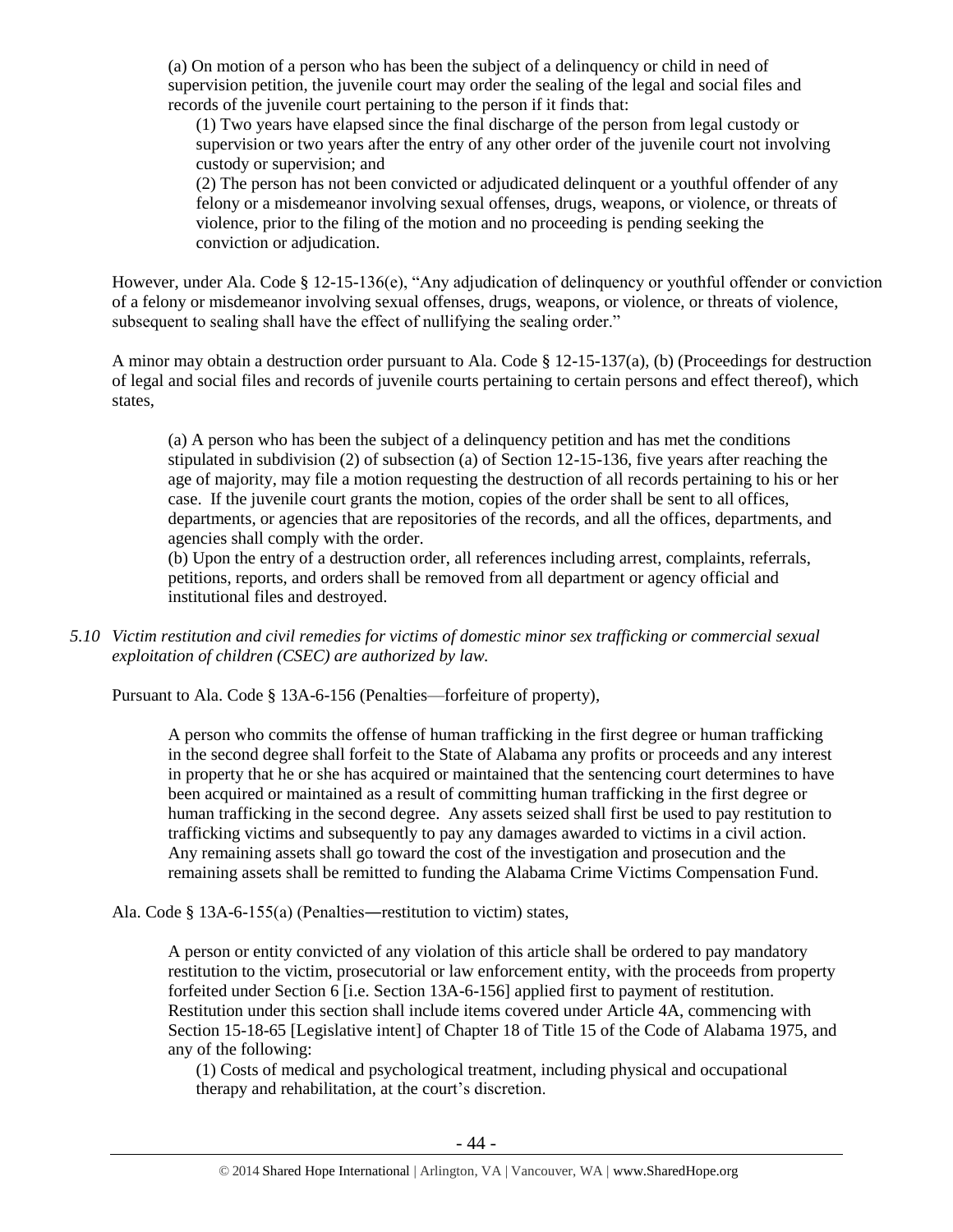(2) Costs of necessary transportation, temporary housing, and child care, at the court's discretion.

(3) Cost of the investigation and prosecution, attorney's fees, and other court-related costs such as victim advocate fees.

(4) The greater of a. the value of the human trafficking victim's labor as guaranteed under the minimum wage and overtime provisions of the Fair Labor Standards Act (FLSA); or b. the gross income or value to the defendant of the victim's labor servitude or sexual servitude engaged in by the victim while in the human trafficking situation.

(5) Return of property, cost of damage to property, or full value of property if destroyed or damaged beyond repair.

(6) Expenses incurred by a victim and any household members or other family members in relocating away from the defendant or his or her associates, including, but not limited to, deposits for utilities and telephone service, deposits for rental housing, temporary lodging and food expenses, clothing, and personal items. Expenses incurred pursuant to this section shall be verified by law enforcement to be necessary for the personal safety of the victim or household or family members, or by a mental health treatment provider to be necessary for the emotional well-being of the victim.

(7) Any and all other losses suffered by the victim as a result of any violation of this article.

Restitution is available more generally to victims of other crimes pursuant to Ala. Code § 15-18-67 (Hearings), which provides that

[w]hen a defendant is convicted of a criminal activity or conduct which has resulted in pecuniary damages<sup>70</sup> or loss to a victim, the court shall hold a hearing to determine the amount or type of restitution due the victim or victims of such defendant's criminal acts. Such restitution hearings shall be held as a matter of course and in addition to any other sentence which it may impose, the court shall order that the defendant make restitution or otherwise compensate such victim for any pecuniary damages. The defendant, the victim or victims, or their representatives or the administrator of any victim's estate as well as the district attorney shall have the right to be present and be heard upon the issue of restitution at any such hearings.

Pursuant to Ala. Code § 15-18-68(a) (Determination of amount),

In determining the manner, method, or amount of restitution to be ordered, the court may take into consideration all of the following:

(1) The financial resources of the defendant and the victim and the burden that the manner or method of restitution will impose upon the victim or the defendant.

(2) The ability of the defendant to pay restitution on an installment basis or on other conditions to be fixed by the court.

(3) The anticipated rehabilitative effect on the defendant regarding the manner of restitution or the method of payment.

(4) Any burden or hardship upon the victim as a direct or indirect result of the defendant's criminal acts.

(5) The mental, physical, and financial well-being of the victim.<sup>71</sup>

 $\overline{a}$ 

. . . .

When a defendant has been convicted of the following offenses after February 1, 2009, the court may consider the factors enumerated in subsection (a) and shall order restitution to be paid as follows:

(2) When a defendant has been convicted of rape in the first degree under Section 13A-6-61 [Rape in the first degree] and the person has one or more prior convictions under Section 13A-6-61, the court

<sup>70</sup> *See supra* note [21.](#page-12-0) 

 $71$  Ala. Code § 15-18-68(b)(2) adds,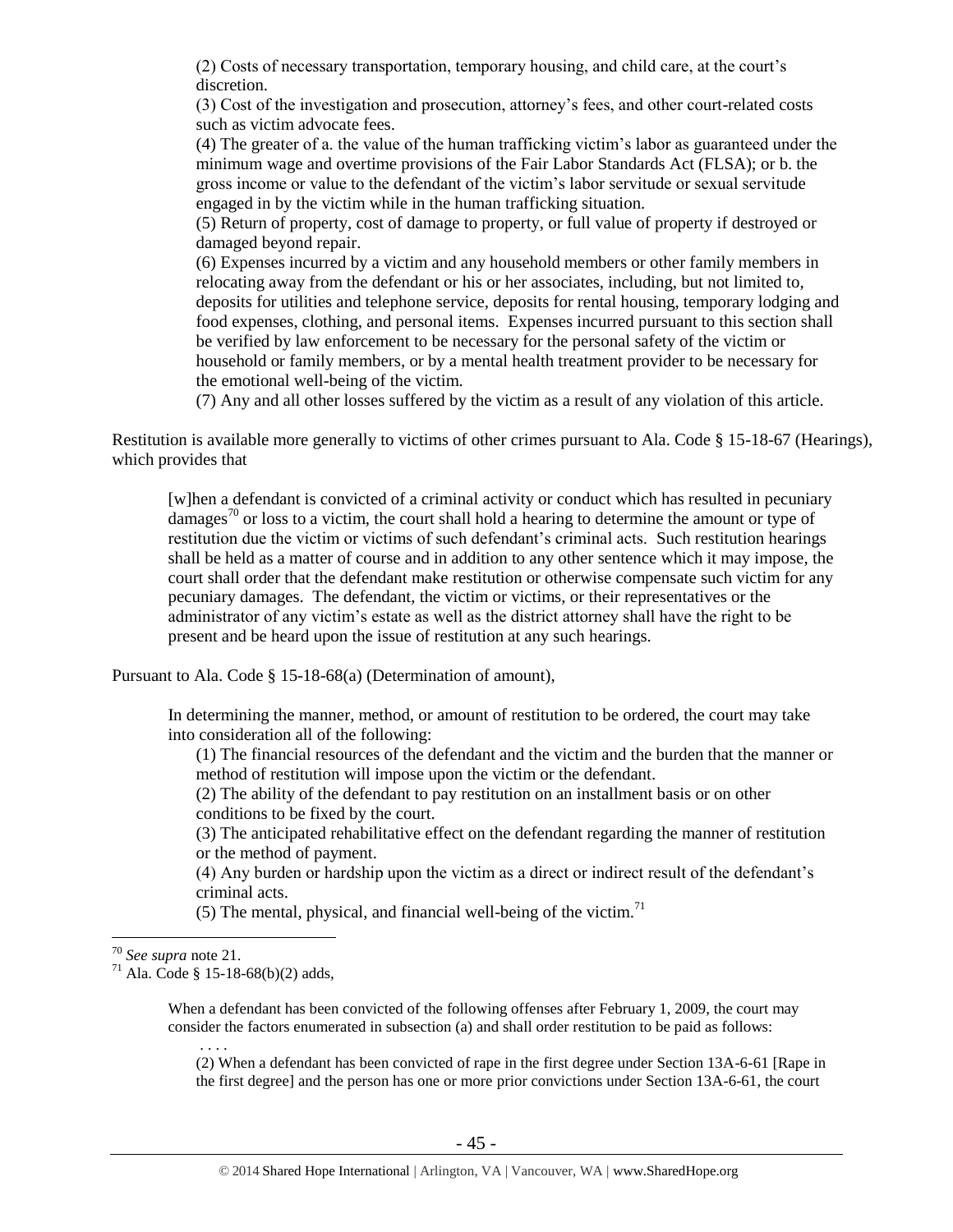Civil remedies are also available to human trafficking victims. Ala. Code § 13A-6-157 (Civil action―damages) provides that human trafficking victims

may bring a civil action in the appropriate state court. The court may award actual damages, compensatory damages, punitive damages, injunctive relief, and any other appropriate relief. A prevailing plaintiff shall also be awarded attorney's fees and costs. Treble damages shall be awarded on proof of actual damages where defendant's acts were willful and malicious.

*5.11 Statutes of limitations for civil and criminal actions for child sex trafficking or commercial sexual exploitation of children (CSEC) offenses are eliminated or lengthened sufficiently to allow prosecutors and victims a realistic opportunity to pursue criminal action and legal remedies.*

Pursuant to Ala. Code § 15-3-1 (Felonies), all felonies "except those specified in Sections 15-3-3 [Conversion of revenue] and 15-3-5 [Exemptions]" are subject to a 3-year statute of limitations. Ala. Code § 15-3-5(a)(1)– (4) eliminates the statute of limitations for a prosecution for

(1) Any capital offense;

 $\overline{a}$ 

(2) Any felony involving the use, attempted use, or threat of, violence to a person;

(3) Any felony involving serious physical injury or death of a person;

(4) Any sex offense involving a victim under 16 years of age, regardless of whether it involves force or serious physical injury or death.

For civil actions under Ala. Code § 13A-6-157 (Civil actions—damages), Ala. Code § 13A-6-158 (Civil action—statute of limitation) states,

(a) (1) An action for an offense defined by this article where the victim is not a minor shall be brought within five years from the date the victim was removed or escaped from the human trafficking situation.

(2) Any statute of limitations that would otherwise preclude prosecution for an offense involving the trafficking of a minor, or the physical or sexual abuse of a minor, shall be tolled until such time as the victim has reached the age of 18 years.

(3) The running of the statute of limitations shall be suspended where a person entitled to bring a claim of an offense defined by this article could not have reasonably discovered the crime due to circumstances resulting from the human trafficking situation, such as psychological trauma, cultural and linguistic isolation, and the inability to access services.

(b) Any statute of limitation period imposed for the filing of a civil action under this article will not begin to run until the plaintiff discovers both that the sex trade act occurred and that the defendant caused, was responsible for, or profited from the sex trade act.

(1) If the plaintiff is a minor, then the limitation period will not commence running until he or she has reached the age of majority.

(2) If the plaintiff is under a disability at the time the cause of action accrues, so that it is impossible or impractical for him or her to bring an action, then the time of the disability is not part of the time limited for the commencement of the action. Disability includes, but is not limited to, insanity, imprisonment, or other incapacity or incompetence.

(3) If the plaintiff's injury is caused by two or more acts that are part of a continuing series of sex trade acts by the same defendant, then the limitation period will not commence running until the last sex trade act in the continuing series occurs.

(4) If the plaintiff is subject to threats, intimidation, manipulation, or fraud perpetrated by the

shall order restitution for an amount not less than ten thousand dollars (\$10,000) for each conviction under Section 13A-6-61.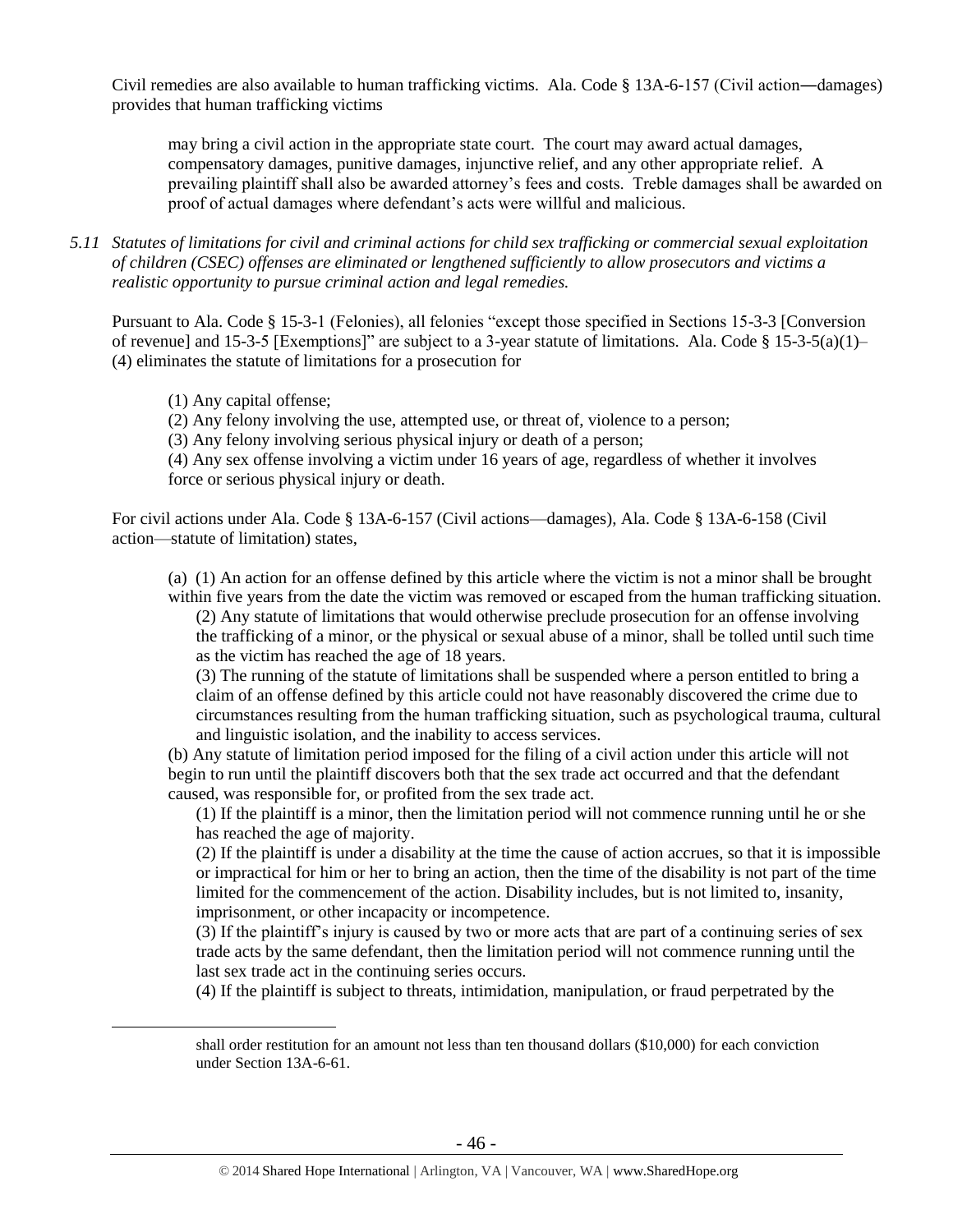defendant or by any person acting in the interest of the defendant, then the time when these acts occur will not be part of the time limited for the commencement of this action.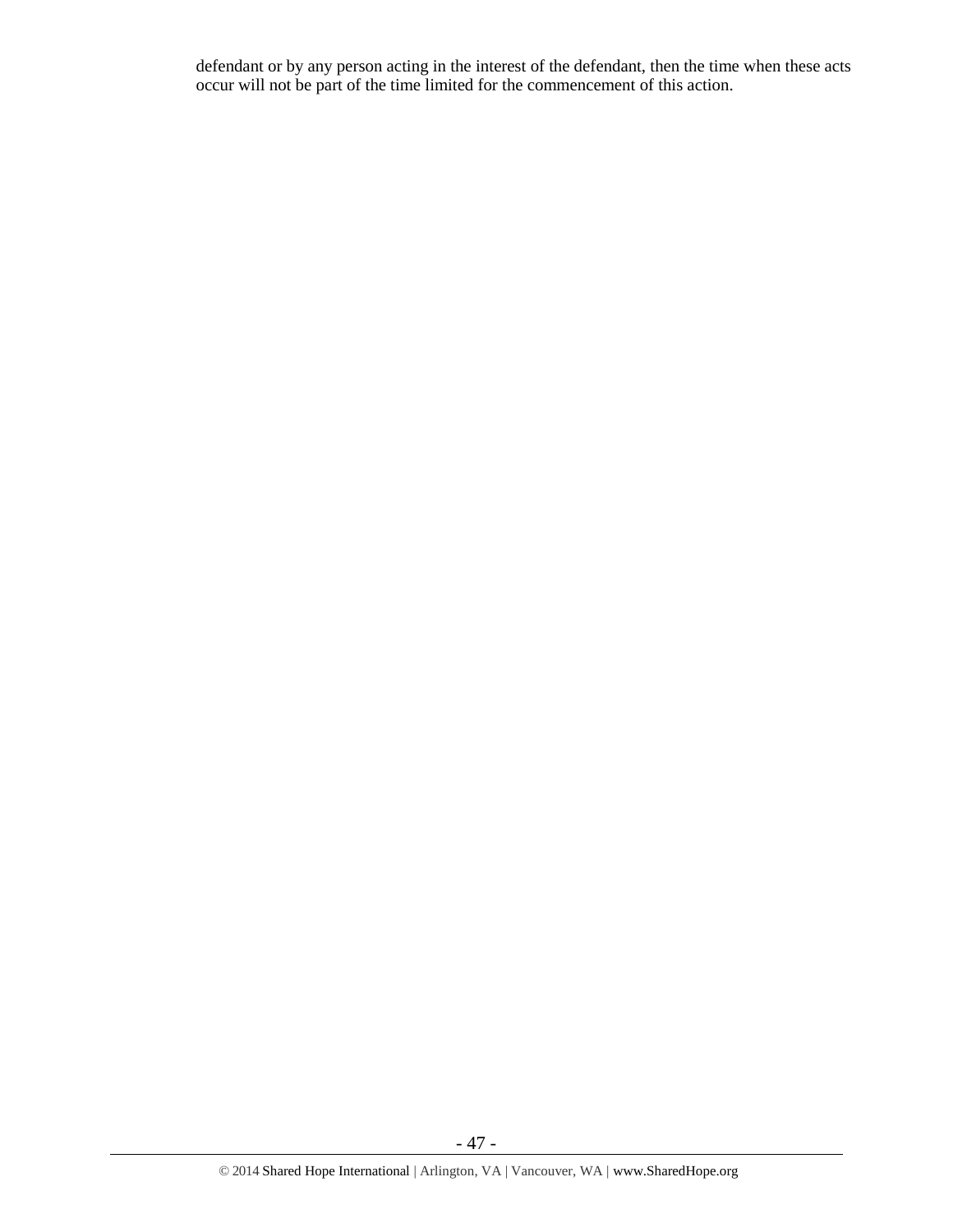#### **FRAMEWORK ISSUE 6: CRIMINAL JUSTICE TOOLS FOR INVESTIGATION AND PROSECUTIONS**

#### *Legal Components:*

- 6.1 *Training on human trafficking and domestic minor sex trafficking for law enforcement is statutorily mandated or authorized.*
- $6.2$ *Single party consent to audio-taping is permitted in law enforcement investigations.*
- 6.3 *Wiretapping is an available tool to investigate domestic minor sex trafficking.*
- 6.4 *Using a law enforcement posing as a minor to investigate buying or selling of commercial sex acts is not a defense to soliciting, purchasing, or selling sex with a minor.*
- 6.5 *Using the Internet to investigate buyers and traffickers is a permissible investigative technique.*
- *Law enforcement and child welfare agencies are mandated to promptly report missing and recovered children.*  6.6 *\_\_\_\_\_\_\_\_\_\_\_\_\_\_\_\_\_\_\_\_\_\_\_\_\_\_\_\_\_\_\_\_\_\_\_\_\_\_\_\_\_\_\_\_\_\_\_\_\_\_\_\_\_\_\_\_\_\_\_\_\_\_\_\_\_\_\_\_\_\_\_\_\_\_\_\_\_\_\_\_\_\_\_\_\_\_\_\_\_\_\_\_\_\_*

## *Legal Analysis:*

 $\overline{a}$ 

6.1 *Training on human trafficking and domestic minor sex trafficking for law enforcement is statutorily mandated or authorized.*

The Alabama Peace Officers' Standards and Training Commission (APOSTC) has the authority to, among other things, "adopt and promulgate standards relating to the physical, mental, and moral fitness of any applicant for or appointee as a law enforcement officer," to "make recommendations for improving [law enforcement training] schools, curriculum, and courses," and to "encourage the establishment of law enforcement training schools and courses on law enforcement in existing institutions of learning." Ala. Code § 36-21-45(3)–(5). Law enforcement officer applicants must complete a required training course as established by APOSTC. Ala. Code § 36-21-46(a)(3). While law enforcement officers must meet continuing education requirements, APOSTC rules do not specifically mandate or authorize training for law enforcement officers regarding human trafficking or the sexual exploitation of children.<sup>72</sup>

However, Ala. Code § 26-19-4(3), (14) (Alabama Center for Missing and Exploited Children; functions) requires the Alabama Center for Missing and Exploited Children (ACMEC) to, among other things, "provide training to law enforcement officers, other professionals, and medical examiners, when available, on issues relating to missing persons, exploited children, and unidentified bodies" and "[t]o operate a resource center of information regarding prevention of abduction and sexual exploitation of children." As a result, resources and training regarding exploited children, including sexually exploited children, currently should be available for use by law enforcement in Alabama.

*6.2 Single party consent to audiotaping is permitted in law enforcement investigations.*

Single party consent to audio-recording and interception of oral communications is permitted in Alabama. Ala. Code § 13A-11-31(a) (Criminal eavesdropping) makes it unlawful if a person "intentionally uses any device to eavesdrop." However, "eavesdrop" is defined as "[t]o overhear, record, amplify or transmit any part of the private communication of others without the consent of at least one of the persons engaged in the communication, except as otherwise provided by law." Ala. Code § 13A-11-30(1). Therefore, when one party to the communication consents to audiotaping, the conduct is not considered "eavesdropping" and does not violate Ala. Code § 13A-11-31.

<sup>72</sup> Ala. Admin. Code r. 650-X-12-.02(1) (2011).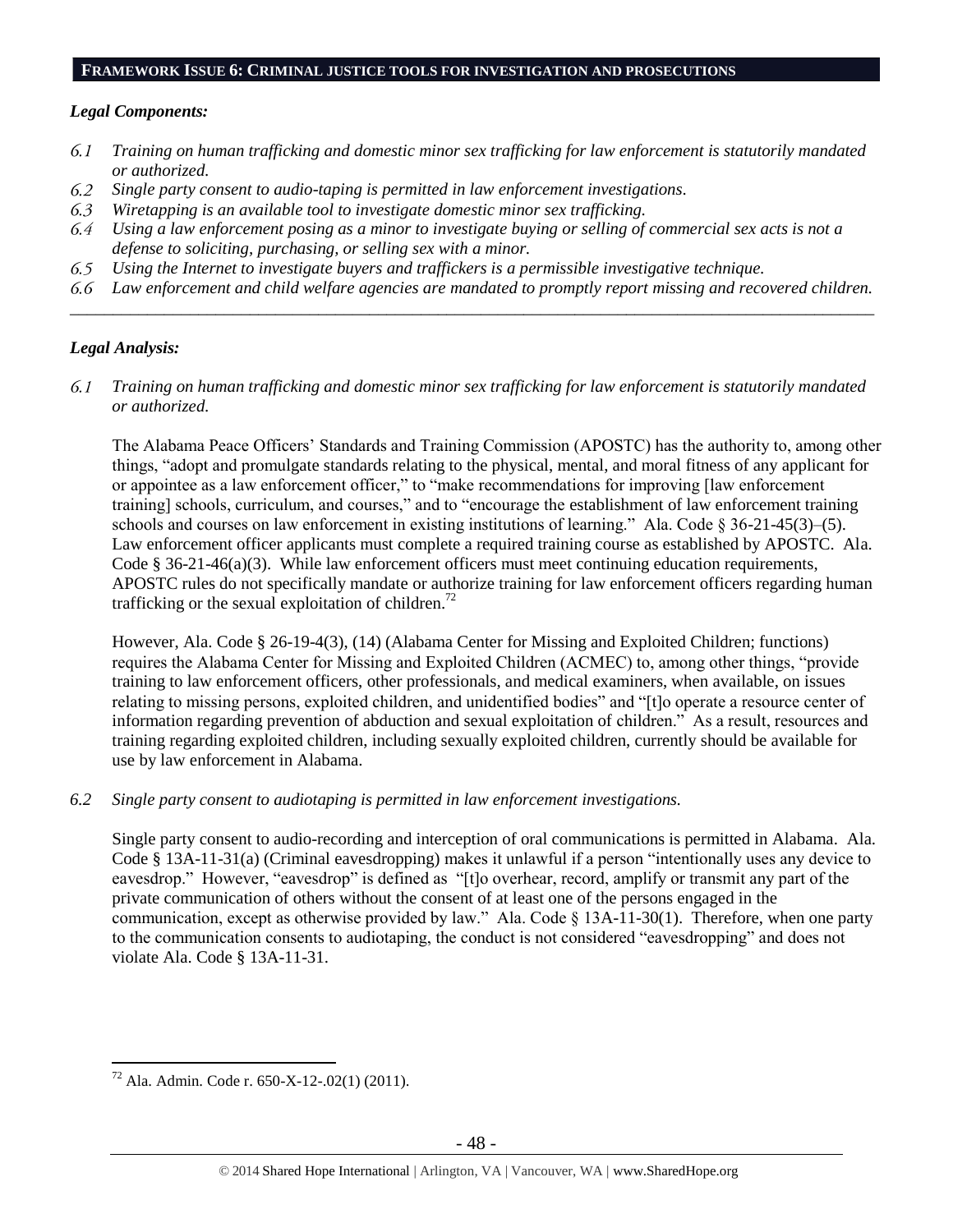## *6.3 Wiretapping is an available tool to investigate domestic minor sex trafficking.*

Court cases in Alabama refer to wiretapping only within the context of an officer wearing a wire and do not set forth specific procedures allowing law enforcement to apply for a warrant to wiretap. Pursuant to Ala. Code § 13A-11-36(a) (Exceptions), "(a) A person does not commit a crime under this article if: (1) He was a peace officer engaged in the lawful performance of his duties; or . . . (3) He relies in good faith on a lawful court order or legislative authorization."

However, neither Ala. Code § 13A-11-31 (Criminal eavesdropping) nor § 13A-11-36(a) has any procedures to allow for Alabama to authorize wiretapping.

*6.4 Using a law enforcement posing as a minor to investigate buying or selling of commercial sex acts is not a defense to soliciting, purchasing, or selling sex with a minor.*

The use of a decoy by law enforcement in certain investigations of child sex trafficking appears to be permissible under certain CSEC provisions of Alabama law. Ala. Code § 13A-6-127(a)(1) (Defenses) states,  $\cdot$  (a) It shall not be a defense to prosecution under this article<sup>73</sup>: (1) That an undercover operative or law enforcement officer was involved in the detection and investigation of an offense."

*6.5 Using the Internet to investigate buyers and traffickers is a permissible investigative technique.*

Ala. Code § 13A-6-122 (Electronic solicitation of a child) states in part,

[A] person who, knowingly, with the intent to commit an unlawful sex act, entices, induces, persuades, seduces, prevails, advises, coerces, lures, or orders, or attempts to entice, induce, persuade, seduce, prevail, advise, coerce, lure, or order, by means of a computer, on-line service, Internet service, Internet bulletin board service, weblog, cellular phone . . . or any other electronic communication or storage device, a child who is at least three years younger than the defendant, or another person believed by the defendant to be a child at least three years younger than the defendant to meet with the defendant or any other person for the purpose of engaging in sexual intercourse, sodomy, or to engage in a sexual performance, obscene sexual performance, or sexual conduct for his or her benefit or for the benefit of another, is guilty of electronic solicitation of a child. . . .

The standard of "believed by the defendant to be a child at least three years younger than the defendant" appears to allow for a law enforcement officer to use the Internet to pose as a minor in investigating this offense. Moreover, Ala. Code § 13A-6-127(a)(1) (Defenses) states, "(a) It shall not be a defense to prosecution under this article [Solicitation of Children by Electronic Means]<sup>74</sup>: (1) That an undercover operative or law enforcement officer was involved in the detection and investigation of an offense."

*6.6 Law enforcement and child welfare agencies are mandated to promptly report missing and recovered children.* 

Pursuant to Ala. Code § 26-19-5 (Missing person reports), "Any law enforcement agency in this state in which a complaint of a missing person has been filed shall prepare and send a report to the Alabama Center for Missing and Exploited Children (ACMEC) immediately on any missing person or unidentified deceased person." Ala.

 $\overline{a}$  $73$  The following offenses are listed under this article: Section 13A-6-121 Facilitating solicitation of unlawful sexual conduct with a child: §13A-6-122 (Electronic solicitation of a child), §13A-6-123 (Facilitating the on-line solicitation of a child), §13A-6-124 (Traveling to meet a child for an unlawful sex act), §13A-6-125 (Facilitating the travel of a child for an unlawful sex act).

 $74$  The following offenses are listed under this article: Section 13A-6-121 Facilitating solicitation of unlawful sexual conduct with a child: §13A-6-122 (Electronic solicitation of a child), §13A-6-123 (Facilitating the on-line solicitation of a child), §13A-6-124 (Traveling to meet a child for an unlawful sex act), §13A-6-125 (Facilitating the travel of a child for an unlawful sex act).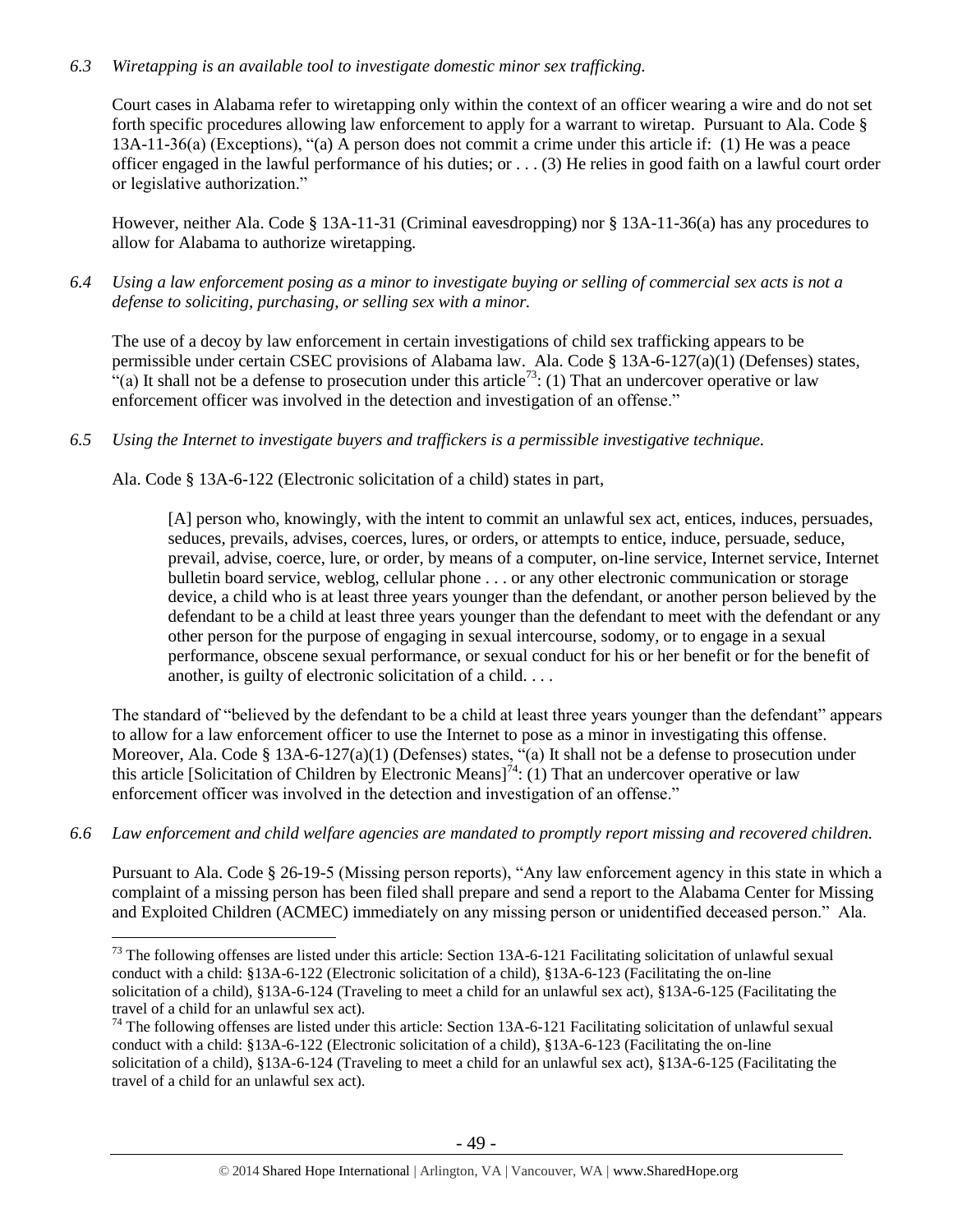Code § 26-19-6 (Missing person reports; dissemination) requires the law enforcement agency to then forward a copy of the report to the following:

(1) All law enforcement agencies having jurisdiction of the location in which the missing person lives or was last seen.

(2) All law enforcement agencies considered to be potentially involved by the law enforcement agency filing the report.

(3) All law enforcement agencies which the complainant requests the report to be sent to, if the request is reasonable in light of the information contained in the report.

(4) Any law enforcement agency requesting a copy of the missing person report.

Additionally, Ala. Code § 26-19-4(1), (2) (Alabama Center for Missing and Exploited Children; functions) requires ACMEC

(1) To receive and promptly enter into the Department of Public Safety's computer system all reports of law enforcement agencies, and other persons and agencies, of missing children and adults, exploited children . . . and all pertinent information submitted by the person or agency reporting which is contained in any investigation or investigations conducted pursuant to the report. ACMEC shall promptly enter the information in the NCIC computer network. If a missing person is subsequently found or if an unidentified deceased person is subsequently identified, and the information is reported to the ACMEC, ACMEC shall maintain, as necessary, the data for law enforcement purposes only. (2) To coordinate with and provide assistance to state and local public and private nonprofit agencies, including those of other states and the federal government, in investigating cases of missing persons, exploited children, and unidentified bodies and to conduct appropriate investigations.

Finally, Ala. Code § 13A-13-8 (Failure to report missing child) requires a child's custodian to report a missing child and a custodian who fails to report is subject to criminal punishment.

Ala. Code § 13A-13-8(b)(3) defines "custodian" as

a child's father or mother, whether biological or adoptive, a child's legally appointed guardian, or the spouse of a child's father, mother, or legally appointed guardian. In the case where only one parent has legal custody, the term means the parent with legal custody or his or her spouse.

Ala. Code § 13A-13-8(c) states,

A child's custodian shall report, or cause a report to be made, to a law enforcement officer or agency that the child is missing when the child's whereabouts are unknown to the custodian and the custodian knows, believes, or has substantial reason to believe any of the following:

(1) That the child's whereabouts are unknown to any person under whose temporary supervision the custodian placed the child.

(2) That the child is the victim of an abduction or the victim of serious bodily harm, abuse, or sexual exploitation.

(3) That the child is a lost or runaway child.

(d) The report required under subsection (c) shall be made verbally, either by telephone or direct communication, followed by a written report as requested by a law enforcement official.

A child's custodian who fails to report the missing child is subject to criminal liability punishable as a misdemeanor or felony. Ala. Code § 13A-13-8 further provides that

(e) (1) A child's custodian who is subject to the duty imposed by subsection (c) is guilty of failure to report a missing child in the second degree if he or she fails or delays to make, or fails to cause to be made, the required report with willful or reckless disregard for the safety of the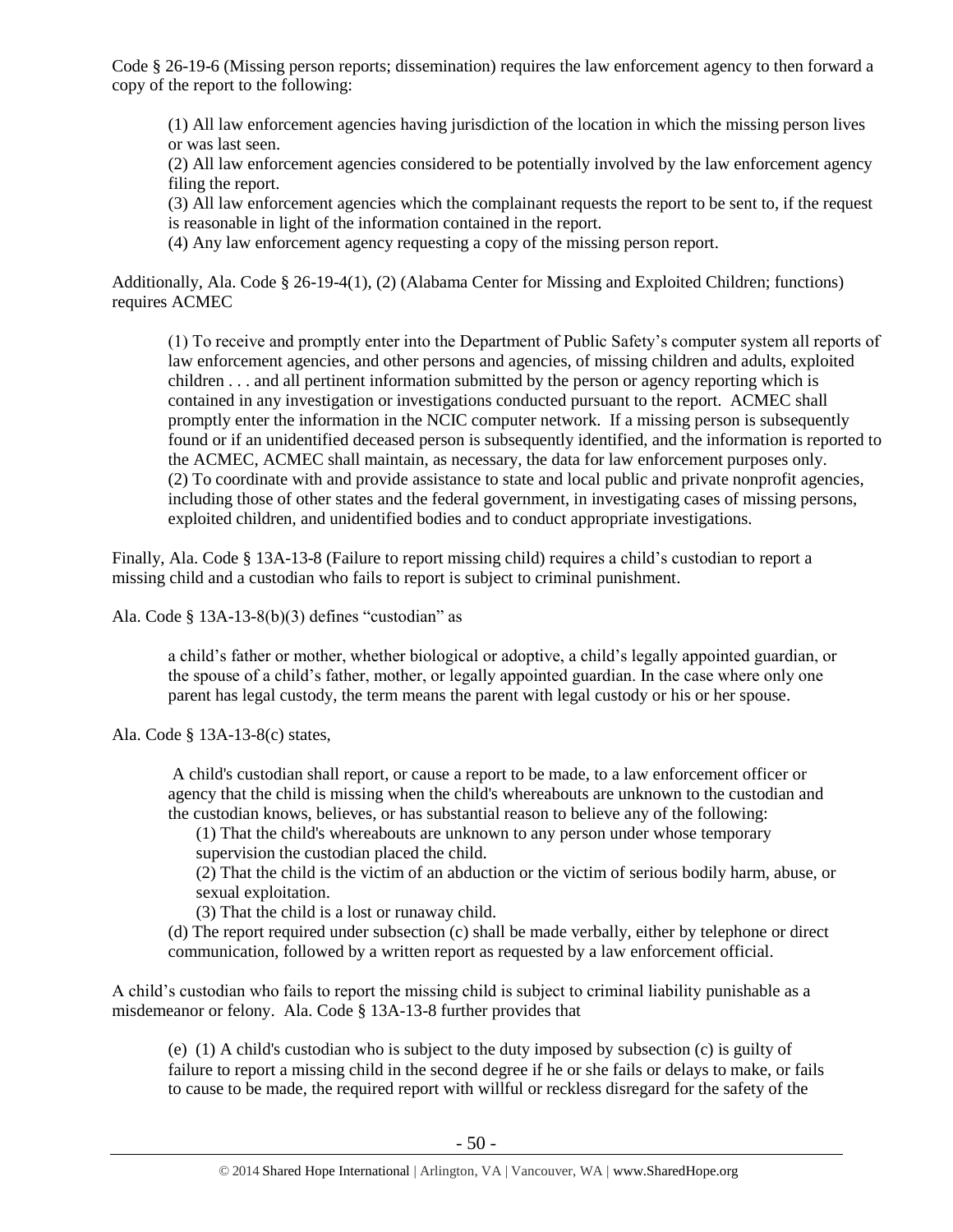child.

 (2) Failure to report a missing child in the second degree is a Class A misdemeanor. (f) (1) A child's custodian who is subject to the duty imposed by subsection (c) is guilty of failure to report a missing child in the first degree if he or she fails or delays to make, or fails to cause to be made, the required report with willful or reckless disregard for the safety of the child and the child suffers serious bodily harm or death.

(2) Failure to report a missing child in the first degree is a Class C felony.<sup>75</sup>

<sup>©</sup> January 31, 2012 Shared Hope International, American Center for Law and Justice. All rights reserved. © November 29, 2012 Shared Hope International. All rights reserved.

<sup>©</sup> November 7, 2013 Shared Hope International. All rights reserved.

 $\overline{a}$  $75$  It is a defense to prosecution "that the custodian made reasonably diligent efforts to verify the whereabouts and safety of the child during the period of any delay in making the report required by subsection (c)." Ala. Code § 13A-13-8(g).